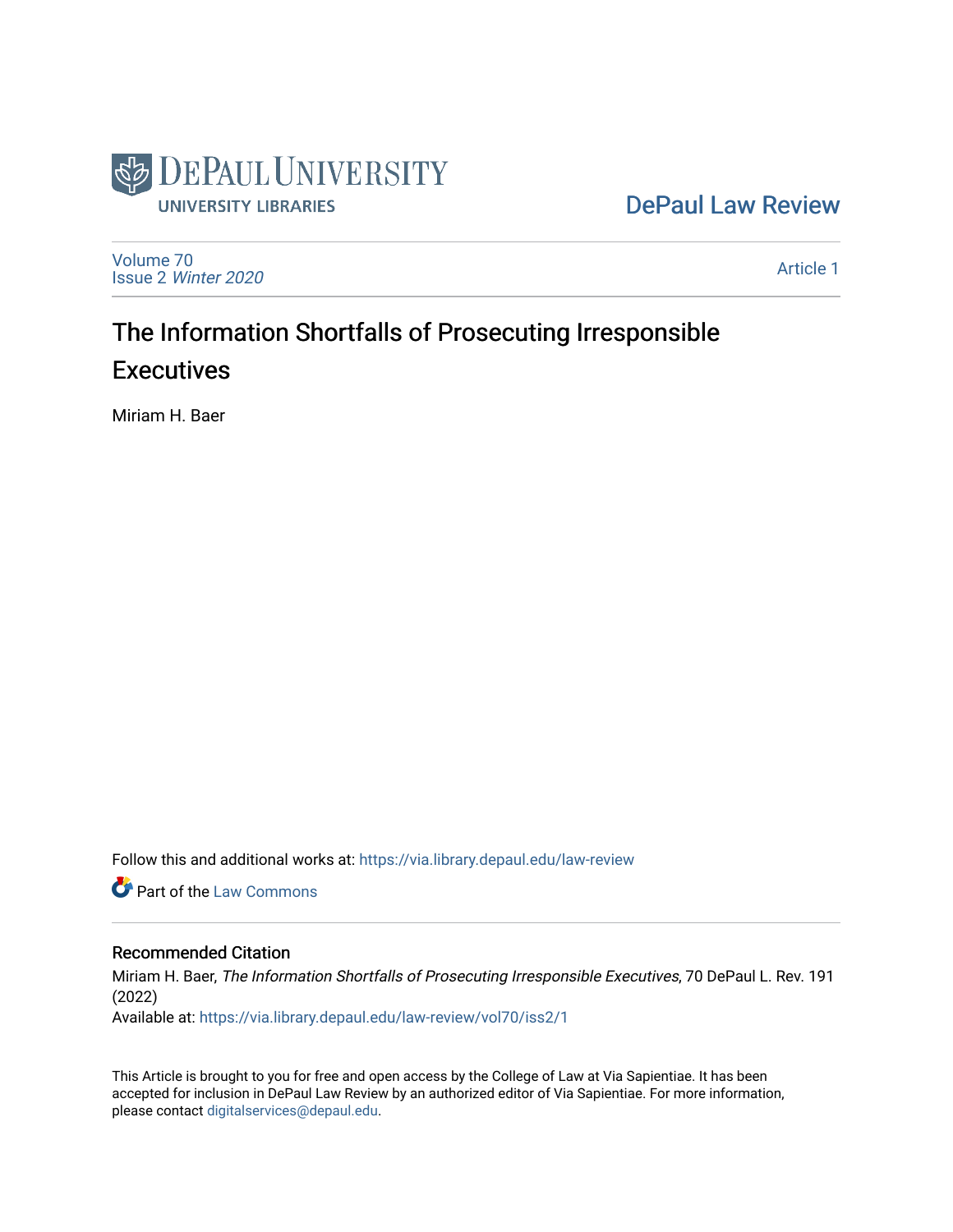# **THE INFORMATION SHORTFALLS OF PROSECUTING IRRESPONSIBLE EXECUTIVES**

## *Miriam H. Baer*<sup>1</sup>

#### **INTRODUCTION**

May 10, 2007 was a momentous day for John Brownlee, the United States Attorney for the Western District of Virginia. On that day, Brownlee announced that he had successfully negotiated guilty pleas with Purdue Pharma, the pharmaceutical manufacturer of Oxycontin, and three of its top executive officers.2 Although Purdue Pharma itself would be spared, its subsidiary, Purdue Frederick, would enter a guilty plea3 to a felony charge of misbranding with intent to defraud or mis-

3. The district court accepted Purdue Frederick's plea a month later. *See* United States v. Purdue Frederick Co., Inc., 495 F. Supp. 2d 569, 576 (W.D. Va. 2007). Except as otherwise noted, the relevant charging documents described throughout this essay refer to: Information at 1, 16, United States v. Purdue Frederick Co., Inc., No. 1:07-cr-00029 (W.D. Va. May 10, 2007) (charging both Purdue Frederick and the three officer defendants); Agreed Statement of Facts, United States v. Purdue Frederick Co., Inc., No. 1:07-cr-00029 (W.D. Va. May 10, 2007); Plea Agreement [with Purdue Frederick], United States v. Purdue Frederick Co., Inc., No. 1:07-cr-00029 (W.D. Va. May 10, 2007); Settlement Agreement [between Purdue Frederick and civil agencies], United States v. Purdue Frederick Co., Inc., No. 1:07-cr-00029 (W.D. Va. May 10, 2007); Plea Agreement [Friedman], United States v. Friedman, No. 1:07-cr-00029 (W.D. Va. May 10, 2007); Plea Agreement [Udell], United States v. Friedman, No. 1:07-cr-00029 (W.D. Va. May 10, 2007); Plea Agreement [Goldenheim], United States v. Friedman, No. 1:07-cr-00029 (W.D. Va. May 10, 2007).

<sup>1.</sup> Professor of Law, Brooklyn Law School. I thank Stephen Landsman for inviting me to participate in the 26th Annual Clifford Symposium on Tort Law and Social Policy, for which this paper was written. I am equally grateful for his insightful comments on this piece, as well as the comments I received from Adam Zimmerman, Jacob Elberg, the participants in the Clifford Symposium, and in the Brooklyn Law School 10/10 Workshop. I am further grateful for the research assistance I received from Samuel Coffin, Patrick Lin, and Timothy Snyder and for the editing provided by the DePaul Law Review editorial staff.

<sup>2.</sup> News Release, John L. Brownlee, The Purdue Frederick Company, Inc. and Top Executives Plead Guilty to Misbranding OxyContin; Will Pay Over \$600 Million, U.S. ATT'YS OFF. W.D. VA. (May 20, 2007), https://media.defense.gov/2007/May/10/2001711223/-1/-1/1/purdue\_freder ick\_1.pdf [hereinafter Brownlee News Release]. Brownlee's office had initiated its investigation of Purdue during the fall of 2001. *See* Friedman v. Sebelius, 755 F. Supp. 2d 98, 100–01 (D.D.C. 2010), *rev'd on other grounds*, 686 F.3d 813, 816 (D.C. Cir. 2012). *See also Evaluating the Propriety and Adequacy of the OxyContin Criminal Settlement: Hearing Before the S. Comm. on the Judiciary*, 110th Cong. 82–93 (2007) (statement of John L. Brownlee United States Attorney for the Western District of Virginia United States Department of Justice) (describing investigation's scope as of 2001) [hereinafter Brownlee Testimony]. *See* Barry Meier, *In Guilty Plea, OxyContin Maker to Pay \$600 Million*, N.Y. TIMES (May 10, 2007), https://www.nytimes.com/2007/05/10/ business/11drug-web.html.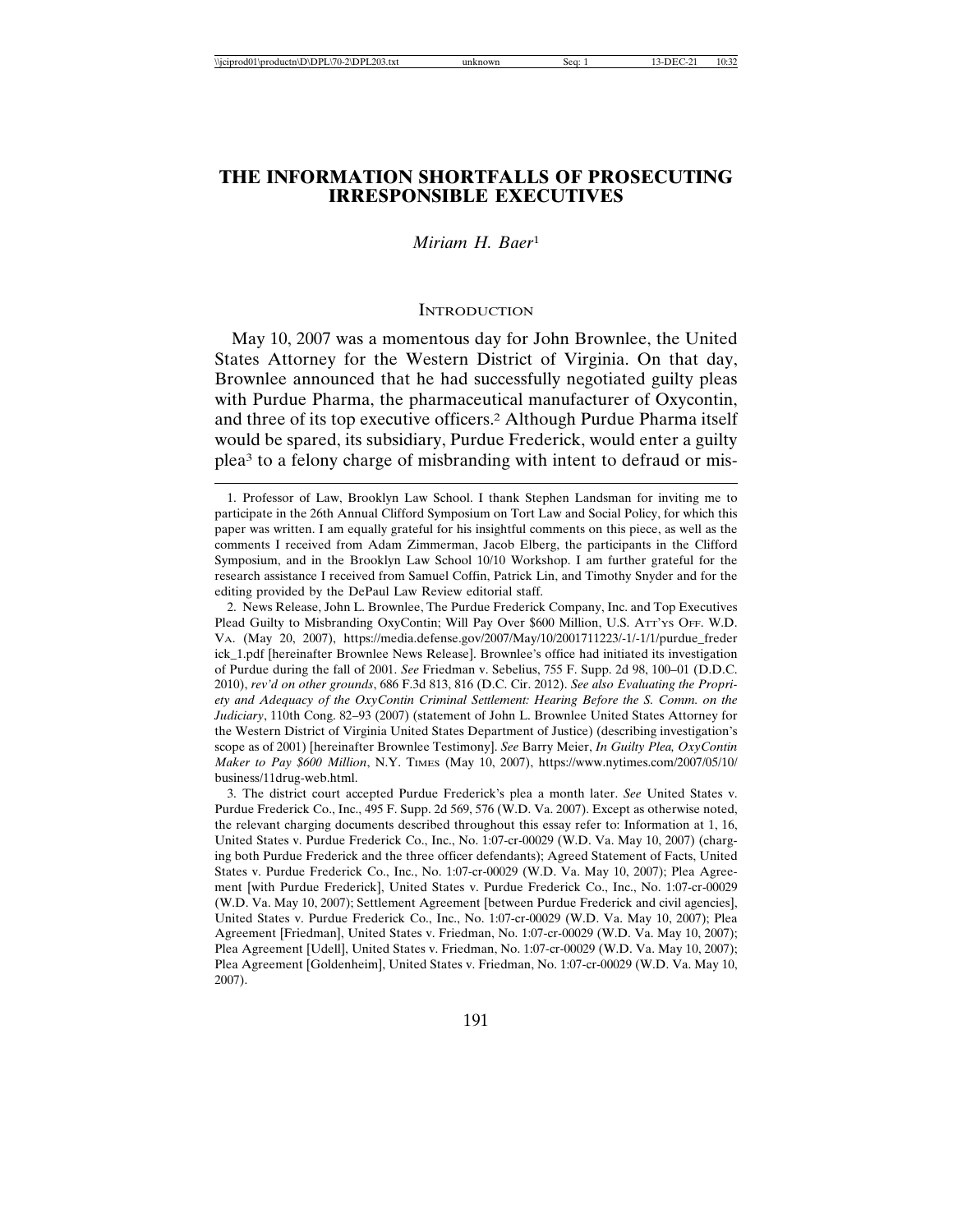lead under the Federal Food, Drug, and Cosmetic Act, and agree to pay over \$600 million in compensation and penalties for falsely portraying Oxycontin as "less addictive, less subject to abuse, and less likely to cause withdrawal symptoms than other pain medications."<sup>4</sup> The amount would later be described as "one of the largest in the history of the pharmaceutical industry."5

The charging documents that Brownlee released to the public advised that Purdue Frederick would be excluded from federal healthcare programs but that its parent, Purdue Pharma, would continue operations pursuant to a Corporate Integrity Agreement under the watchful eye of an independent monitor.<sup>6</sup>

The U.S. Attorney's announcement was additionally notable because three of Purdue's high-level executive officers agreed to plead guilty to charges of misdemeanor misbranding and personally disgorge payments totaling nearly \$35 million.7 On May 10, Michael Friedman (Purdue Frederick's President and Chief Executive Officer), Howard Udell (Purdue's Chief Legal Officer), and Paul Goldenheim (Purdue's Medical Director from 1985–2004), each entered guilty pleas before a West Virginia federal district court judge and then reportedly flew home on a corporate jet to Connecticut, where Purdue Pharma's headquarters are located.8

6. Plea Agreement [with Purdue Frederick], *supra* note 3 (describing the parent company's obligation to monitor itself and abide by the terms of the Corporate Integrity Agreement). Purdue Frederick's separate Settlement Agreement with the DOJ's Civil Division explicitly provides: (a) that in consideration for Purdue Frederick's guilty plea, the federal government will forego seeking Purdue Pharma L.P.'s debarment or exclusion from federal healthcare and other programs, but (b) that Purdue Frederick agrees not to contest a 25-year exclusion from all health care programs and federal procurement programs, and a debarment of the same time period from federal employee health benefit plans. *See id. See also Administrative Law Judge Upholds HHS-OIG Exclusions Imposed Against Responsible Corporate Officers in OxyContin Case*, HHS OFF. INSPECTOR GEN. (Jan. 23, 2009), https://oig.hhs.gov/newsroom/news-releases-articles/administrative-law-judge-upholds-hhs-oig-exclusions-imposed-against-responsible-corporate-officers-oxycontin-case/ (referring in final paragraph to the implementation of Purdue Frederick's twenty-five-year exclusion). For more on exclusion, see George B. Breen & Jonah D. Retzinger, *The Resurgence of the Park Doctrine and the Collateral Consequences of Exclusion*, 6 J. HEALTH & LIFE SCI. L. 90, 94 (2013).

7. Under Section  $333(a)(2)$ , the introduction or delivery into interstate commerce of a misbranded drug is punishable as felony when the person committing that violation does so with the specific intent to defraud or mislead. Section  $333(a)(1)$  provides misdemeanor liability for misbranding violations that take place without knowledge of the facts establishing the drug's misleading or false label. *See* 21 U.S.C. § 333(a)(1)–(2).

8. *See* Barry Meier, *Every Time I Thought the Purdue Pharma OxyContin Story Was Over, I Was Wrong*, N.Y. TIMES (June 8, 2018), https://www.nytimes.com/2018/06/08/insider/i-thoughtthe-purdue-pharma-oxycontin-story-was-over-i-was-wrong.html (reporting that Brownlee asked

<sup>4.</sup> Brownlee News Release, *supra* note 2.

<sup>5.</sup> *Purdue Frederick*, 495 F. Supp. 2d. at 572.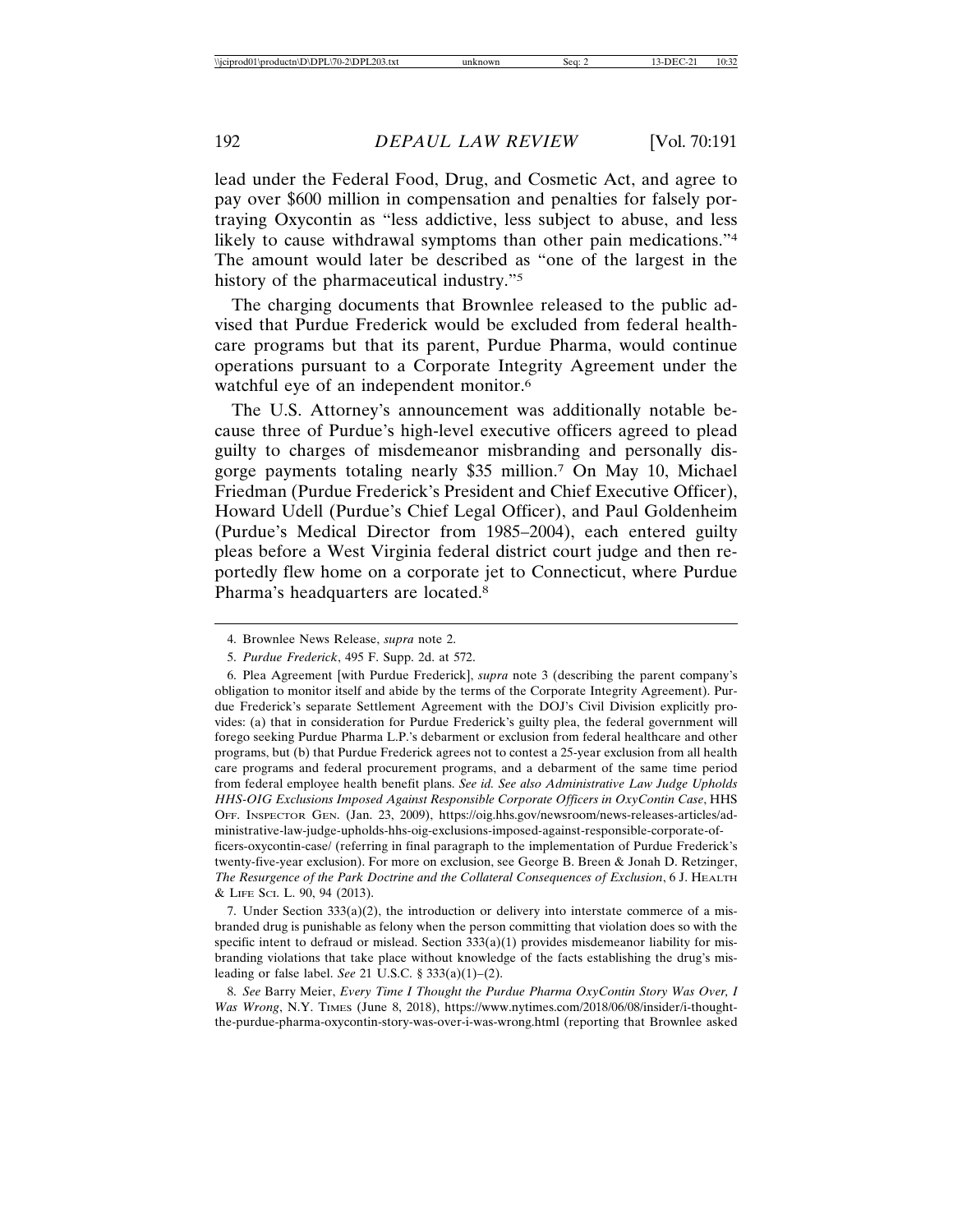The plea agreements contemplated that prosecutors would not request prison sentences for the three executives; incarceration would have been unusual in any event, as the defendants were pleading guilty to strict liability misdemeanors.9 Still, a short term of imprisonment would have been available had the district court desired it. Labeling the question a "close one," the court declined to impose any term of imprisonment when it announced its final sentence one month later, in part because the Information<sup>10</sup> and the associated Agreement of Facts framed the offenses as strict liability crimes arising solely out of the executives' positions within the company.11

These formal charging documents have become artifacts of a much broader account of addiction, public health failure, and corporate greed. In the waning days of 2020, the Department of Justice negotiated a new plea agreement pertaining to OxyContin and its manufacturer's abusive practices.12 This time, the government's criminal case focused squarely on Purdue Pharma, and *this* time (a mere thirteen years later), the weight of the government's might would force Purdue Pharma and its affiliates to effectively cease operations.13 However one feels about the 2020 disposition, it seems quite clear that the 2007 prosecution failed miserably in fulfilling its self-prescribed goals of

10. An "information" is the formal document the government files in lieu of seeking an indictment from a grand jury when a defendant has decided to waive his grand jury right and proceed by guilty plea. *See* FED. R. CRIM. P. 7(b). "Procedure by information in felony cases . . . was designed for the benefit of offenders who, having no defense, wish to plead guilty and start service of sentence without wasting time . . ." United States v. Maher, 89 F. Supp. 289, 294 (D. Me. 1950).

11. United States v. Purdue Frederick Co., Inc., 495 F. Supp. 2d 569, 576 (W.D. Va. 2007).

12. *See* Press Release, Office of Public Affairs, Justice Department Announces Global Resolution of Criminal and Civil Investigations with Opioid Manufacturer Purdue Pharma and Civil Settlement with Members of the Sackler Family, U.S. DEP'T OF JUST. (Oct. 21, 2020), https:// www.justice.gov/opa/pr/justice-department-announces-global-resolution-criminal-and-civil-investigations-opioid; Press Release, Office of Public Affairs, Opioid Manufacturer Purdue Pharma Pleads Guilty to Fraud and Kickback Conspiracies, U.S. DEP'T OF JUST. (Nov. 24, 2020), https://www.justice.gov/opa/pr/opioid-manufacturer-purdue-pharma-pleads-guilty-fraud-andkickback-conspiracies.

13. *See* Meryl Kornfield et al., *Purdue Pharma agrees to plead guilty to federal criminal charges in settlement over opioid crisis*, WASH. POST (Oct. 21, 2020, 6:57 PM), https:// www.washingtonpost.com/national-security/2020/10/21/purdue-pharma-charges/ (describing deal, criticisms by state attorneys general, and interaction with Purdue Pharma's bankruptcy case).

him to "wait [to publicize their pleas] until the executives had left a federal courthouse . . . and were on a corporate jet back to Connecticut . . .").

<sup>9.</sup> *See* Plea Agreement [Friedman], *supra* note 3; Plea Agreement [Udell], *supra* note 3; Plea Agreement [Goldenheim], *supra* note 3 (indicating that the parties "agree to ask the Court to impose a non-incarcerative sentence"). As Brownlee himself later testified, "a sentence of incarceration based on a strict liability offense for defendants with no criminal history would have been unusual." Brownlee Testimony, *supra* note 2.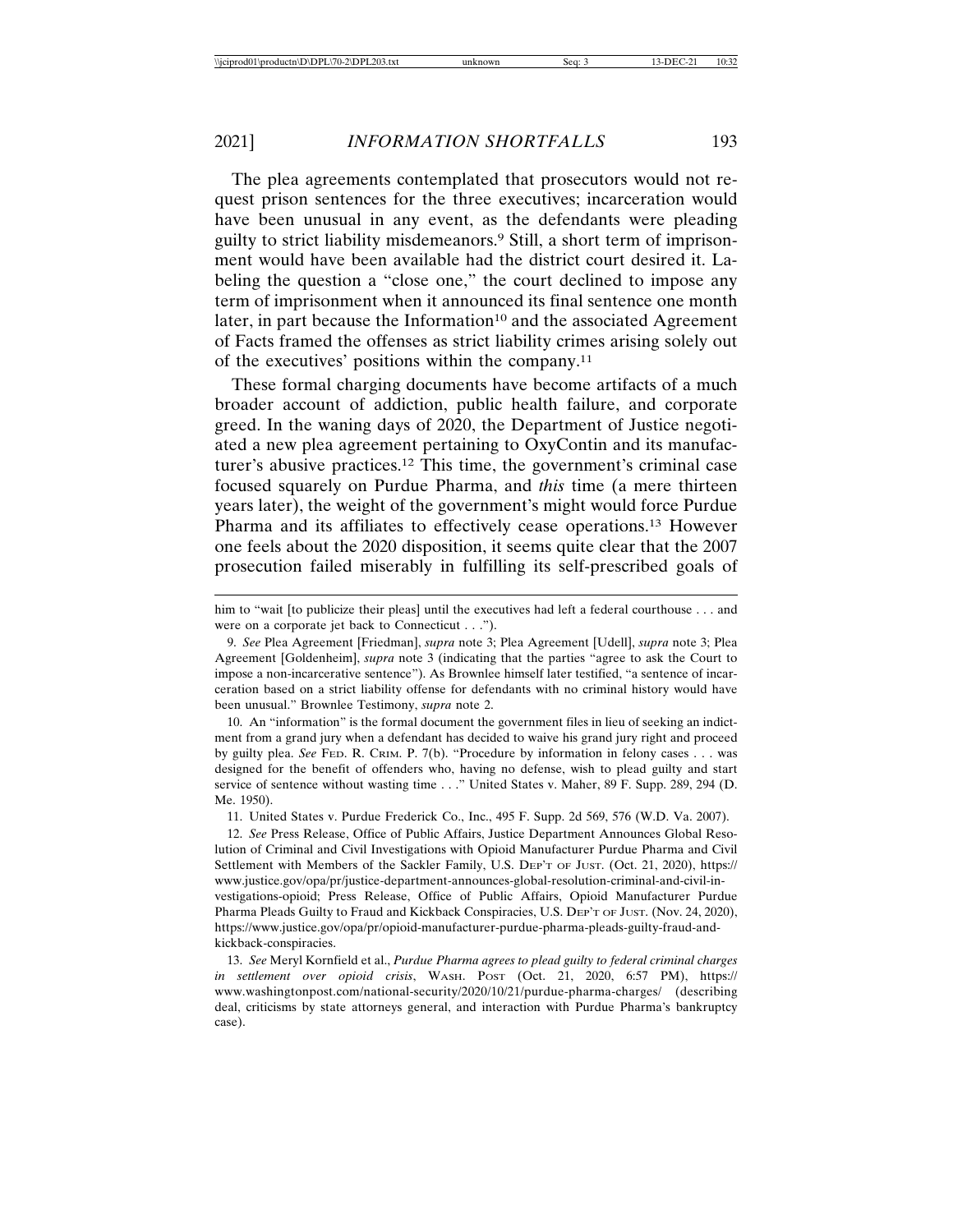teaching pharmaceutical executives their lesson, much less deterring further wrongdoing.

More importantly, the 2007 case illuminates the ways in which even well-intentioned enforcement decisions can aggravate a crisis by depriving the public of relevant information. Civil procedure scholars have long bemoaned the ways in which civil litigation's settlement process commodifies and walls off important information.14 Criminal justice scholars have just as cogently demonstrated the ways in which criminal law's plea-bargaining process suppresses discovery from defense attorneys15 and more generally the general public.16 Less attention has been paid, however, to the ways in which criminal law's charging documents additionally deprive the public of much needed information. This is as ironic as it is concerning. Charging documents are publicly filed documents that initiate the criminal justice machinery; they are purportedly designed to *reveal* information.17 At bottom, they are supposed to denominate the crime the government contends an individual or entity committed.18

Usually, we fear an accusatory charging instrument that overclaims, one that embarrasses and effectively disables a defendant from protecting herself in the courts of law and public opinion. In other cases, however, we have reason to fear the opposite effect. Sometimes, the criminal charging instrument itself functions as a shield, enabling the government and pleading defendant to reveal one set of facts, while

<sup>14.</sup> *See, e.g.*, Alexandra D. Lahav & Elizabeth Chamblee Burch, *Information for the Common Good in Mass Torts*, 70 DEPAUL L. REV. (forthcoming 2021); Judith Resnik, *Procedure as Contract*, 80 NOTRE DAME L. REV. 593, 653–62 (2005); Owen M. Fiss, Comment, *Against Settlement*, 93 YALE L. REV. 1073, 1085 (1984). For more recent manifestations of concern over informationdampening agreements, see David A. Hoffman & Erik Lampmann, *Hushing Contracts*, 97 WASH. U. L. REV. 165, 165 (2019) (addressing enforceability of nondisclosure contracts in cases of sexual misconduct). *See also* Jeffrey Steven Gordon, *Silence for Sale*, 71 ALA. L. REV. 1109, 1112 (2020). *But see* Saul Levmore & Frank Fagan, *Semi-Confidential Settlements in Civil, Criminal, and Sexual Assault Cases*, 103 CORNELL L. REV. 311, 313 (2018) (reasoning that "the higher price a party pays for secrecy might deter misbehavior").

<sup>15.</sup> *See, e.g.*, Jocelyn Simonson, *The Criminal Court Audience in a Post-Trial World*, 127 HARV. L. REV. 2173, 2174–75 (2014).

<sup>16.</sup> *See* Ronald Wright & Marc Miller, *The Screening/Bargaining Tradeoff*, 55 STAN. L. REV. 29, 34 (2002) (describing information costs of plea-bargaining process).

<sup>17.</sup> WAYNE R. LAFAVE ET AL., CRIMINAL PROCEDURE § 19.2(a) (4th ed. 2015) (citing Hamling v. United States, 418 U.S. 87, 117 (1974)) (stating that the indictment's dual functions are to provide adequate notice and protect against double jeopardy).

<sup>18.</sup> FED. R. CRIM P. 7(c). *See* LAFAVE ET AL., *supra* note 17, § 19.1(a) (describing Rule 7(c)'s history). For felony cases, the government must proceed by securing an indictment from a grand jury unless the defendant waives that right. For misdemeanors, the prosecution can proceed by way of indictment or information. *See, e.g.*, United States v. Brewer, 681 F.2d 973, 974 (5th Cir. 1982) ("Although an indictment may be used in the case of a misdemeanor, the prosecution may also proceed by an information.").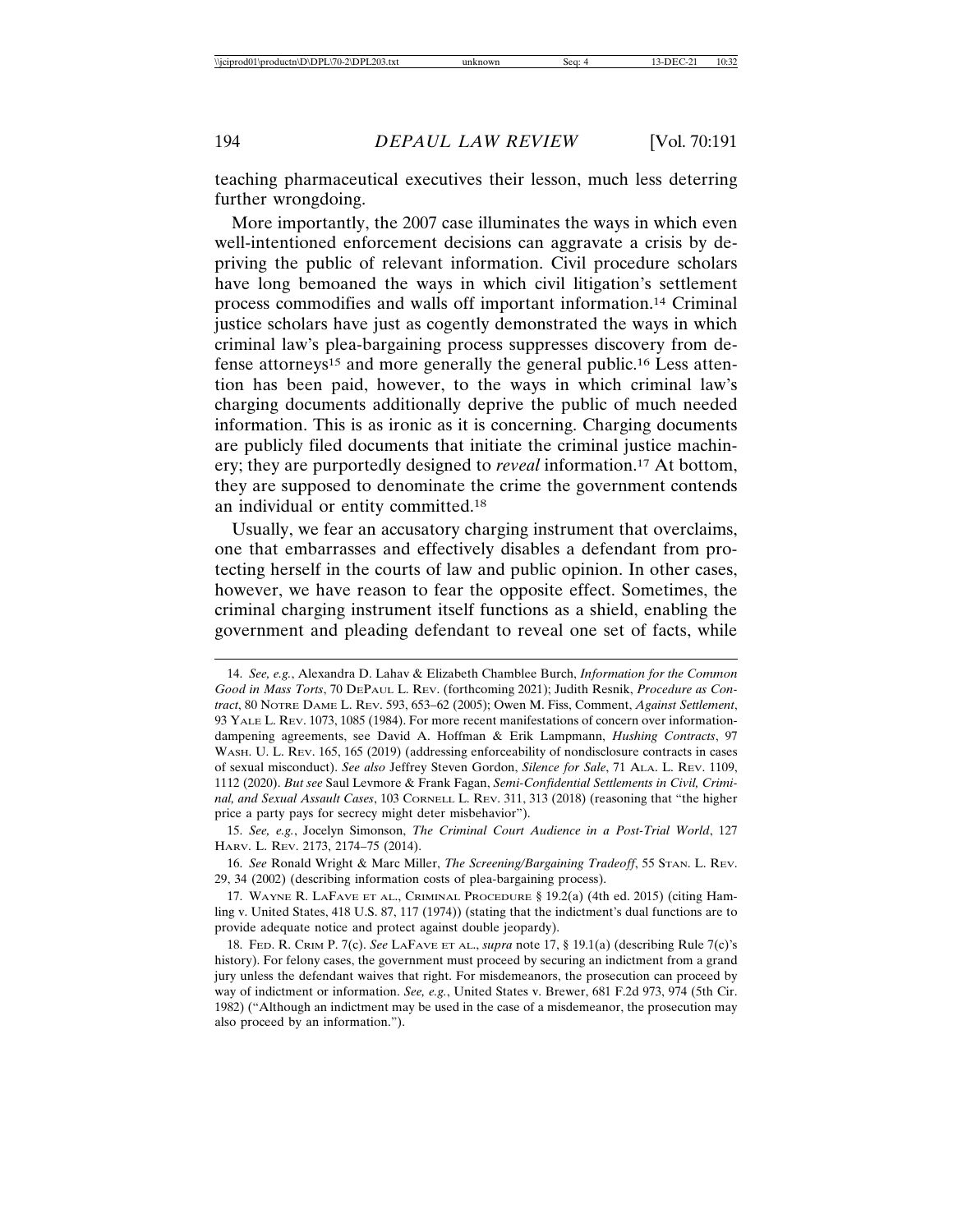holding back many others. This dampening effect grows more acute when the criminal charge itself requires the government to prove fairly little.

Critics deride plea bargaining because it imposes unfair pressures on defendants, occurs outside the courtroom, and restricts the flow of information to criminal defendants and their attorneys.19 But far less attention has been paid to the ways in which a formal charging instrument—which is filed in court and freely accessible to the public—contributes to criminal law's opacity. The aim of this Essay is to remedy this gap and focus attention on the public record, where charging documents openly and deliberately paint an incomplete portrait of wrongdoing. This Essay's secondary contribution is to highlight the ways in which this information-dampening dynamic poses greatest risks for the so-called "public welfare offense," a category of crimes that arise in highly regulated settings.20 Relying on strict theories of liability, the public welfare offense purports to deter and incapacitate actors whose conduct profoundly threatens the general public's safety and welfare. In precisely these cases, information-generation ought to be the government's strongest priority. The public cannot protect itself from diffuse harms if it misunderstands their severity or scope; nor can it adequately oversee the public officials tasked with redressing these harms. However, the very feature that enables the government to charge public welfare offenses—strict responsibility for wrongdoing on account of one's position of power within a company—also allows the government to produce opaque charging documents that decline to specify what exactly the offenders did in relation to a given offense. That is the paradox of executive criminal liability: doctrines and laws designed to ease the government's prosecutorial burden *also* weaken its information-producing function. As a result, the public learns too little, and too late, about practices that threaten its long-term health and welfare.

As Part I of this Essay argues, a publicly filed "information" such as the one the government filed in the 2007 Purdue case is at best a misnomer. It conveys a curated description of the offense that ultimately

<sup>19.</sup> *See* Wright & Miller, *supra* note 16, at 34 (delineating the information costs of the pleabargaining process). For an overview of sensible plea-bargaining reforms borrowed from the consumer protection and contracting literatures, see Stephanos Bibas, *Regulating the Plea-Bargaining Market: From Caveat Emptor to Consumer Protection*, 99 CAL. L. REV. 1117, 1156–59 (2011). For a more recent argument in favor of incorporating civil concepts such as summary judgment, see Russell M. Gold et al., *Civilizing Criminal Settlements*, 97 B.U. L. REV. 1607, 1624–28 (2017) (describing defendant's informational disadvantages within the standard pleabargaining system).

<sup>20.</sup> For a discussion of the public welfare offense, see *infra* Part II.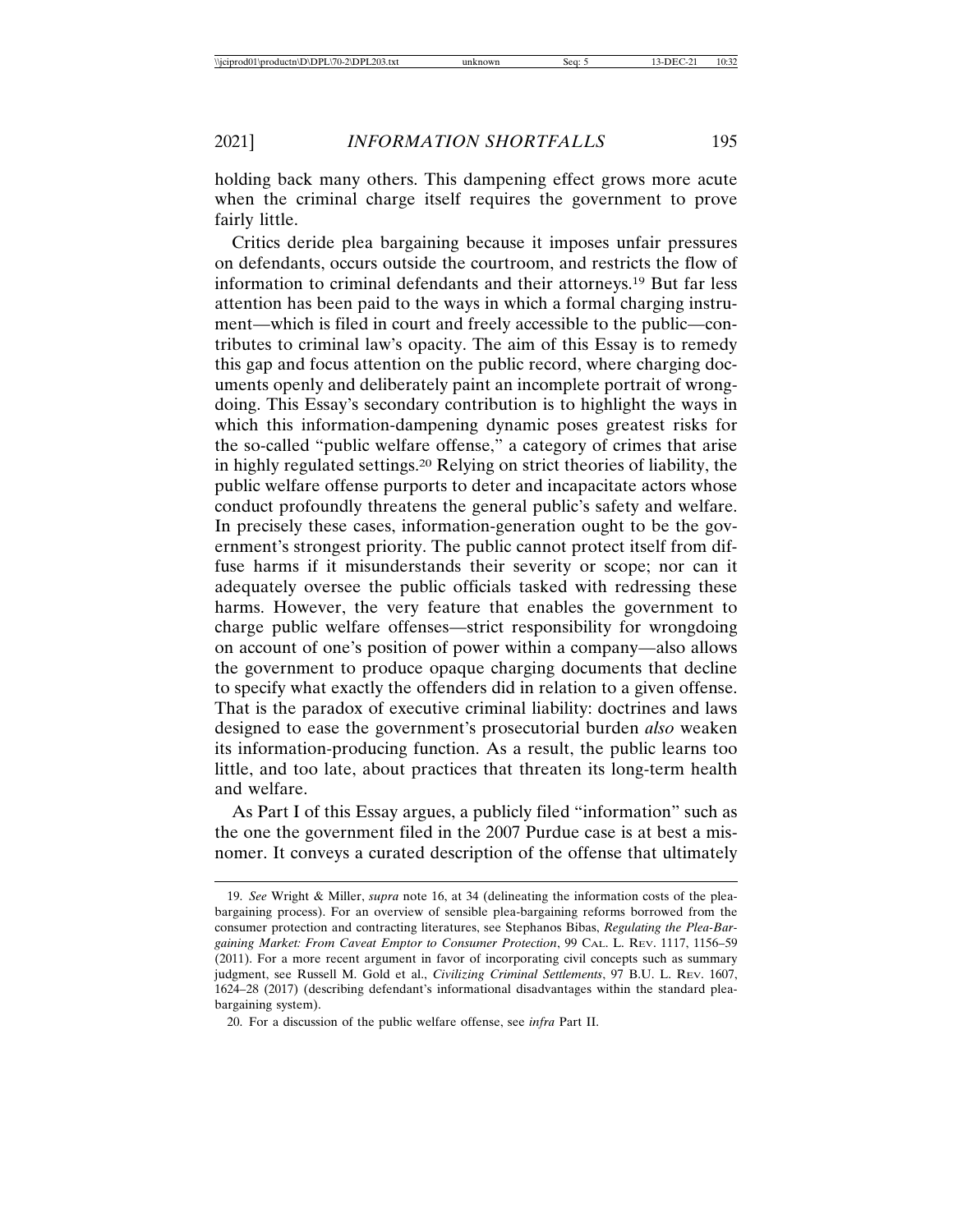robs the public of relevant information. To some degree, this is a universal problem. *All* charging documents omit *some* information, either to protect the privacy of uncharged individuals, or to safeguard the integrity of ongoing investigations.21 And to be sure, these are laudable concerns, as is the desire to strike a viable resolution with a corporate offender and its officers. The government cannot and should not mechanically cut and paste the contents of its investigatory file into its criminal charging documents. But an overreliance on these prosecutorial intuitions of reticence and institutional preservation threatens criminal law's information-generation function, and *that* in turn, undermines criminal law's well-accepted expressive function, as well as its mission of protecting the public from harm.<sup>22</sup>

Ideally, the announcement of a plea agreement in a case involving a public welfare offense will convey three types of information. First, it should tell us something about the underlying *offense,* including the relevant actors who participated in the charged misconduct, the means and methods they employed, the degree of harm they caused, and a realistic approximation of the punishment they face upon conviction. Second, the resolution ought to convey *strategic enforcement* information. That is, it ought to tell the world something about the agencies who prosecuted the case, their assessment of the seriousness of the matter, their willingness to pursue it to a conviction, and their stance on pursuing similarly situated cases. Finally, the resolution ought to convey accurate and helpful information regarding the underlying *harm and risk* of engaging in future activity.23

As the Purdue Frederick episode demonstrates, prosecutions premised on strict liability offenses fall short of these goals. The case that proceeds by guilty plea provides limited *offense* information, soft-pedals its *strategic enforcement* information, and offers a far rosier version of future *harm and risk* than is actually warranted. As a result, the public suffers.

<sup>21.</sup> *See generally* U.S. DEP'T OF JUST., JUSTICE MANUAL § 9-27.300 (2018) [hereinafter Justice Manual]; *id.* § 9-27.760 (discouraging naming of uncharged third parties). *See also* FED. R. CRIM P. 6(e)(2) (pertaining to grand jury secrecy); FED. R. CRIM P. 7(c) (regarding the content of the criminal indictment and information, which should be "plain [and] concise").

<sup>22.</sup> For more on the criminal law's expressive function, see John Rappaport, *Criminal Justice, Inc.*, 118 COLUM. L. REV. 2251, 2304–05 (2018) (citing Henry M. Hart, Jr., *The Aims of the Criminal Law*, 23 LAW & CONTEMP. PROBS. 401, 405 (1958)).

<sup>23.</sup> Sunshine-in-litigation statutes reflect these sentiments but appear to apply only in civil cases and do not bind the federal government. *See, e.g.*, FLA. STAT. § 69.081(8)(c) (2020) (Limitation does not apply to "information that is confidential under state or federal law.")*.* For scholarly commentary, see Levmore & Fagan, *supra* note 14; Seth Katsuya Endo, *Contracting for* **R** *Confidential Discovery*, 53 U.C. DAVIS L. REV. 1249, 1298 (2020) (describing analogous proposed federal legislation that has languished).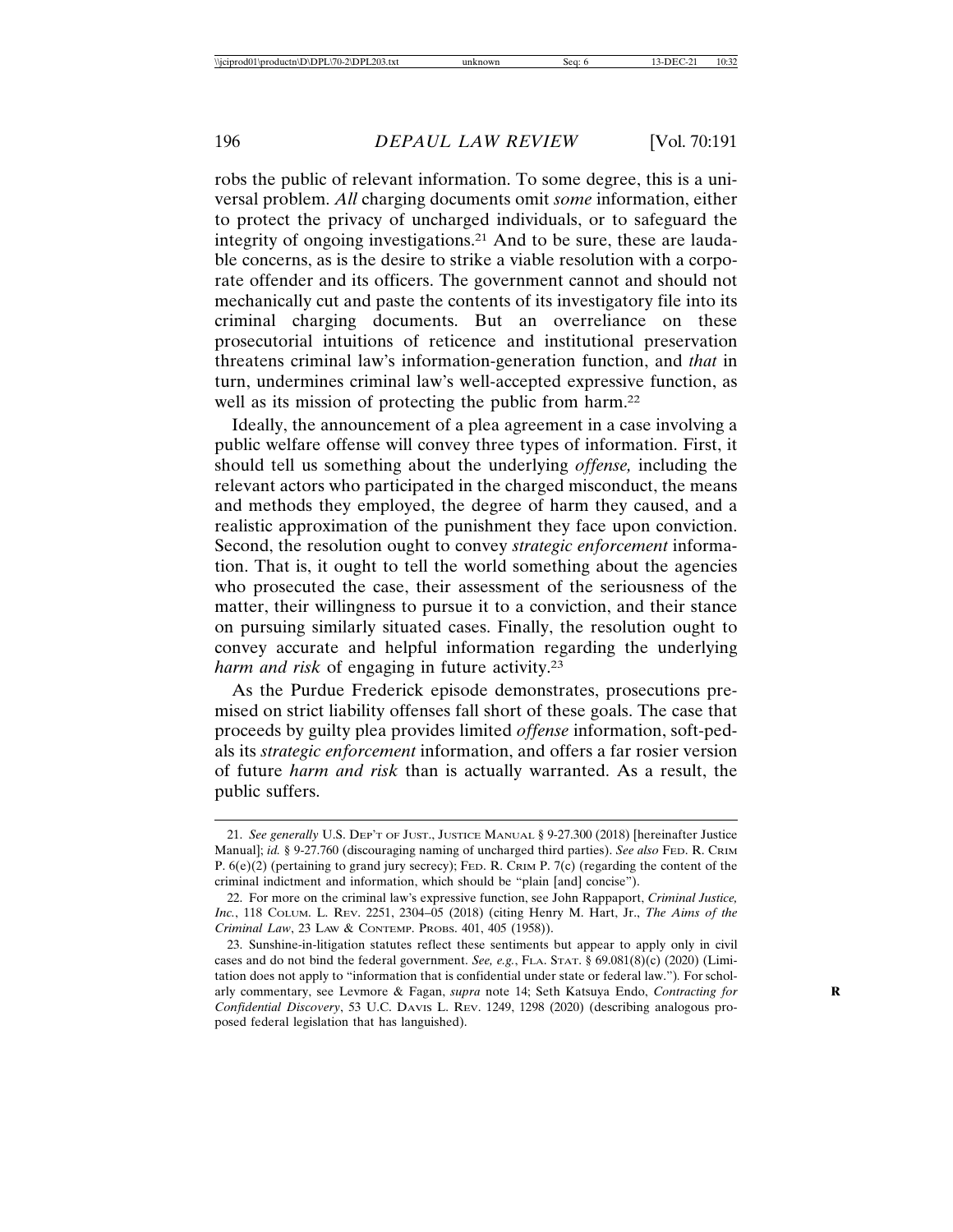We might be more tolerant of these deficits were we assured that prosecution secured some reasonable facsimile of deterrence or proportional retribution. But, as the Purdue case demonstrates, deterrence and retribution depend heavily on how well the system communicates pertinent information. Corporate behavior does not magically change; it depends in part on the reputational shame that attaches to documented instances of wrongdoing.24

In the years following the 2008 financial crisis, numerous commentators asked, "[w]here were the prosecutions?"25 In the opioid context, there is an easy answer: there were at least four.26 Sadly, the 2007 prosecution did little to bring Purdue Pharma to heel<sup>27</sup> or prevent its owners from continuing to benefit financially from OxyContin.28 From that perspective, the prosecution was clearly a failure.

Failures nevertheless present useful learning opportunities. The 2007 prosecution serves as an excellent case study in the informationbased drawbacks of settling for and charging certain types of offenses, particularly those based in strict liability. The offense that requires so little in terms of proof enables the prosecutor to reveal shockingly little information in formal charging documents. For white-collar offenses whose deterrent effects are so dependent on public shame, the power to say so little undermines the case for criminalization. Simply put, if our aim is to embarrass corporate wrongdoers into behaving, we ought to rethink our reliance on a category of offenses that undermines the public's welfare more than it protects it.

The remainder of this piece develops as follows: Part I summarizes the 2007 prosecutions and their epilogue. Part II analyzes the evolving

27. *See supra* notes 12–13 and accompanying text.

28. *See* Meryl Kornfield, *Members of family that led maker of OxyContin deny responsibility for opioid crisis in congressional hearing*, WASH. POST (Dec. 17, 2020, 3:00 PM), https:// www.washingtonpost.com/health/2020/12/17/sackler-family-hearing-opioids/.

<sup>24. &</sup>quot;It is clearly the view of the DOJ, as well as many who think about white collar crime, that the business sector is fertile ground for the criminal law to send messages." Samuel W. Buell, *Why Do Prosecutors Say Anything? The Case of Corporate Crime*, 96 N.C. L. REV. 823, 848 (2018). *See also* Kishanthi Parella, *Reputational Regulation*, 67 DUKE L.J. 907, 907, 931–32 (2018); Dustin B. Benham, *Tangled Incentives: Proportionality and the Market for Reputation* Harm, 90 TEMP. L. REV. 427, 429 (2018) ("[A] driving force behind some discovery is its power to embarrass an adversary."); Roy Shapira, *Reputation Through Litigation: How the Legal System Shapes Behavior by Providing Information*, 91 WASH. L. REV. 1193 (2016).

<sup>25.</sup> *See, e.g.*, Jed S. Rakoff, *The Financial Crisis: Why Have No High-Level Executives Been Prosecuted?*, N.Y. REV. (Jan. 9, 2014), http://www.nybooks.com/articles/2014/01/09/financial-crisis-why-no-executive-prosecutions/.

<sup>26.</sup> Many doctors have in fact been federally prosecuted for their opioid prescribing practices or have at least lost their licenses to practice medicine. *See generally* Adam M. Gershowitz, *Punishing Pill Mill Doctors: Sentencing Disparities in the Opioid Epidemic*, 54 U.C. DAVIS L. REV. 1053 (2020); Adam M. Gershowitz, *The Opioid Doctors: Is Losing Your License a Sufficient Penalty for Dealing Drugs?*, 72 HASTINGS L.J. 871 (2021).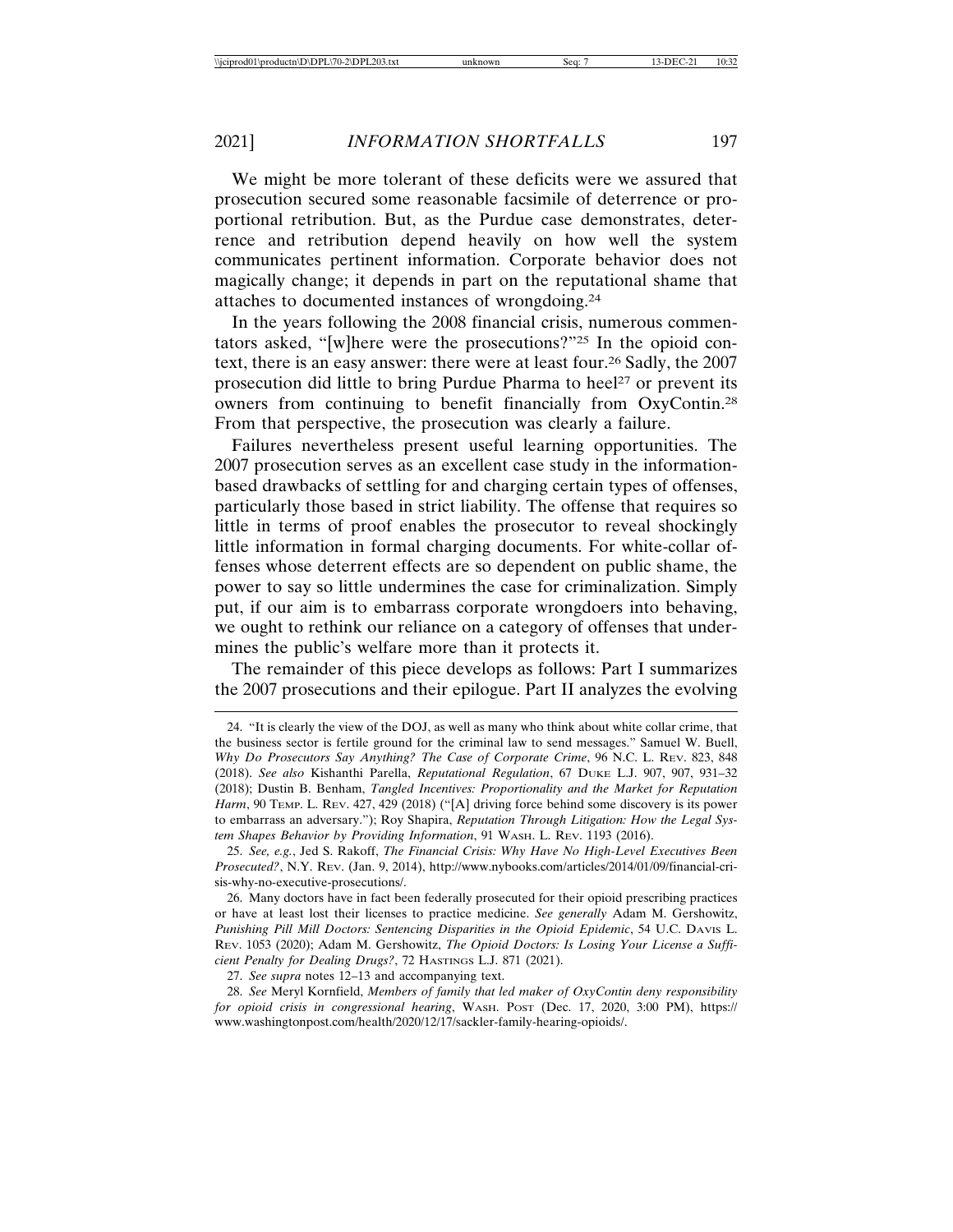treatment of executive criminal liability. Part III introduces criminal law's information-generation function in the public welfare context and explains how strict liability undermines that function. Part IV briefly surveys three plausible responses to this problem, and Part V concludes.

#### I. PURDUE'S THREE RESPONSIBLE OFFICERS

Purdue Frederick and Purdue Pharma's three executives entered their guilty pleas on May 10, 2007.29 As the district court observed in its opinion accepting the guilty pleas, the three executives pleaded guilty "solely as responsible corporate officers."30 They were neither charged with "personal knowledge of misbranding" nor with any "intent to defraud."31 Months later, at least one executive still held his position with the parent company and the other was still receiving company payments,<sup>32</sup> although that would soon change once the Department of Health and Human Services moved, under its own authority, to exclude the three executives from their industry for twenty years.33

The formal documents that charged Purdue's subsidiary company and its three executives laid out a fairly antiseptic narrative of what had occurred within Purdue's midst.<sup>34</sup> The Information filed against Purdue Pharma and its three executives conveniently anthropomorphizes "Purdue" and its unnamed "supervisors and employees" as the villains who intentionally and falsely misbranded OxyContin.35 For example, the Information advises:

In 1995, certain "Purdue supervisors and employees" were aware that physicians were concerned with OxyContin's potential for addiction and abuse;<sup>36</sup>

<sup>29.</sup> *See supra* notes 2–3.

<sup>30.</sup> United States v. Purdue Frederick Co., Inc., 495 F. Supp. 2d 569, 570 (W.D. Va. 2007). 31. *Id.* at 571.

<sup>32.</sup> First Amended Complaint and Jury Demand at 68, 74, 83, Commonwealth v. Purdue Pharma, L.P., C.A. No. 1884-cv-01808 (BLS2) (Mass. Super. Ct. 2019). Compared to the criminal charging documents filed in 2007, the Massachusetts Attorney General's complaint alleges many more details regarding Purdue Pharma, its owners and executives, and the ways in which it marketed its drug, maximized sales, and avoided valid criticisms of OxyContin's addictive qualities. See Mariano-Florentino Cuéllar & Keith Humphreys, *The Political Economy of the Opioid Epidemic*, 38 YALE L. & POL'Y REV. 1, 58–59 (2019) (describing and commenting on the AG's complaint).

<sup>33.</sup> The exclusion period eventually was reduced to twelve years. *See* Friedman v. Sebelius, 755 F. Supp. 2d 98, 104 (D.D.C. 2010).

<sup>34.</sup> *See* Information, *supra* note 3; Agreed Statement of Facts, *supra* note 3.

<sup>35.</sup> Information, *supra* note 3.

<sup>36.</sup> *Id.*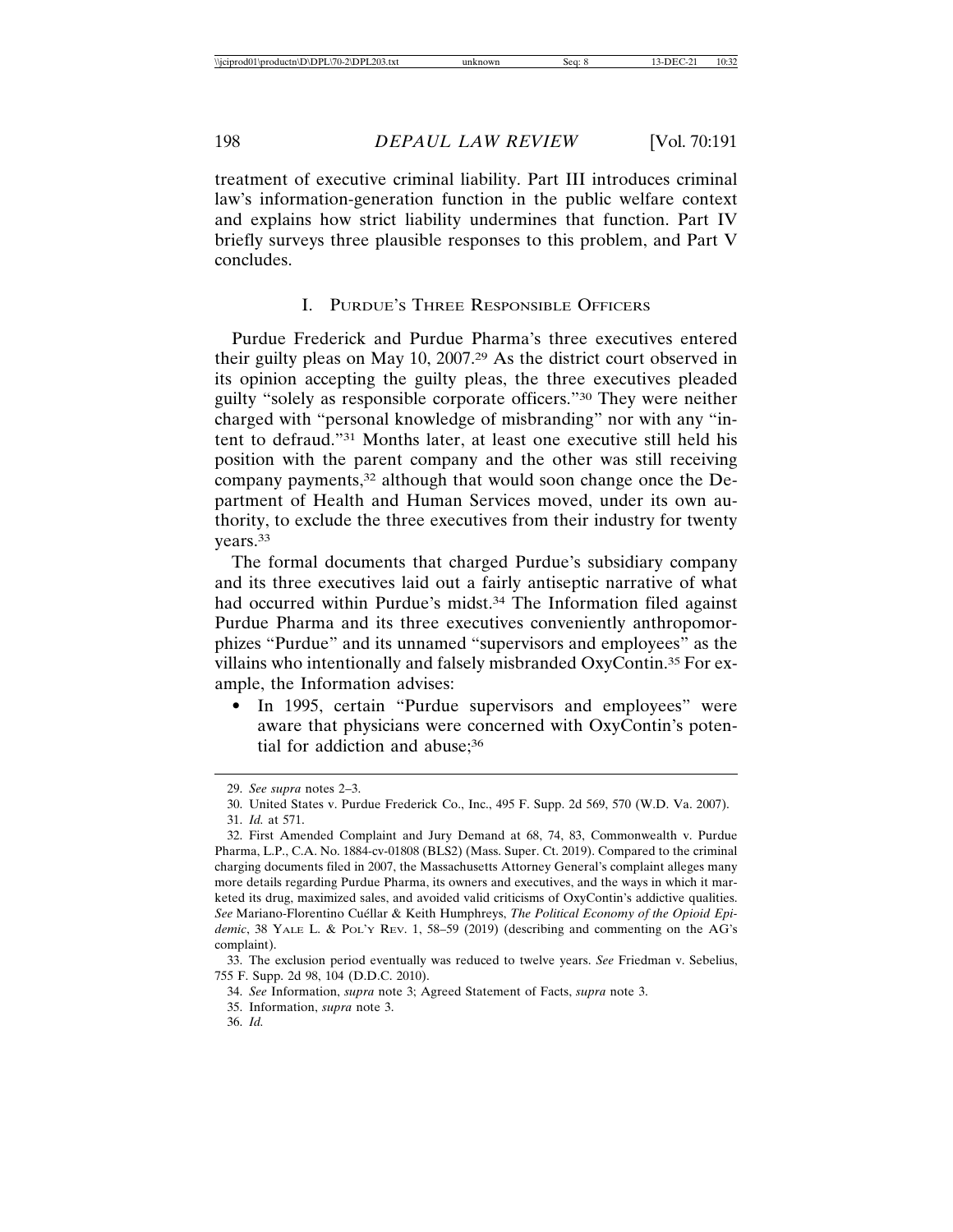- Between 1995 and 2001, certain "Purdue supervisors and employees" intentionally and fraudulently marketed OxyContin as less addictive and less subject to abuse than they knew it to be;<sup>37</sup>
- hat although "certain Purdue sales representatives" had advised that OxyContin was less prone to abuse and could even be used to "weed out" drug users, by March 2000, "supervisors and employees in different parts of the company" had in fact received reports of "abuse and diversion" in different communities.38

Taken at a high level of abstraction, the Information is helpful. It provides a detailed blueprint of the ways in which unnamed "supervisors and employees" intentionally and knowingly downplayed the addictive qualities of OxyContin and misled their own sales representatives and prescribing physicians. On a more concrete level, it offers us fairly little insight on the internal dynamics that fueled such misconduct. Generic supervisors directed lower-level employees to understate OxyContin's addictive qualities; beyond that, we learn fairly little about the culture or operating structures that fueled and countenanced such pressure,<sup>39</sup> much less how much or how little its board members were aware of the misconduct.40 With so little information provided, the charging document provides little opportunity to test the parties' claims that the guilty plea meaningfully resolves the dynamics that produced OxyContin's misbranding.

And what about the three top executives? Organizational theorists often urge corporate reformers to start with an organization's "tone at the top."41 Were the three charged executives responsible for setting a winner-take-all atmosphere that fueled criminal misconduct? Did they

40. Later reports alleged that a number of Purdue Pharma's top executives and board members *were* in fact aware of OxyContin's addictive qualities and vulnerability to abuse, as well as the inaccuracy of the company's marketing claims. *See* Barry Meier, *Origins of an Epidemic: Purdue Pharma Knew Its Opioids Were Widely Abused*, N.Y. TIMES (May 29, 2018), https:// www.nytimes.com/2018/05/29/health/purdue-opioids-oxycontin.html. These allegations, along with a 2006 internal prosecution memo describing Purdue Pharma's behavior, were further discussed and amplified in the New York Times' series, *The Weekly*.

41. For recent scholarship, see Alfredo Contreras et al., *"Tone at the Top" and the Communication of Corporate Values: Lost in Translation?*, 43 SEATTLE U. L. REV. 497, 498 (2020) (hypothesizing that corporate ethics programs may be undercut by the "'tone at the top'—the top being the chief executive officer (CEO) and other senior management—that somehow dilutes or countermands the corporation's code of ethics . . ."). *See also* Gary R. Weaver et al., *Corporate Ethics Programs as Control Systems: Influences of Executive Commitment and Environmental*

<sup>37.</sup> *Id.*

<sup>38.</sup> *Id.*

<sup>39.</sup> On the correlations between corporate crime and culture (as well as the difficulties of diagnosing and remediating such cultures), see generally Donald C. Langevoort, *Cultures of Compliance*, 54 AM. CRIM. L. REV. 933 (2017). For more on the relationship between corporate crime and the firm's internal operating structure, see Veronica Root Martinez, *Complex Compliance Investigations*, 120 COLUM. L. REV. 249, 253–55 (2020).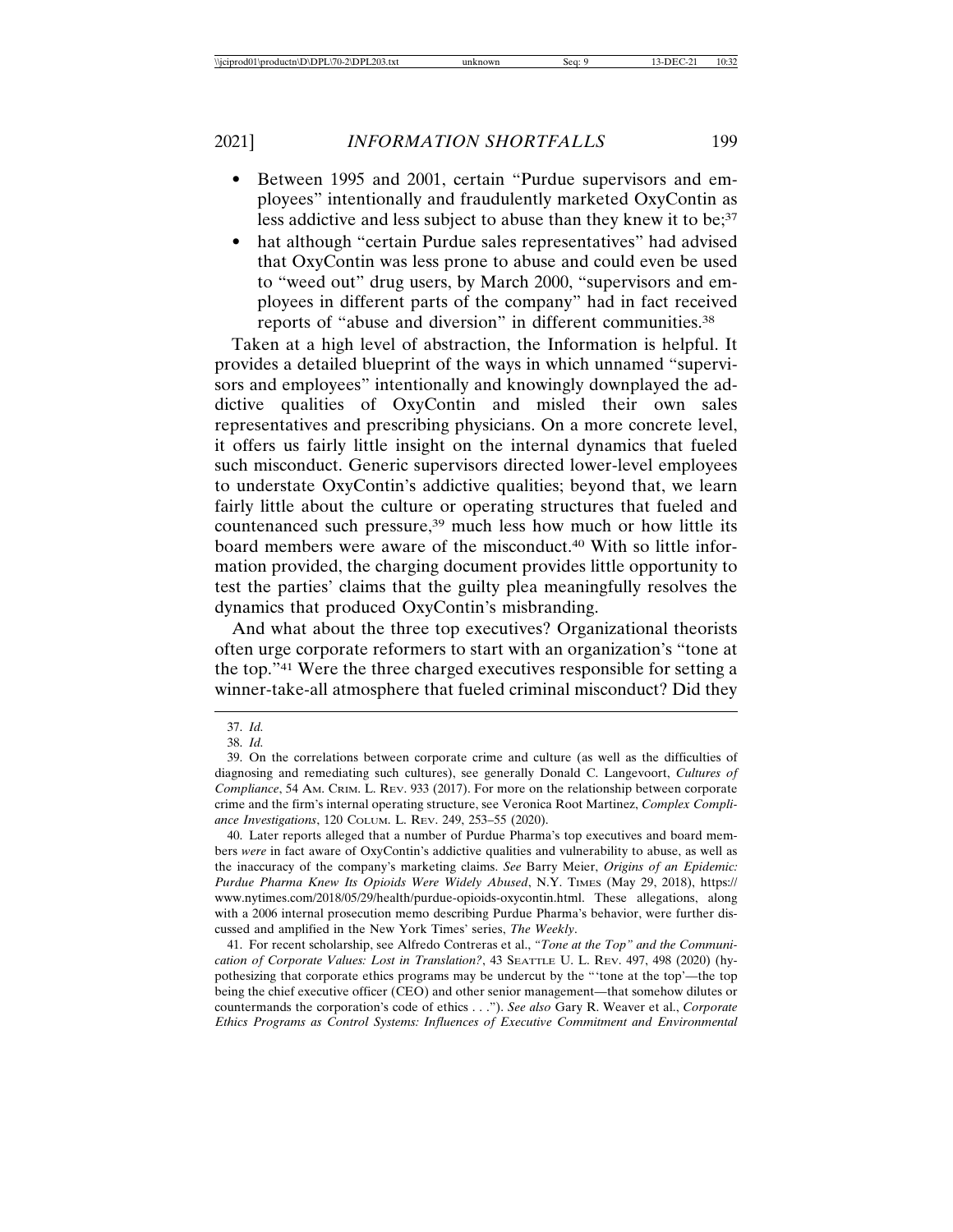purposely look the other way—or engage in what criminal prosecutors often describe as willful blindness<sup>42</sup>—as lower-level personnel peddled a dangerously addictive drug? If they did, the Information certainly did not say so, and neither did the supplemental Agreed Statement of Facts.43

Instead, the paragraphs of the 2007 Information that pertain to the three executives disclose only the dates of the executives' employment and their positions at Purdue Pharma.<sup>44</sup> The Agreed Statement of Facts adds that the three officer defendants "do not agree that they had personal knowledge" of the misbranding activities that were the basis of the company's felony charge.45 The individual plea agreements, meanwhile, characterize their charged crime as a "strict liability misdemeanor offense."46

In sum, Friedman, Udell, and Goldenheim, who were represented by seasoned and sophisticated defense attorneys,<sup>47</sup> agreed to disgorge millions of dollars for misconduct they claimed they neither approved nor even knew about.48 Either the government was making an example of three hapless officers, or it was instead granting them an undeserved gift of plausible deniability.<sup>49</sup> Without reading the prosecutor's

47. Friedman was represented by Mark F. Pomerantz, a top criminal defense attorney who now practices at Paul Weiss; Udell by Mary Jo White, the former United States Attorney for the Southern District of New York and eventual Chair of the Securities and Exchange Commission; and Goldenheim by Andrew Good, a Boston attorney and named partner of his own firm.

48. Indeed, all three would later claim they lacked the requisite power and ability to prevent the underlying misconduct. *See* Friedman v. Sebelius, 755 F. Supp. 2d 98, 111 n.19 (concluding that defendants' reply briefs raised a powerlessness defense that they had previously waived), *rev'd on other grounds*, 686 F.3d 813 (D.C. Cir. 2012).

49. A 2006 internal memo prepared by career prosecutors suggests that the three executives might have been charged with felony crimes had career prosecutors been allowed to proceed as they preferred. *See The Weekly: A Secret Opioid Memo That Could Have Slowed an Epidemic*, N.Y. TIMES (Aug. 16, 2019), https://www.nytimes.com/2019/08/16/the-weekly/opioid-crisis-epidemic.html. As of this writing, the text of this memo has not been publicly released, although it has been discussed by journalists who have reviewed it. *See, e.g.*, Edward Helmore, *Purdue Pharma escaped serious charges over opioid in 2006, memo shows*, THE GUARDIAN (Aug. 19, 2020, 5:00 AM), https://www.theguardian.com/us-news/2020/aug/19/purdue-pharma-oxycontinjustice-department-memo-opioid.

*Factors*, 42 ACAD. MGMT. J. 41 (1999) ("[M]uch of the guidance for how [compliance] programs are implemented comes from a firm's top managers and their commitment to ethics.").

<sup>42. &</sup>quot;Willful blindness refers to situations where a person is aware of a high probability that a fact is true and deliberately avoids confirming it." Mihailis E. Diamantis, *Functional Corporate Knowledge*, 61 WM. & MARY L. REV. 319, 336 (2019) (explaining how the doctrine imputes knowledge to a person who lacks actual knowledge of a pertinent fact). *See also* Global-Tech Appliances, Inc. v. SEB S. A., 563 U.S. 754, 769 (2011) (explaining doctrine).

<sup>43.</sup> Agreed Statement of Facts, *supra* note 3.

<sup>44.</sup> Information, *supra* note 3.

<sup>45.</sup> Agreed Statement of Facts, *supra* note 3.

<sup>46.</sup> Plea Agreement [Friedman], *supra* note 3; Plea Agreement [Udell], *supra* note 3; Plea Agreement [Goldenheim], *supra* note 3.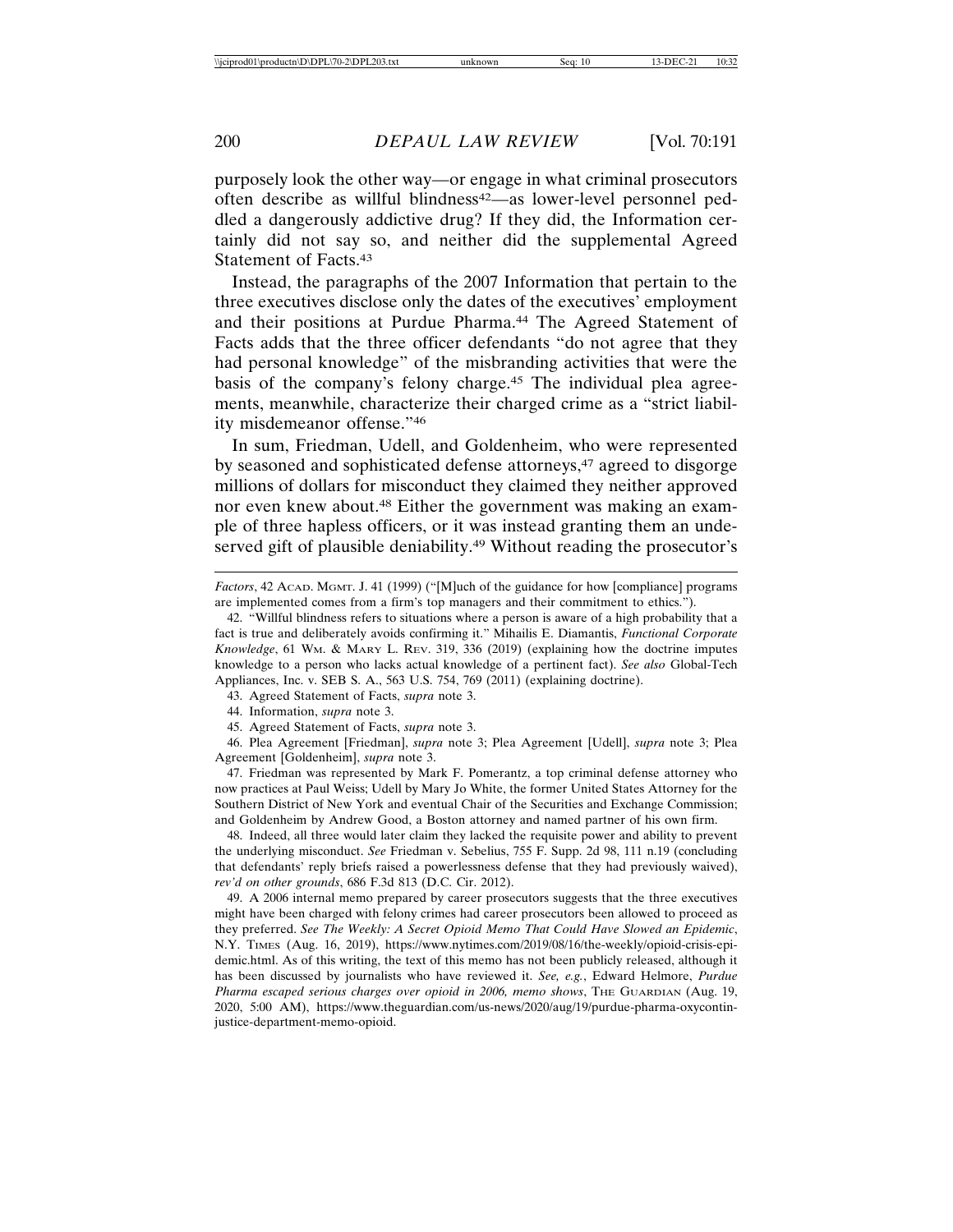internal notes or reviewing the underlying evidence, it is impossible to know which of these two narratives is closer to the truth.

Subsequently in 2008, the Inspector General of the Department of Health and Human Services ("IG") issued exclusion notices to the three executives, initially barring them from participating in any federal healthcare program for a term of twenty years.50 The executives aggressively litigated the decision in administrative proceedings and in federal court, which eventually resulted in the reduction of their respective exclusions from twenty to twelve years.<sup>51</sup> Nevertheless, the IG's action effectively truncated their pharmaceutical careers.52 More importantly, although it remanded on other grounds, the D.C. Circuit upheld the IG's power to exclude health-care executives whose behavior was "factually related to fraud[,]" regardless of their individual crime of conviction.53

Reaction to the IG's exclusion decision was mixed. Several commentators questioned the propriety of excluding convicted misdemeanants from their chosen industries for such long periods of time, particularly where the government had failed to demonstrate their direct participation in any fraud.54 Professor Copeland, for example, wrote that exclusion was questionable, not just because of its unprecedented length, but also because:

[T]he connection between their conduct and the sanction was so attenuated. There was no evidence put forth that the executives knew about the misbranding of OxyContin. Indeed, their convictions did not require any showing of *mens rea* because misdemeanor misbranding was a strict liability offense. Their exclusion was based

52. "[T]he practical effect of the exclusion of an individual is that the person is virtually unemployable by a health care provider." Copeland, *supra* note 50, at 818–19. **R**

53. *Friedman*, 686 F.3d at 823–24. The IG was not obligated to prove actual fraud by the executives. Rather, it was sufficient that they had pleaded guilty as responsible officers and that their company, Purdue Frederick, had entered a guilty plea for felony misbranding. *Id.*

54. *See* Copeland, *supra* note 50, at 818–21; Sasha Ivanov, *When the Punishment Does Not Fit* **R** *the Crime: Exclusions from Federal Health Care Programs Following Convictions Under the Responsible Corporate Officer Doctrine*, 84 GEO. WASH. L. REV. 776, 802 (2016) ("[S]trict criminal liability combined with career-ending penalties goes beyond what the Supreme Court could have imagined the responsible corporate officer doctrine would be used for at its inception.").

<sup>50.</sup> *Friedman*, 686 F.3d at 817. On exclusion generally, see Breen & Retzinger, *supra* note 6, at **R** 94. For a helpful recounting of the exclusion litigation that followed the Purdue executives' guilty pleas, see Katrice Bridges Copeland, *The Crime of Being in Charge: Executive Culpability and Collateral Consequences*, 51 AM. CRIM. L. REV. 799, 816–25 (2014).

<sup>51.</sup> *Friedman*, 686 F.3d at 816–18 (describing case's criminal and administrative history). The D.C. Circuit concluded that the IG could exclude because the misdemeanor charges were still "factually related" to fraud but nevertheless remanded the case on the grounds the Agency had insufficiently explained its basis for imposing such lengthy exclusion. *Id.* at 828.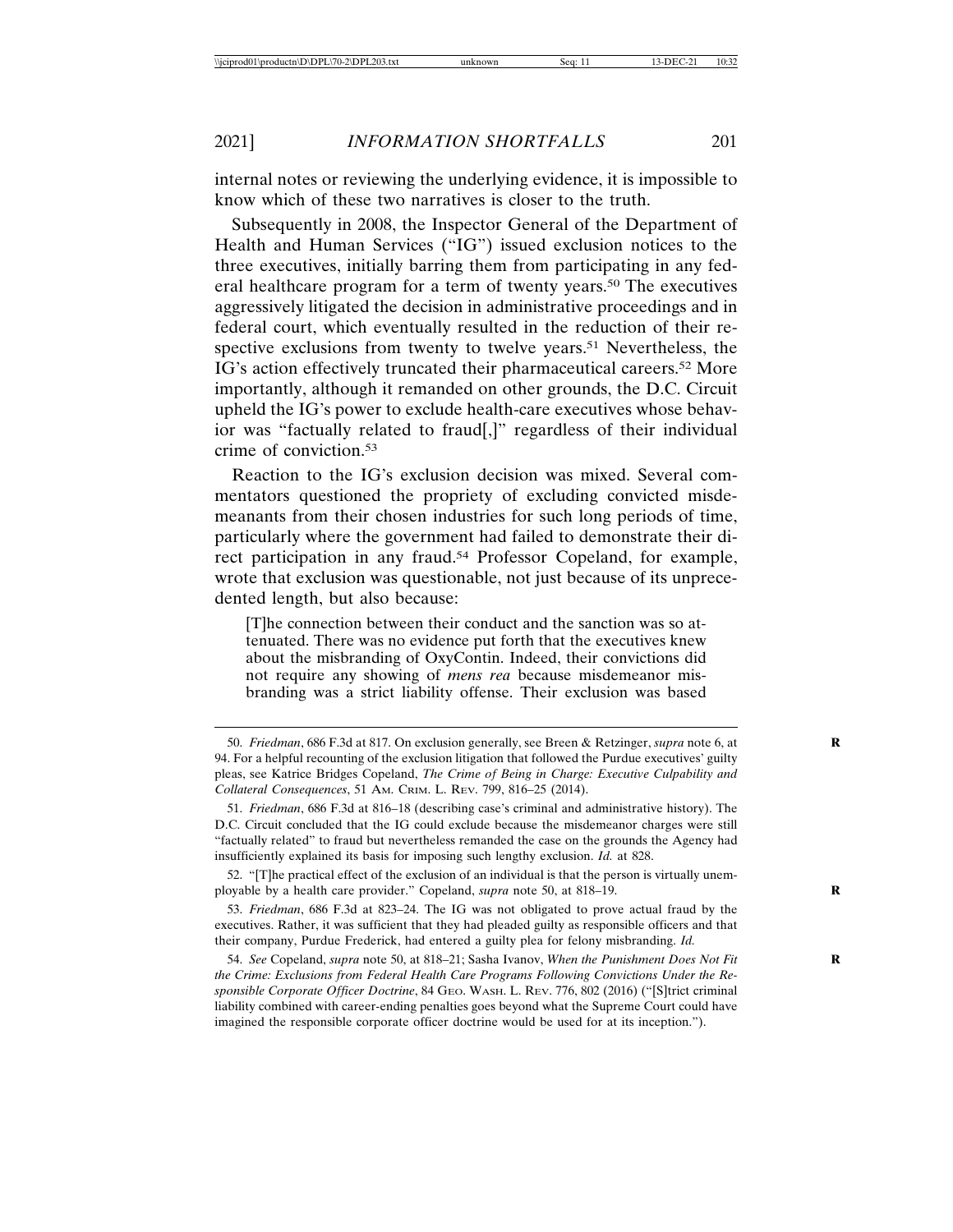solely on the notion that their misdemeanor convictions were convictions "relating to" fraud.<sup>55</sup>

Other commentators argued just as forcefully the executives were actually quite lucky. They had already reaped a massive benefit simply by being allowed to plead guilty to a single misdemeanor misbranding charge, thereby avoiding "even a single day behind bars."56

Without reviewing a prosecutor's underlying work file, it is difficult to resolve this debate. Nevertheless, based on what we now know, it seems clear that the 2007 settlement ultimately kept relevant information from the public and that this information gap likely obscured the executives' responsibility for what had occurred in their midst. Moreover, the mechanism that helped create this information vacuum is the very doctrine prosecutors relied on to secure guilty pleas and convictions of the three officers, a doctrine that ironically purports to protect public welfare.

# II. PROTECTING THE PUBLIC THROUGH EXECUTIVE CRIMINAL LIABILITY

For decades, commentators have decried the phenomenon of corporate executives who appear to violate the law with impunity.<sup>57</sup> These critiques reached their apex in the wake of the 2008 financial crisis.58 Financial institutions and their leaders drove their employees to create dangerous and unstable financial products; speculated in those

<sup>55.</sup> Copeland, *supra* note 50, at 826. **R**

<sup>56. &</sup>quot;If the executives had trafficked \$3,000 worth of heroin, they would have faced a mandatory five-year federal prison sentence, but their role in generating an estimated \$30 billion in revenue from OxyContin did not result in them spending even a single day behind bars." *See* Cuéllar & Humphreys, *supra* note 32, at 57.

<sup>57.</sup> For an insightful analysis of the dilemmas posed by executive lawbreaking, see generally Daniel C. Richman, *Corporate Headhunting*, 8 HARV. L. & POL'Y REV. 265 (2014). The concern with executive impunity has a long pedigree. Edwin Sutherland, the sociologist who coined the "white-collar crime" term, first spoke of the problem in his address to the American Sociological Association in December 1939. *See* Aleksandra Jordanoska & Isabel Schoultz, *The "Discovery" of White-Collar Crime: The Legacy of Edwin Sutherland*, in THE HANDBOOK OF WHITE-COLLAR CRIME 5–7 (Melissa L. Rorie ed., 2020).

<sup>58.</sup> *See, e.g.*, RIGGED JUSTICE: 2016: HOW WEAK ENFORCEMENT LETS CORPORATE OFFEND-ERS OFF EASY, OFF. OF SENATOR ELIZABETH WARREN (Jan. 2016), http:// www.warren.senate.gov/files/documents/Rigged\_Justice\_2016.pdf; Ben Protess & Jessica Silver-Greenberg, *Two Giant Banks, Seen as Immune, Become Targets*, N.Y. TIMES (Apr. 29, 2014, 8:40 PM), http://dealbook.nytimes.com/2014/04/29/u-s-close-to-bringing-criminal-charges-against-bigbanks; William D. Cohan, *How Wall Street's Bankers Stayed Out of Jail*, THE ATLANTIC (Sept. 2015), https://www.theatlantic.com/magazine/archive/2015/09/how-wall-streets-bankers-stayedout-of-jail/399368/. *See also* Joseph W. Yockey, *Beyond Yates: From Engagement to Accountability in Corporate Crime*, 12 N.Y.U. J.L. & BUS. 409, 411 (2016) (citing surveys indicating that, "fifty-three percent of respondents believe that not enough was done to prosecute bankers" responsible for the 2008 financial crisis).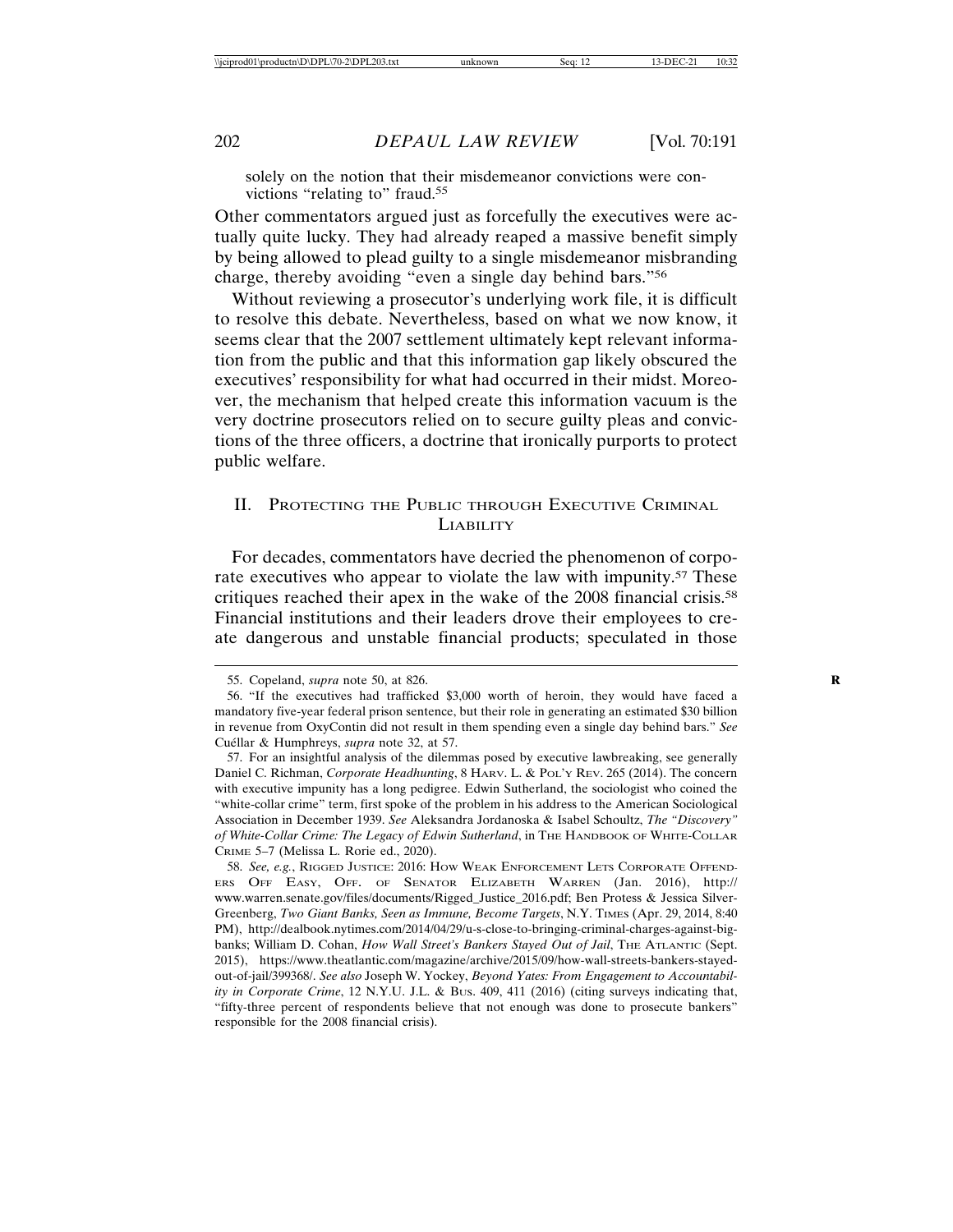products with abandon; wreaked havoc on markets, caused widespread unemployment; sought government bailouts, and—this is the stinger—somehow escaped accountability for the mess they caused.59

The fear that corporate executives have effectively shielded themselves from punishment extends beyond the financial crisis. In recent years, commentators have additionally questioned the government's softer stance toward corporate crime and the executives who propagate it.60 To address this problem, reformers have proposed a series of legal and policy-driven reforms. Although some of these revolve around the government's treatment of corporate entities, others have set their sights on executive officers, either by calling for enhanced enforcement<sup>61</sup> or for expanding criminal law's reach.<sup>62</sup> If only those *executives were truly subject to criminal liability*, the standard argument goes, *they would finally take the law seriously and work toward making their companies law-abiding and compliant*. 63

60. *See generally* JENNIFER TAUB, BIG DIRTY MONEY: THE SHOCKING INJUSTICE AND UN-SEEN COST OF WHITE COLLAR CRIME (2020); BRANDON L. GARRETT, TOO BIG TO JAIL: HOW PROSECUTORS COMPROMISE WITH CORPORATIONS 1–2 (2014).

61. Todd Haugh, *The Most Senior Wall Street Official: Evaluating the State of Financial Crisis Prosecutions*, 9 VA. L. & BUS. REV. 153, 167 (2015).

63. One senses the sentiment in an NPR report of recent civil (and criminal) cases brought against pharmaceutical executives. Brian Mann, *As Drugmakers Face Opioid Suits, Some Ask:*

<sup>59.</sup> *See, e.g.*, Katrice Bridges Copeland, *The Yates Memo: Looking for "Individual Accountability" in All the Wrong Places*, 102 IOWA L. REV. 1897, 1898–99 (2017) ("[T]here has been a public outcry over the fact that, while the financial system collapsed in 2008 due to fraudulent practices, the government has failed to hold individuals criminally accountable for the misconduct."); STEVEN A. RAMIREZ, LAWLESS CAPITALISM: THE SUBPRIME CRISIS AND THE CASE FOR AN ECONOMIC RULE OF LAW (2013). As Professors Bratton and Levitin have observed, the government *eventually* extracted substantial civil penalties from financial institutions. *See* William W. Bratton & Adam J. Levitin, *A Tale of Two Markets: Regulation and Innovation in Post-Crisis Mortgage and Structured Finance Markets*, 2020 ILL. L. REV. 47, 77 (2020) (citing "civil enforcement initiatives of unprecedented magnitude" that eventually arose in response to the financial crisis). For explanations why these penalties failed to include criminal prosecutions of corporate executives, see *id.* at 77–78 (citing David Zaring, *Litigating the Financial Crisis*, 100 VA. L. REV. 1405, 1437–48 (2014)). Finally, on the ways in which an early, failed prosecution of two Bear Stearns executives may have influenced prosecutors to forego future prosecutions, see JOHN C. COFFEE, JR., CORPORATE CRIME AND PUNISHMENT: THE CRISIS OF UNDERENFORCEMENT 20–23 (2020).

<sup>62.</sup> Copeland, *supra* note 50, at 1925 (proposing legislation codifying responsible corporate **R** officer treatment). Whereas most of these reforms have envisioned expansions of strict liability or negligence-based laws, some have focused either on the expansion of fraud prosecutions using the willful blindness doctrine or have argued for the expansion of liability via tools such as the Racketeer Influenced and Corrupt Organizations Act ("RICO"). *See, e.g.*, Eugene McCarthy, *A Call to Prosecute Drug Company Fraud as Organized Crime*, 69 SYRACUSE L. REV. 439, 441 (2019) (insisting that prosecutors should apply RICO liability to pharmaceutical companies); J.S. Nelson, *Disclosure-Driven Crime*, 52 U.C. DAVIS L. REV. 1487, 1559 (2019) (touting the benefits of the willful blindness doctrine in pursuing fraud prosecutions of higher-level corporate executives).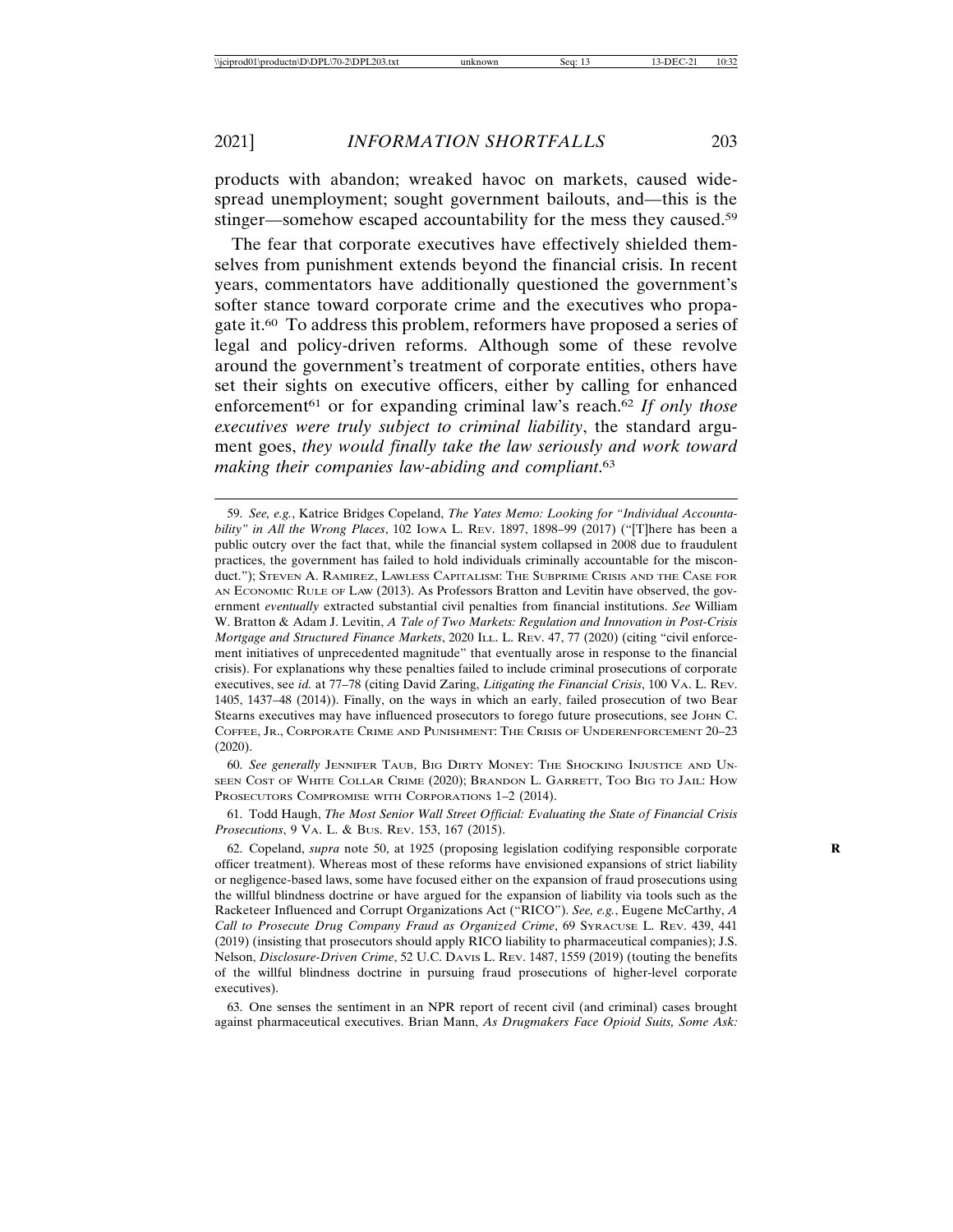The above mantra sidesteps the fact that many executives *already* bear some degree of exposure to criminal liability. First, if they have engaged in, or have agreed to engage in, a scheme of serious wrongdoing that can be proven beyond a reasonable doubt, they may well be charged with serious offenses such as wire fraud or obstruction of justice. Second, and more relevant to this Essay, throughout various industries, a common law theory of criminal liability known as the responsible corporate officer doctrine holds the high-level executive *strictly* responsible for crimes that occur on her watch. It is a powerful doctrine, relieving the government of having to demonstrate a faulty state of mind or any meeting of minds between the corporate executive and her subordinate. Nevertheless, as the following sections demonstrate, this remarkably has failed to deliver the deterrent and retributive outcomes that criminal punishment has long promised.

#### *A. The Responsible Corporate Officer (RCO) Doctrine*

The RCO doctrine is an old chestnut that was first announced by the Supreme Court in the 1940s.<sup>64</sup> It holds an executive officer "responsible in relation to" the crimes that occur within her corporation, specifically without regard to her direct knowledge or participation in an underlying crime.65 For that reason, it has often been described as a form of strict vicarious liability.66 The officer is held responsible for the crimes that occur in her midst, provided they involve a matter over which she had direct or indirect authority. In its broadest iteration, the RCO prosecution arises from the officer's *ability* to control the situa-

66. "[U]nder the [responsible corporate officer doctrine], a corporate executive may be found liable even if the corporate executive acts in a reasonably diligent manner but remains ignorant of the misconduct at hand. The executive is strictly liable, as any employee's violation of the FDCA necessarily entails that the executive failed to prevent the violation." Breen & Retzinger, *supra* note 6, at 100. *But see* Aagaard, *supra* note 65, at 1281–85; Kimberly Kessler Ferzan, **R** *Probing the Depths of the Responsible Corporate Officer's Duty*, 12 CRIM. L. & PHIL. 455 (2018) (arguing that doctrine is better understood as a form of omission liability).

*Why Not Criminal Charges Too?*, NPR (Sept. 19, 2019, 6:37 PM), https://www.npr.org/2019/09/ 19/762455218/as-drugmakers-face-opioid-lawsuits-some-ask-why-not-criminal-charges-too.

<sup>64.</sup> United States v. Dotterweich, 320 U.S. 277, 281 (1943). *See also* Copeland, *supra* note 50, **R** at 806–11.

<sup>65.</sup> *Dotterweich*, 320 U.S. at 284 ("The offense is committed . . . by all who do have such a responsible share in the furtherance of the transaction which the statute outlaws, namely, to put into the stream of interstate commerce adulterated or misbranded drugs."). Years later, the Court wrote: "It was enough in such cases that, by virtue of the relationship he bore to the corporation, the agent had the power to prevent the act complained of." United States v. Park, 421 U.S. 658, 671 (1975) (tracing doctrine's history). The responsible corporate officer doctrine has, at times, been called the "responsible relation" doctrine. "The responsible relation doctrine holds individuals criminally liable for failing to prevent or correct violations that occur within their area of responsibility and control in a business organization." Todd S. Aagaard, *A Fresh Look at the Responsible Relation Doctrine*, 96 J. CRIM. L. & CRIMINOLOGY 1245, 1246 (2006).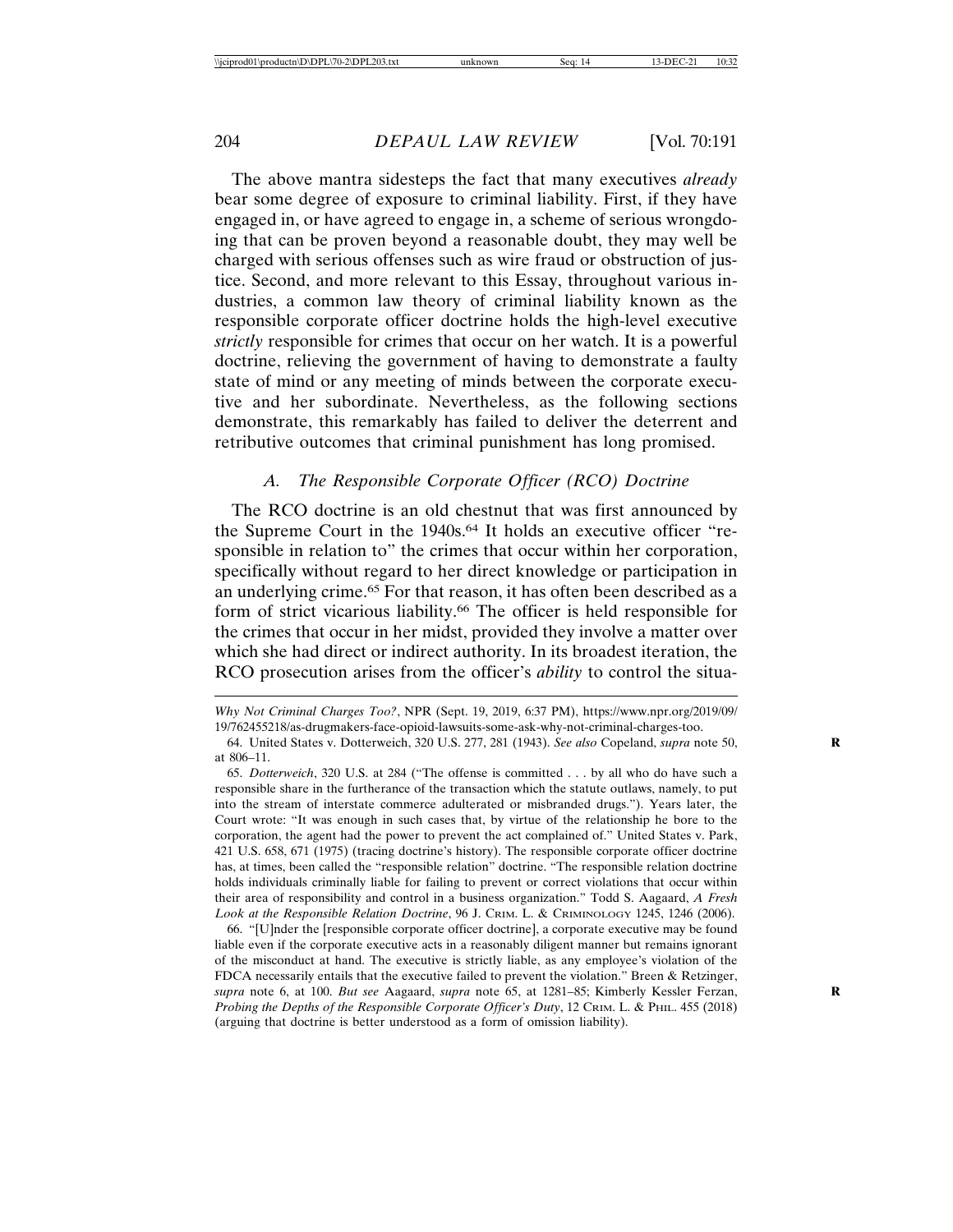tion and her *failure* to prevent it from arising, but not necessarily from her knowledge of, or purpose to cause, the underlying offense.<sup>67</sup>

The doctrine applies to a modest set of federal criminal offenses, often referred to as public welfare offenses, which arise most prominently in the healthcare and environmental law contexts.68 If the officer is in command of the company or unit that committed the crime, the officer can be held "responsible" in relation to the crimes that occur within the confines of the company, assuming those crimes fall within the officer's delineated "responsibility."<sup>69</sup>

Once applied, the doctrine permits few defenses. Lack of knowledge is not a defense. Neither is delegation of the matter to someone else within the company.70 The only known defense to a responsible corporate officer claim is that the officer lacked the requisite "power"

69. Although courts do not require prosecutors to establish a direct reporting line between the officer and the lower-level employee who has violated a given law, they do require the government to do more than simply allege the officer's executive employment. *See, e.g.*, Rooney v. Commonwealth, 500 S.E.2d 830, 833 (Va. Ct. App. 1998) ("The Commonwealth produced no evidence describing Rooney's duties, powers, and responsibilities as president of the corporation, or that he had an accounting responsibility or direct corporate responsibility for withholding or depositing the funds in trust.") (citing United States v. New England Grocers Supply Co., 488 F. Supp. 230, 233–34 (D. Mass. 1980)).

70. *See* United States v. Park, 421 U.S. 658, 670 (1975). Some state courts have taken a more cautious approach. *See, e.g.*, *Rooney*, 500 S.E.2d at 833 (1998) (contending that "[a]lthough a corporate president has . . . the responsibility to ensure compliance with legal requirements, the responsible corporate officer doctrine imposes criminal responsibility only upon the officer or officers who are directly responsible or accountable for the corporation's compliance"). *Rooney* does not appear to be in accord with most federal court applications of the doctrine. *See also* Michael E. Clark, *The Responsible Corporate Officer Doctrine: A Re-emergent Threat to General Counsel and Corporate Officers*, 14 J. HEALTH CARE COMPLIANCE 5, 6–7 (2012) ("[C]ourts have rejected arguments by corporate officers and executives that they delegated to subordinates the responsibility to stop such misconduct.").

<sup>67. &</sup>quot;[I]ndividuals who 'by reason of [their] position in the corporation [have the] responsibility and authority' to take necessary measures to prevent or remedy violations of the FDCA and fail to do so, may be held criminally liable as 'responsible corporate agents,' regardless of whether they were aware of or intended to cause the violation." United States v. DeCoster, 828 F.3d 626, 632 (8th Cir. 2016).

<sup>68.</sup> A public welfare offense is one that criminalizes conduct relating to the regulation of "dangerous or deleterious devices or products or obnoxious waste materials" or activities that similarly threaten public welfare and safety. United States v. Int'l Minerals & Chem. Corp., 402 U.S. 558, 565 (1971). *See also* Francis Bowes Sayre, *Public Welfare Offenses*, 33 COLUM. L. REV. 55, 56 (1933) (coining term); *Dotterweich*, 320 U.S. at 280 ("The purposes of this legislation thus touch phases of the lives and health of people which, in the circumstances of modern industrialism, are largely beyond self-protection."). For a contemporary discussion of the subject, *compare* Martin Petrin, *Circumscribing the "Prosecutor's Ticket to Tag the Elite"—A Critique of the Responsible Corporate Officer Doctrine*, 84 TEMP. L. REV. 283, 297 (2012) (critiquing doctrine's potential deleterious effect on businesses) *with* Aagaard, *supra* note 65, at 1286 (arguing that the doctrine can and should be broadened beyond regulatory offenses).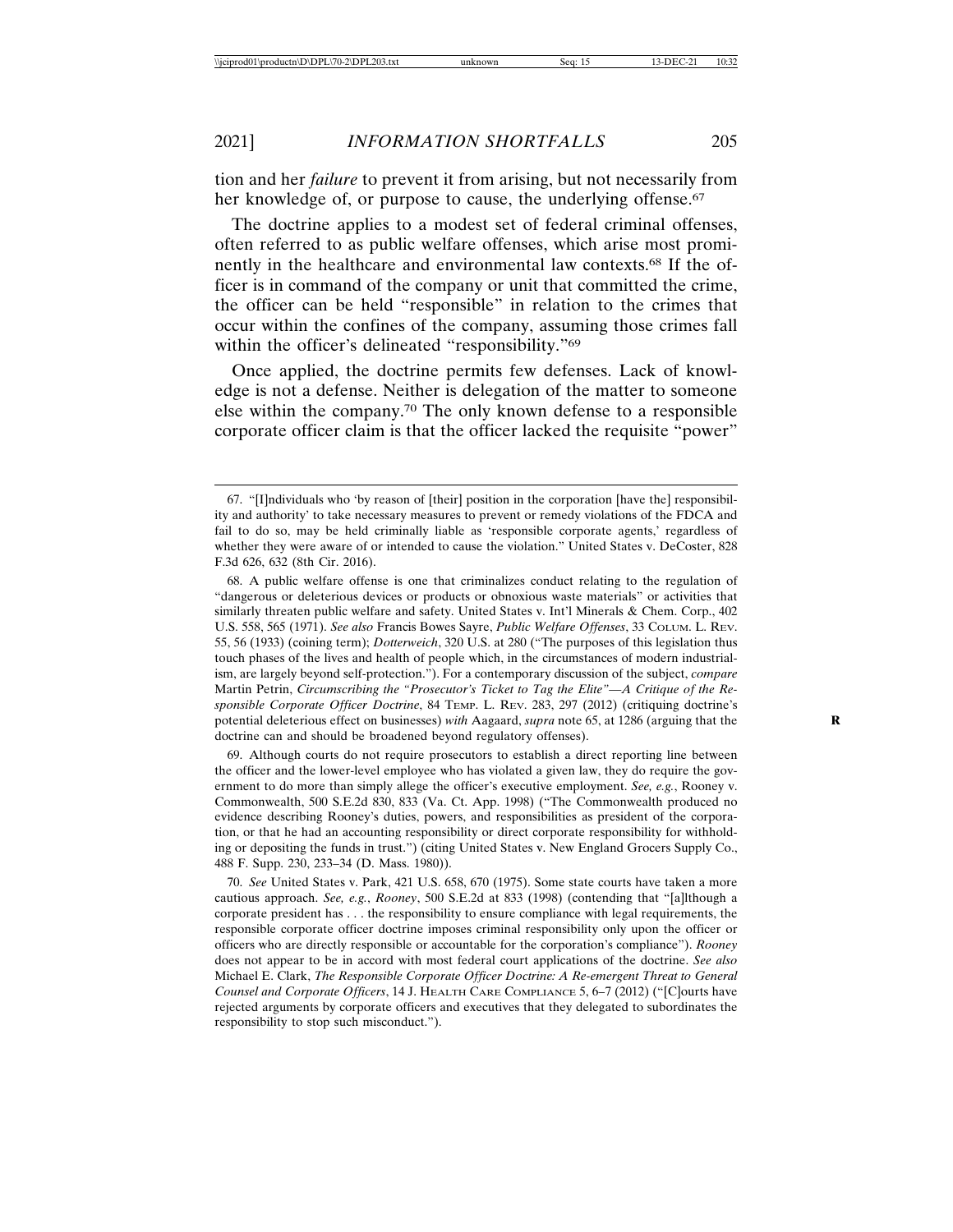to compel compliance with the law.71 Few have successfully employed the powerlessness defense, but it clearly requires something more than the officer's protestations that she tried, delegated the task to someone else, or labored under the misconception that her company had a good compliance program.72

A creature of common law, the doctrine's outer boundaries remain murky. Most agree it is limited to statutory crimes that are themselves negligence or strict liability offenses.73 The doctrine ordinarily does not apply where the underlying offense requires an exacting *mens rea* of purpose or knowledge.74 Federal prosecutors appear to have internalized this lesson as well, as one rarely observes applications of the theory beyond the usual regulatory cases.75

The doctrine's earliest proponents framed it in purely utilitarian terms. Consider the Supreme Court's explanation in *United States v. Dotterweich*, wherein it first affirmed the doctrine: "In the interest of the larger good [the officer's prosecution] puts the burden of acting at hazard upon a person otherwise innocent but standing in responsible relation to a public danger."76 *Dotterweich* encapsulates the RCO doctrine's original rationale: an otherwise *innocent* officer shoulders the burden of criminal liability because he voluntarily occupies a position responsible in relation to a public danger. Liability is not predicated on a theory of moral blame so much as it is predicated on the standard economic argument of internalizing costs.77

<sup>71. &</sup>quot;A corporate officer may avoid liability under this doctrine by showing that he was 'powerless to prevent or correct the violation.'" *DeCoster*, 828 F.3d at 632 (citing *Park*, 421 U.S. at 673).

<sup>72.</sup> *See* Petrin, *supra* note 68, at 297 (citing courts who were "unsympathetic" to claims that the defendant believed he had reasonably delegated responsibility to one or more employees).

<sup>73.</sup> *Cf. Park*, 421 U.S. at 670 (observing that Food and Drug Act prosecutions "reflec[t] the view both that knowledge or intent were not required to be proved in prosecutions under its criminal provisions, and that responsible corporate agents could be subjected to the liability thereby imposed").

<sup>74.</sup> *See, e.g.*, United States v. MacDonald & Watson Waste Oil Co., 933 F.2d 35, 53 (1st Cir. 1991). Ferzan, *supra* note 66, at 459 (observing that "[m]any courts have recognized that when **R** the underlying statute is *not* strict liability, then the [responsible corporate officer] doctrine does not supplant the underlying *mens rea* requirement").

<sup>75. &</sup>quot;While prosecutors might have attempted in the past to use the [responsible corporate officer] doctrine as an aid in felony prosecutions believing that it would eliminate their burden of proving knowledge, courts have generally rejected these attempts to apply a strict liability scheme where the text of the statute expressly requires knowledge." Brenda S. Hustis & John Y. Gotanda, *The Responsible Corporate Officer: Designated Felon or Legal Fiction?*, 25 LOY. U. CHI. L.J. 169, 197 (1994).

<sup>76.</sup> United States v. Dotterweich, 320 U.S. 277, 281 (1943).

<sup>77.</sup> Rachel Barkow helpfully summarizes the approach: "So-called strict liability laws targe[t] outcomes instead of intent. If an actor put[s] an adulterated or misbranded drug in commerce . . . [that is sufficient] to trigger criminal penalties, without any requirement that the government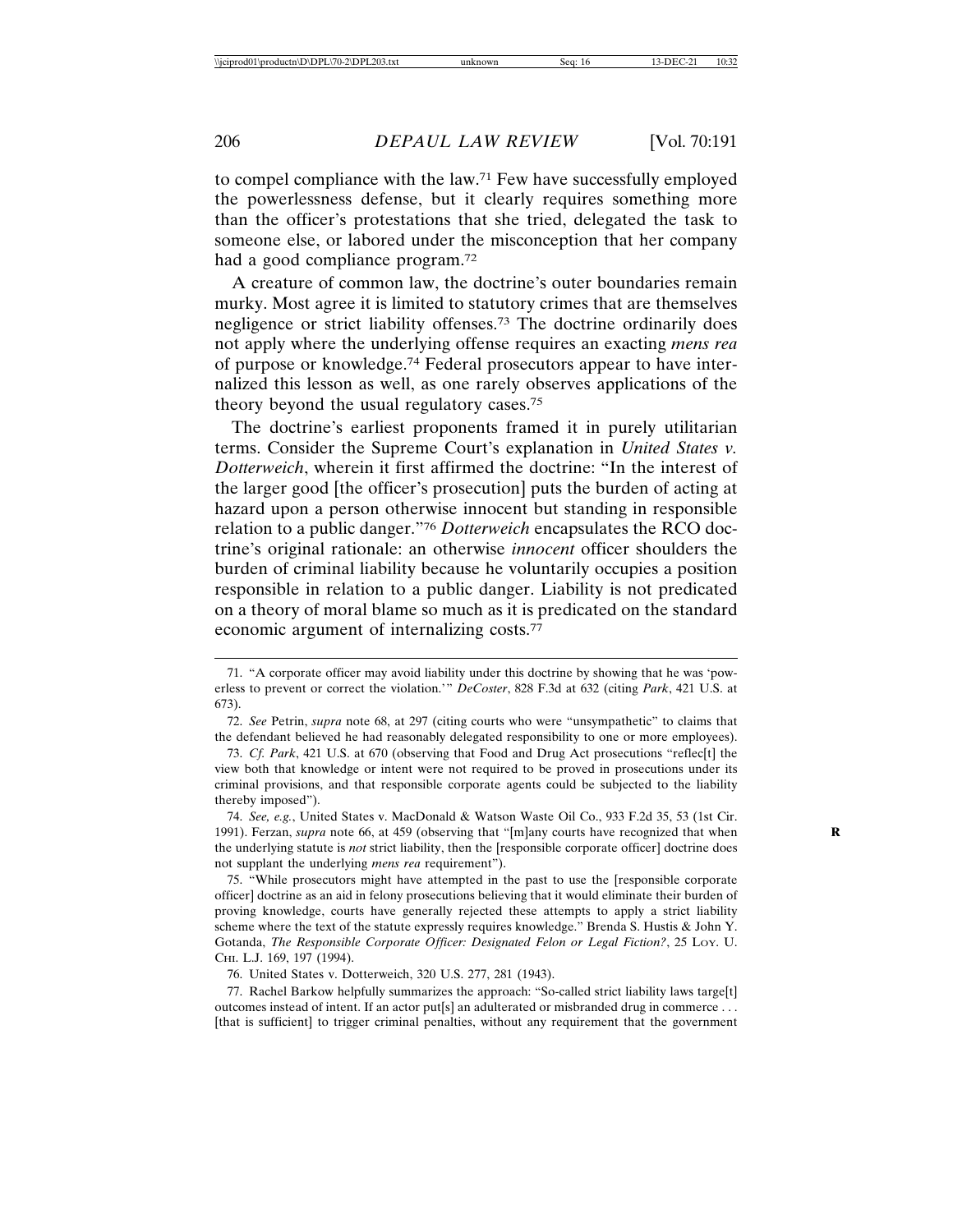Curiously, although some theorists still hew to the sterile theory of cost-internalization, courts have increasingly injected the doctrine with moral meaning. Prosecutors are partially responsible for this subtle shift. Instead of treating the doctrine as solely a cost-shifting mechanism, prosecutors instead have used it to pursue high-level actors in cases where intentional wrongdoing has occurred, but where a more serious charge appears too risky.78 That is, they have used the doctrine to exact retribution and send a message, even if the message is a bit fuzzy.

For example, in *United States v. DeCoster*, federal prosecutors pursued the father and son owner and executives of Quality Egg, LLC, an egg producer whose unsanitary (and revolting) practices produced a nationwide salmonella outbreak.79 The evidence showed, among other things, that Quality Egg maintained egregiously unsanitary practices at its hen farm in Iowa80 and that the DeCosters played an active role in covering up Quality Egg's practices and misleading consumers.81

Under a different set of circumstances, prosecutors might have sought felony convictions of the DeCosters for crimes such as obstruction of justice and bribery, and perhaps for felony misbranding under conventional theories of complicity or conspiracy. Instead, the *company* pleaded guilty to two serious felonies (bribery and felony misbranding) while the DeCosters each pleaded guilty to counts of misdemeanor misbranding under the Food, Drug, and Cosmetic Act under a responsible corporate officer theory.82

Similar to the 2007 Purdue prosecution, the DeCosters' guilty pleas offered fairly little information regarding the officers' behavior, other than the sanitized narrative they no doubt preferred:

In their plea agreements, the DeCosters stated that they had not known that the eggs were contaminated at the time of shipment, but

show that the actor did anything wrong or had any culpability at all." RACHEL ELISE BARKOW, PRISONERS OF POLITICS: BREAKING THE CYCLE OF MASS INCARCERATION 29 (2019).

<sup>78.</sup> Hustis & Gotanda, *supra* note 75, at 197 (observing that "in all of the environmental cases **R** raising the RCO doctrine, there has been considerable direct and circumstantial evidence of knowledge on the part of the corporate officers").

<sup>79.</sup> United States v. DeCoster, 828 F.3d 626, 630 (8th Cir. 2016).

<sup>80. &</sup>quot;The [FDA] also discovered that the company's eggs tested positive for salmonella at a rate of contamination approximately 39 times higher than the current national rate, and that the contamination had spread throughout all of the Quality Egg facilities." *Id.*

<sup>81. &</sup>quot;The parties additionally stipulated that one Quality Egg employee was prepared to testify at trial that Jack DeCoster had once reprimanded him because he had not moved a pallet of eggs in time to avoid inspection by the USDA. The investigation also revealed that in 2008 Peter DeCoster had made inaccurate statements to Walmart about Quality Egg's food safety and sanitation practices." *Id.* at 631.

<sup>82.</sup> In addition to the offenses described above, the company also pled guilty to a misdemeanor count for introducing adulterated eggs into interstate commerce. *Id.*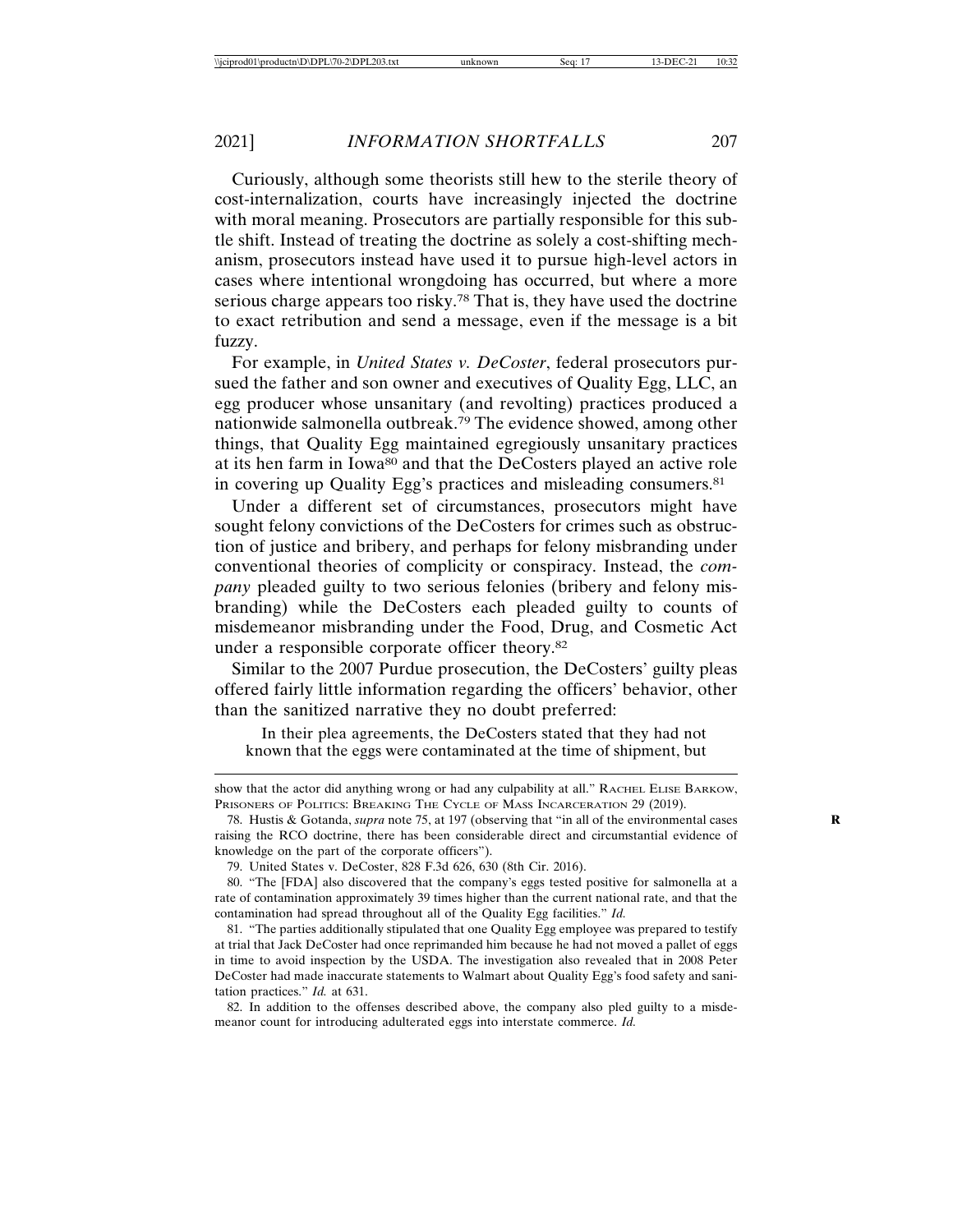stipulated that they were in positions of sufficient authority to detect, prevent, and correct the sale of contaminated eggs had they known about the contamination.83

After the DeCosters entered their guilty pleas, they sought to appeal the court's modest sentence of three months' imprisonment.84 Citing the Supreme Court's dicta in *Dotterweich*, the DeCosters argued that strict liability crimes could not constitutionally produce sentences of imprisonment. The Eighth Circuit disagreed. In affirming the sentence, it cited the district court's reasoning and the record below:

[A]lthough nothing in the record indicated that [the DeCosters] had actual knowledge that the eggs they sold were infected with salmonella, the record demonstrated that their safety and sanitation procedures were "egregious," . . . and that they knew that their employees had deceived and bribed USDA inspectors. [Moreover, the] record *supported the inference* that the DeCosters had "created a work environment where employees not only felt comfortable disregarding regulations and bribing USDA officials, but may have even felt pressure to do so." The district court accordingly concluded that this was not a case involving "a mere unaware corporate executive."<sup>85</sup>

In other words, despite a guilty plea premised on their position of responsibility, the DeCosters' *punishment* reflected moral condemnation of the toxic work environment they created and fostered. Note, however, that under *Dotterweich*, the DeCosters would have been criminally liable *regardless* of their "actual" knowledge of Quality Egg's "egregious" conditions or the toxicity of Quality Egg's work environment.86 That is, they would have been criminally liable regardless of whether they were actually deserving of moral condemnation or not. Readers accordingly would be justified in finding this outcome confusing: the court sentenced the DeCosters for creating a culture that encouraged dangerous and deplorable conditions, but the criminal charges that were the focus of their guilty pleas were strict liability misdemeanor offenses.

It is difficult to muster much sympathy for the DeCosters. Despite their short prison sentences, they apparently reaped the benefit of a very good deal. If they really *did* know or encourage their employees to maintain unsanitary conditions or bribe USDA inspectors, their behavior merited more severe punishment and the collateral shame that accompanies it. Accordingly, one cannot help but wonder how much the prosecution short-changed the public. True, the court's modest

<sup>83.</sup> *Id.*

<sup>84.</sup> *Id.* at 632.

<sup>85.</sup> United States v. DeCoster, 828 F.3d 626, 631 (8th Cir. 2016)(emphasis supplied).

<sup>86.</sup> *See supra* notes 76–77 and accompanying text.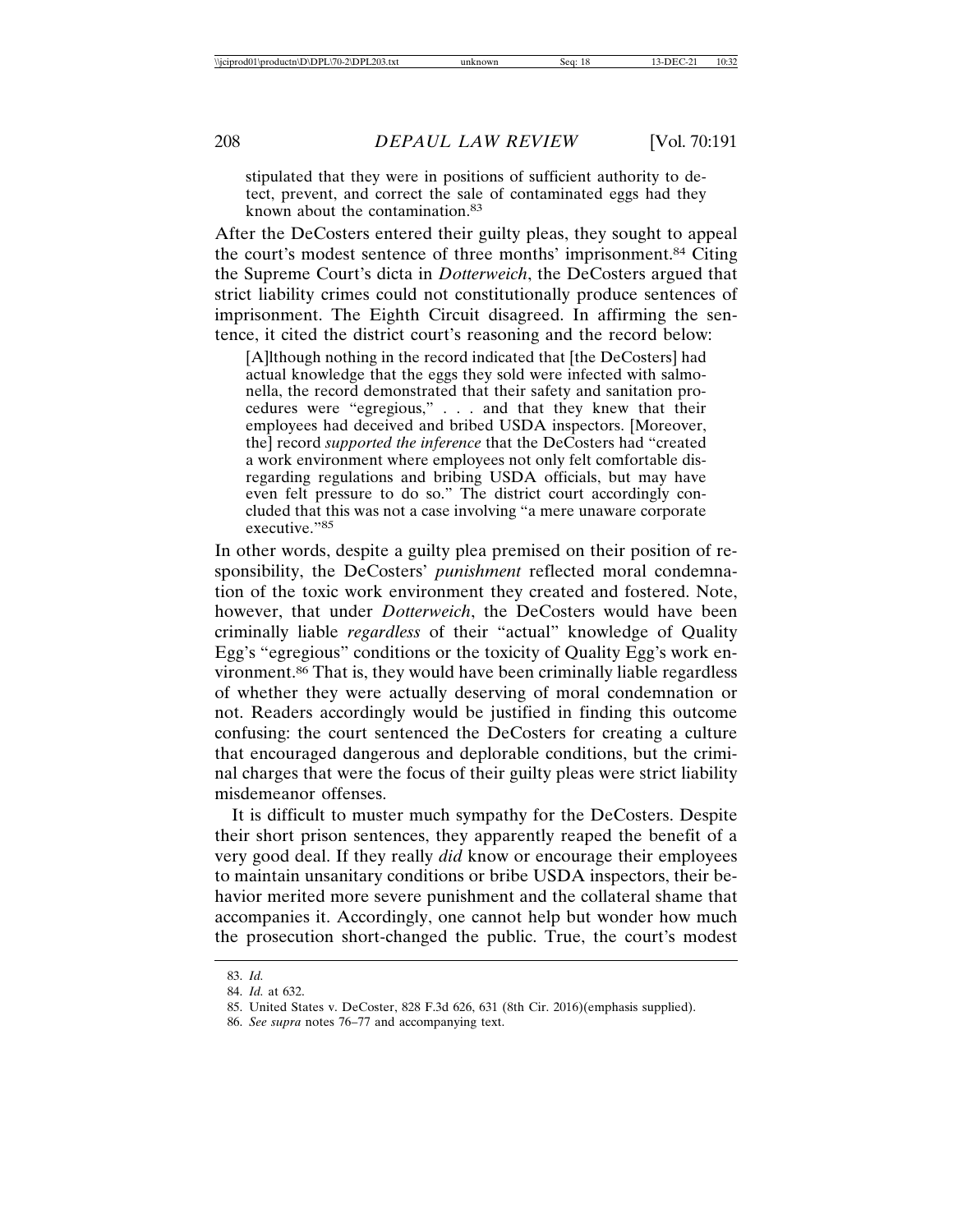prison sentence implied a greater degree of culpability than a sentence of probation or home-confinement. But from an information signaling perspective, the public still might well have been better off with a fullblown felony prosecution even if such a prosecution risked a hung jury or acquittal.

Consider the difference between a charging document that describes a strict liability misdemeanor offense ("Officer X was the CEO of Company Y and responsible for these outcomes") and one that charges difficult-to-prove offenses such as bribery or wire fraud. Had the government sought to prove the more serious offense, what additional information would the public have learned about the DeCosters' behavior, the government's view of that behavior, and their attendant risks associated with such behavior? What marginal increase in attention might this additional publicity have brought to other egg producers or to the USDA's inspection practices? By choosing the easier to prove but weaker information-producing offense, the government did far more than trade off the possibility of extra punishment for a certain conviction. It gave up the opportunity to formally allege and prove additional facts that would have been of importance to the public. That is, it overlooked criminal law's information-production function and thereby threatened the public's safety, despite the fact that the very purpose of the RCO prosecution is to protect the public from particularly dangerous, diffuse harms.

# *B. Landing Spots and Insincere Rules*

Cases like *DeCoster* present two interrelated puzzles: why go to the trouble of criminalizing regulatory misconduct only to water down its meaning by denominating it a misdemeanor and insisting, as the Court did in *Dotterweich*, that it has little to do with moral culpability? In a related vein, why would a prosecutor employ an admittedly weak tool such as the responsible corporate officer doctrine to pursue individuals who appear to have engaged in far more eggregious conduct?

The answer to the first question—why extend criminal liability to a non-culpable regulatory offense—might be that lawmakers perceive a gap in deterrence. If civil and regulatory liability, for example, prove themselves too weak to secure compliance with law, criminal prosecution viably fills this gap, particularly if criminal prosecutors possess stronger investigative tools than civil regulators.87 It may also be the

<sup>87.</sup> *See, e.g.*, A. Mitchell Polinsky & Steven Shavell, *The Theory of Public Enforcement of* Law, in HANDBOOK L. & ECON. 405, 406 (2007). For a thorough exploration of the prosecutor's comparative advantages in regard to corporate crimes, see Christine Hurt, *The Undercivilization of Corporate Law*, 33 J. CORP. L. 361, 401–17 (2008).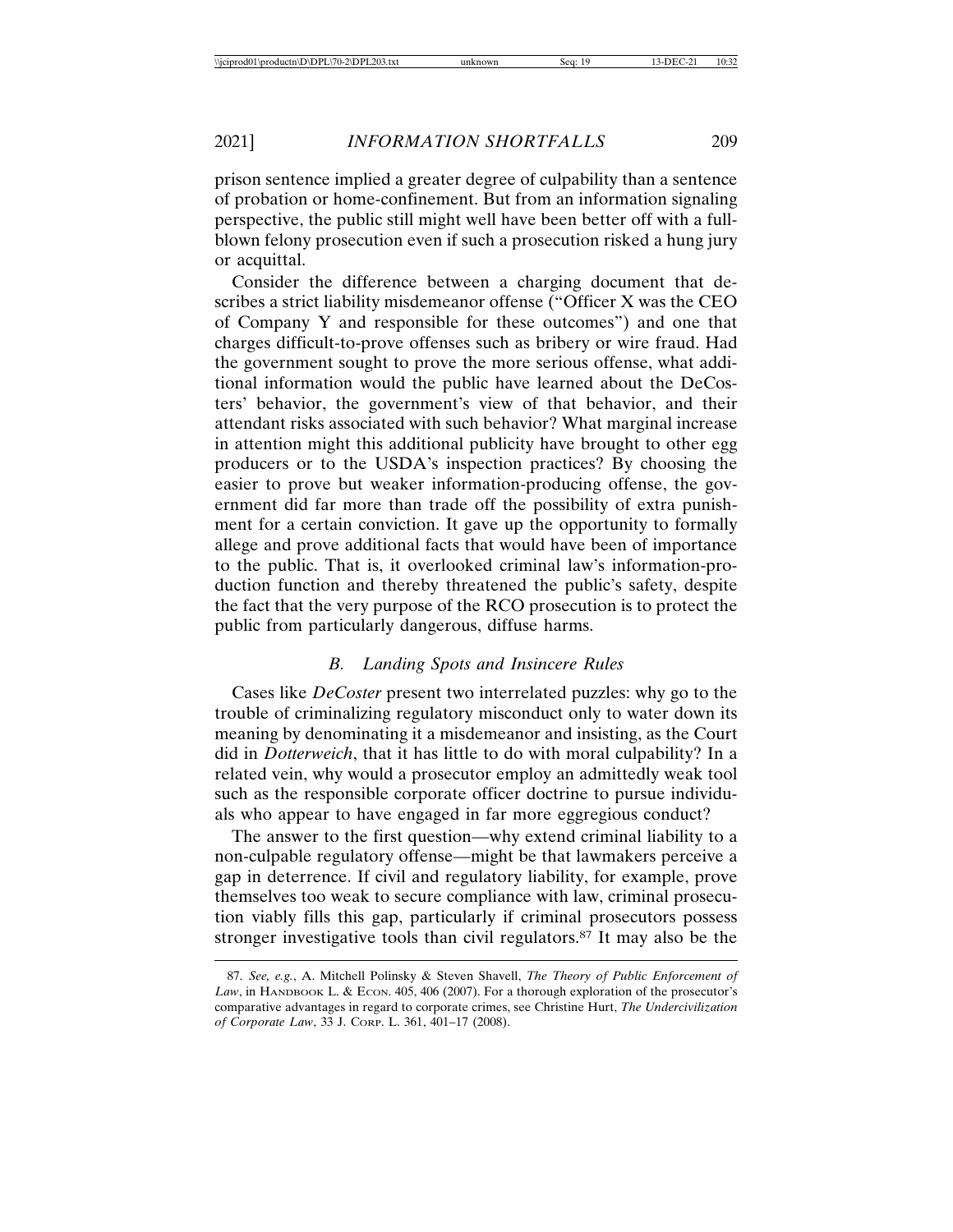case that criminal prosecutors enjoy greater resources than their civil counterparts, or are effectively insulated from retaliatory budget cuts.88 Accordingly, prosecutors may feel more comfortable than their regulatory counterparts pursuing charges against otherwise powerful figures.

Criminal law also carries an expressive punch that civil and regulatory law are often said to lack.89 Criminal law "prohibits" whereas regulatory law "prices" socially undesirable behavior.<sup>90</sup> The problem with this final explanation—that criminal law sends a unique and important compound message of condemnation and prohibition—is that a prosecution's moral message is inextricably intertwined with its punishment. If a "strict liability offense" carries little punishment, it is difficult to perceive its message of condemnation and prohibition.

The more persuasive explanation for the RCO is found in two different theories of lawmaking. The first, introduced by Ronald Wright and Rodney Engen's study of pleading practice under North Carolina's penal codes, is what the authors refer to as "landing spots."91 According to Wright and Engen, when a legislature constructs a criminal code by defining a series of more and less serious offenses within the same category (*e.g.*, creating sufficient "depth"), the existence of an available lesser crime facilitates agreement between prosecutor and defense attorney.92 When defense attorneys and prosecutors prefer the certainty of conviction over the cost of proceeding to trial, they will choose one of the code's landing spots in order to settle a case.

<sup>88.</sup> *See* Miriam H. Baer, *Choosing Punishment*, 92 B.U. L. REV. 577, 607–08 (2012) (explaining how a punitive disposition enhances an enforcement agency's access to financial resources); Daniel C. Richman, *Federal Criminal Law, Congressional Delegation, and Enforcement Discretion*, 46 UCLA L. REV. 757, 793–99 (1999) (identifying the resource protective benefits of a broad criminal enforcement portfolio).

<sup>89.</sup> Because it expresses the community's condemnation, "criminal punishment inflicts some form of suffering upon the offender, but it does so while conveying a certain kind of meaning." Brenner M. Fissell, *When Agencies Make Criminal Law*, 10 U.C. IRVINE L. REV. 855, 888 (2020) (expounding on the expressive theory of punishment).

<sup>90.</sup> John C. Coffee, Jr., *Does "Unlawful" Mean "Criminal"?: Reflections on the Disappearing Tort/Crime Distinction in American Law*, 71 B.U. L. REV. 193, 194 (1991). *See also* Robert Cooter, *Prices and Sanctions*, 84 COLUM. L. REV. 1523, 1524–25 (1984).

<sup>91.</sup> Ronald F. Wright & Rodney L. Engen, *Charge Movement and Theories of Prosecutors*, 91 MARQ. L. REV. 9, 10 (2007) [hereinafter Wright & Engen, *Charge Movement*] (explaining connection between a criminal code's "depth" and plea bargaining); Ronald F. Wright & Rodney L. Engen, *The Effects of Depth and Distance in a Criminal Code on Charging, Sentencing, and Prosecutor Power*, 84 N.C. L. REV. 1935, 1940 (2006) [hereinafter Wright & Engen, *Depth and Distance*].

<sup>92.</sup> Wright & Engen, *Depth and Distance*, *supra* note 91, at 1953–54. **R**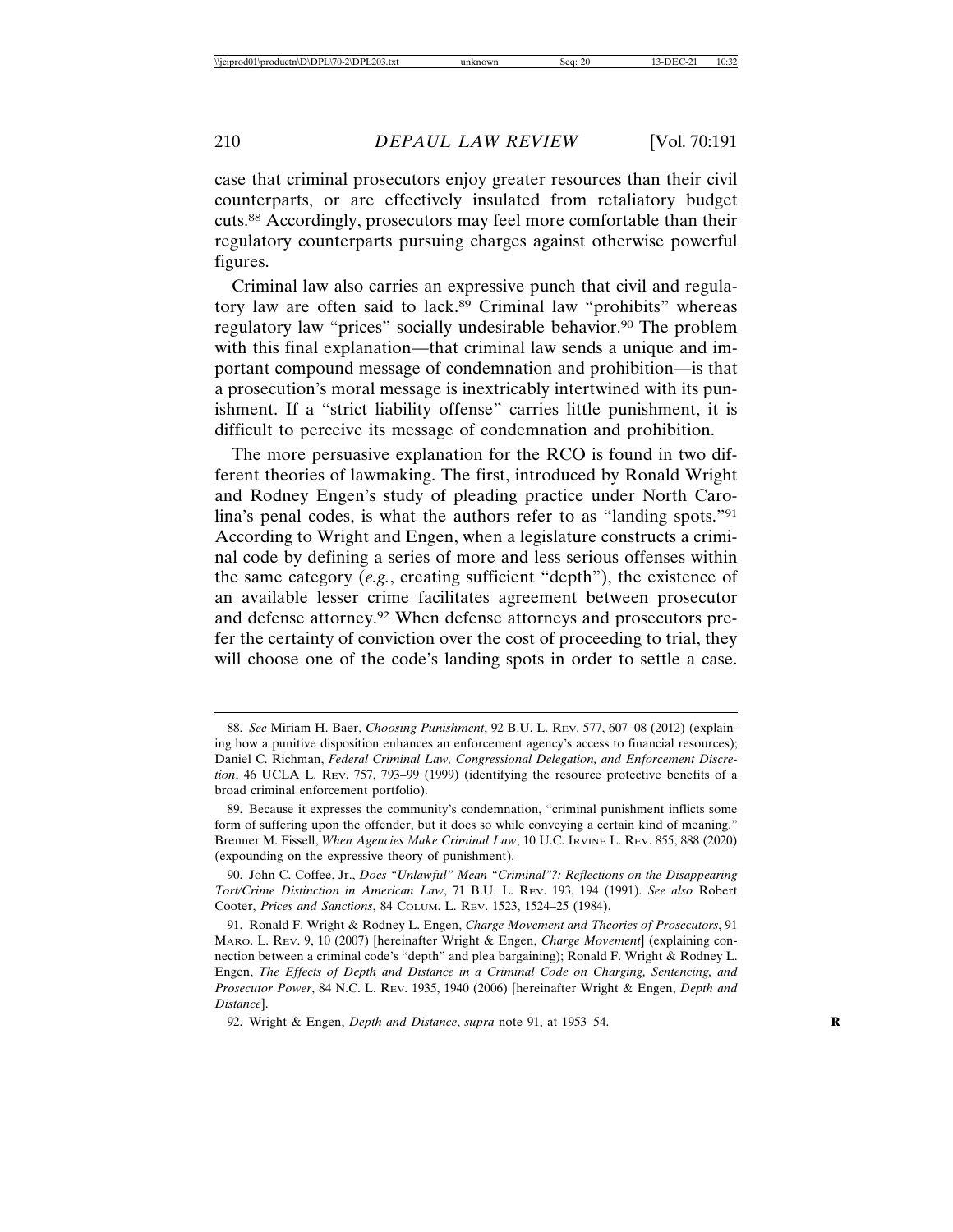The more landing spots embedded in a code, the greater the prosecutor's ability to tailor an adequate resolution.93

The landing spot concept is useful because it partially explains why legislatures embed criminal codes with multiple variations of the same crime. Even if gradation itself reflects morally meaningful differences between more and less serious variations of a given offense,<sup>94</sup> they enjoy additional, instrumental value because they enable the prosecutor and defense attorney to locate a mutually acceptable charge to dispose of a case.

The landing spot theory takes us only so far, however, because although it explains why a prosecutor might *settle* for a misdemeanor charge premised on the responsible corporate officer doctrine, it does not explain why a prosecutor would unilaterally *select* such a charge early in the life of a case. For example, imagine a prosecutor possessed substantial evidence that certain high and mid-level executives engaged in a course of felonious conduct. Let's refer to this group as the "culpable executives" because they possess a culpable state of mind that could be proven under some set of circumstances. A federal prosecutor could either choose to pursue all culpable executives by charging them with a serious crime; select some subgroup of culpable executives to be charged with a serious crime; or leave the bulk of any government response to regulators, private actors, and state attorneys general.

Why might a federal prosecutor choose the feeblest of responses, namely the filing of a lesser charge that carries little punishment and conveys almost no information to the general public? Agency costs<sup>95</sup> suggests one answer: prosecutors embrace suboptimal charges because *any* charge (particularly one that leads to a definite conviction)

<sup>93.</sup> On the flip side, landing spots and depth may encourage prosecutors to "overcharge" an offense initially in order to induce a defendant to plead guilty to a lesser offense. *See, e.g.*, Kyle Graham, *Overcharging*, 11 OHIO ST. J. CRIM. L. 701, 704 (2014) (describing instances in which "the prosecutor originally alleges a charge or charges that she subjectively does not want to pursue to conviction").

<sup>94.</sup> *See generally* Miriam H. Baer, *Sorting Out White-Collar Crime*, 97 TEX. L. REV. 225, 245 (2018).

<sup>95.</sup> When an agent's interests fail to align with those of her principal, economists refer to that gap as an agency cost. On the application of agency cost theory to prosecutors, see Russell D. Covey, *Plea Bargaining and Price Theory*, 84 GEO. WASH. L. REV. 920, 958 (2016) ("Prosecutors' interest in resolving cases do not neatly align with those of the 'general public,' and are influenced by a wide variety of factors, including political considerations, professional advancement, and the desire to minimize workload."). *See also* Stephanos Bibas, *Prosecutorial Regulation Versus Prosecutorial Accountability*, 157 U. PA. L. REV. 959, 980–82 (2009) (introducing concept and explaining how it illuminates divide between prosecutor's personal interest and that of the parties she purportedly serves).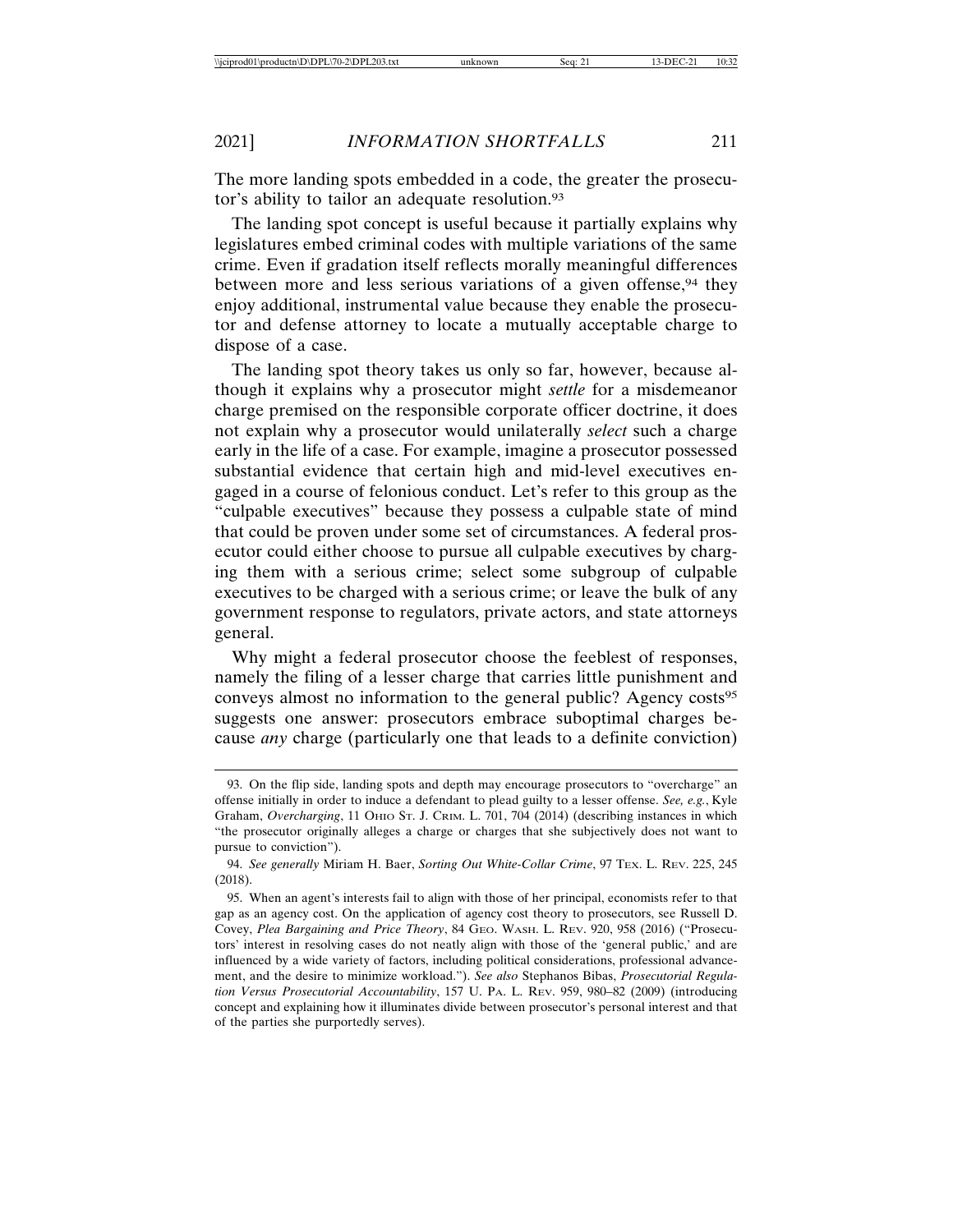looks better than nothing, or even worse, an acquittal.<sup>96</sup> Accordingly, the prosecutor chooses the avenue that allows her to look like she's doing *something*, while sparing her the stress of a possible acquittal or the political backlash that might arise in pursuing criminal charges against a political patron (especially if those charges fall apart at trial). From that perspective, landing spots are dangerous and are the equivalent of an attractive nuisance. They may offer prosecutors a convenient resolution of the case, but they undermine social welfare insofar as there might exist a more information-forcing alternative such as civil or administrative liability on the one hand, or a full-blown felony prosecution on the other.

Another theory yields a different conclusion. The prosecutor is not a poor agent so much as the relevant law is, by the legislature's design, "insincere."97 In his recent discussion of insincere laws, Michael Gilbert offers an explanation and defense of this dynamic, whereby lawmakers purposely implement insincere rules that only *appear* to impose overly harsh obligations on regulated actors.98 The classic example is the fifty-five mile per hour speed limit on a busy highway whose drivers frequently drive ten miles per hour faster. The state doesn't *really* want its drivers to adhere to the published rule, but it implements it anyway with the expectation that it will ultimately cause drivers to adjust their behavior (albeit with some slippage), thereby achieving an on-the-ground speed of, say, sixty-five miles per hour.<sup>99</sup>

In a follow-up piece, Professor Gilbert and his co-author, Sean Sullivan, explain why insincere rules enjoy an evidentiary advantage over their true-rule cousins.100 Deviations from published rules are difficult to prove; enforcement is costly and its outcome uncertain.101 An enforcer who aims to increase deterrence can more successfully prevail against someone whose deviations from the published rule appear extreme as compared with someone whose deviations appear slight.102 If the driver is clocked at seventy miles per hour, it will be easier to

<sup>96. &</sup>quot;Self-interest and risk aversion motivate most line attorneys to safeguard their reputations, win-loss records, and egos by not risking losses at trial." Stephanos Bibas, *Plea Bargaining Outside the Shadow of Trial*, 117 HARV. L. REV. 2463, 2541 (2004).

<sup>97. &</sup>quot;Rules are insincere when they mandate behavior that differs from what the rule-maker prefers." Michael D. Gilbert, *Insincere Rules*, 101 VA. L. REV. 2185, 2186 (2015). 98. *Id.*

<sup>99.</sup> *Id.* at 2186–87 (posing a slightly different traffic hypothetical).

<sup>100.</sup> *See generally* Michael D. Gilbert & Sean P. Sullivan, *Insincere Evidence*, 105 VA. L. REV. 1115 (2019).

<sup>101.</sup> When the burdens of prosecuting a difficult-to-prove case grow too large, underdeterrence results. "[U]nderdeterrence is inevitable when proof is costly." *Id.* at 1135.

<sup>102. &</sup>quot;As the burden of persuasion rises, the band of marginal violations that the state will not enforce also expands." *Id.*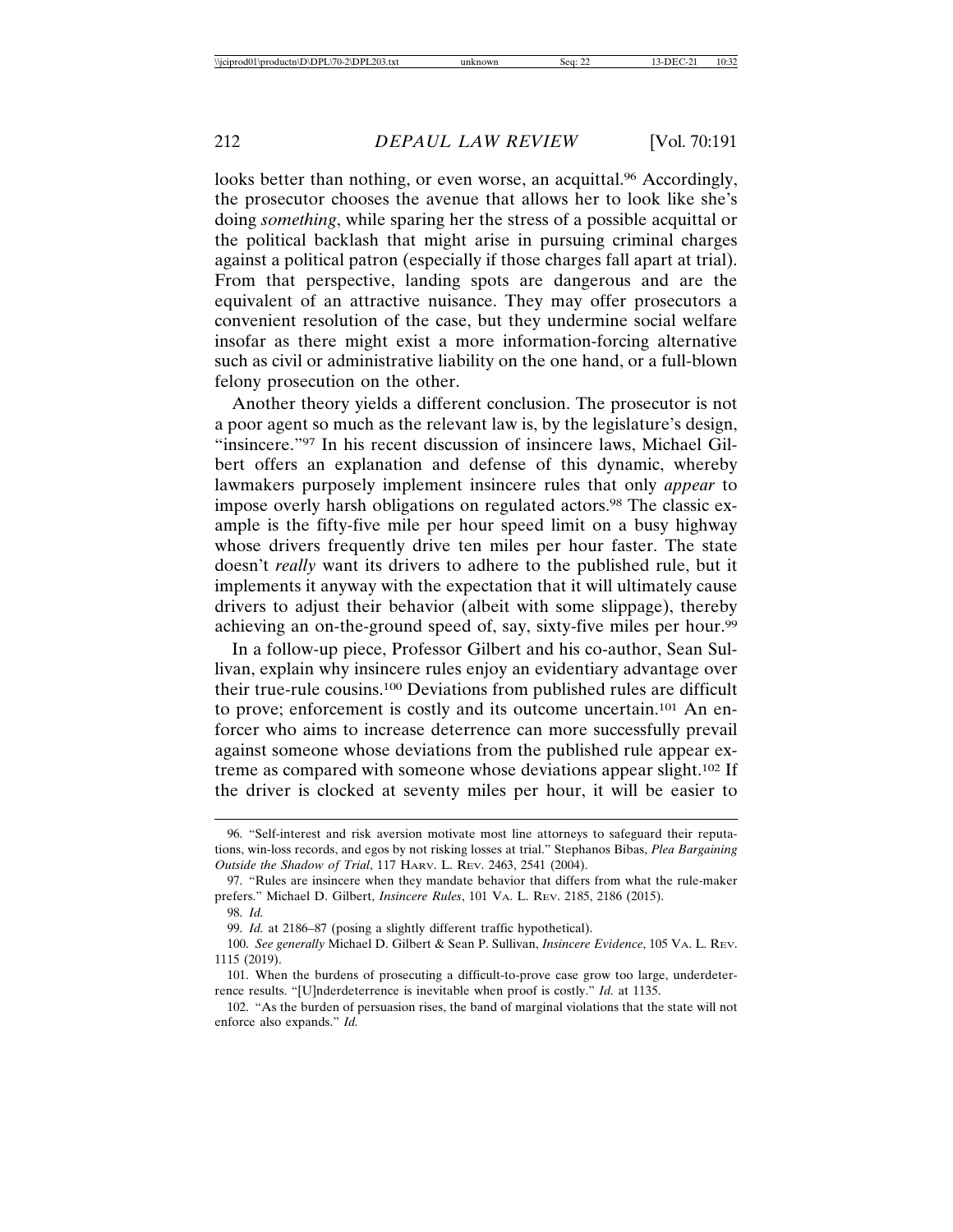secure a speeding conviction above a published speed of fifty-five miles per hour rather than sixty-five miles per hour.103 Thus the insincere rule not only alters *ex ante* behavior, but it also improves the government's ability to prove violations *ex post*.

The theory of insincere lawmaking teaches us several lessons about criminal lawmaking: When, for example, a high culpable mental state such as knowledge or purpose is difficult to prove, the legislature can improve deterrence by "insincerely" diluting the statute's *mens rea* element to recklessness or negligence.104 Notice, this is different from simply punishing someone for *being* reckless or negligent. Under the insincere law theory, the impetus for reducing (or even eliminating) the statutorily required mental state105 is *not* to expand law's reach to those acting negligently or innocently. Rather, it is to more effectively punish the morally culpable individuals whose states of mind might otherwise be too difficult to prove.106 From this perspective, strict criminal liability looks radically instrumental. The aim is not to internalize costs among responsible but faultless actors. Nor is it to facilitate agreement between prosecutors and defense attorneys. Rather the point of the insincere law is to lighten the prosecutor's burden in convicting and punishing *culpable* offenders.107

Whatever insincerity's value in civil or regulatory contexts, it generates profound problems in criminal law particularly when one considers the world of charging documents and their effect on the flow of information.108 Because formal charging documents hew to the elements of the stated offense, the insincere statute that punishes someone "just" because of his position skews the information generated by a criminal prosecution. Even if the government suggests otherwise in

<sup>103.</sup> *Id.* at 1136–37.

<sup>104.</sup> *Id.* at 1135–36. *See also* Doron Teichman, *Convicting with Reasonable Doubt: An Evidentiary Theory of Criminal Law*, 93 NOTRE DAME L. REV. 757, 758 (2017) (arguing that graded statutes distribute sanctions according to the "degree of certainty" of wrongdoing).

<sup>105.</sup> A criminal statute typically describes the prohibited conduct (the *actus reus*) and mental state (the *mens rea*) that triggers criminal liability. A reduced or "low" mental state crime denotes a mental state of negligence or strict liability (which technically requires nothing more than a voluntary act), whereas a "high" mental state crime requires evidence of the offender's purpose or knowledge. *See generally* Benjamin Levin, *Mens Rea Reform and its Discontents*, 109 J. CRIM. L. & CRIMINOLOGY 491, 493 (2019) (explaining *mens rea* as "the requirement that criminal conduct be accompanied by a 'bad mind' or guilty mental state").

<sup>106. &</sup>quot;The state can lower the cost of proof, and thereby improve compliance, by redefining the content of a wrong." Gilbert & Sullivan, *supra* note 100, at 1136. **R**

<sup>107. &</sup>quot;By reducing the cost of proof, the insincere rule gives the state a credible threat of punishment against some infractions for which it was previously helpless." *Id.* at 1138.

<sup>108.</sup> Gilbert himself acknowledges sincerity's value: "Sincere rules have benefits. They make clear to regulated parties exactly what is expected of them, and they signal to a broader audience the preferences of the rule-maker." Gilbert, *supra* note 97, at 2193. **R**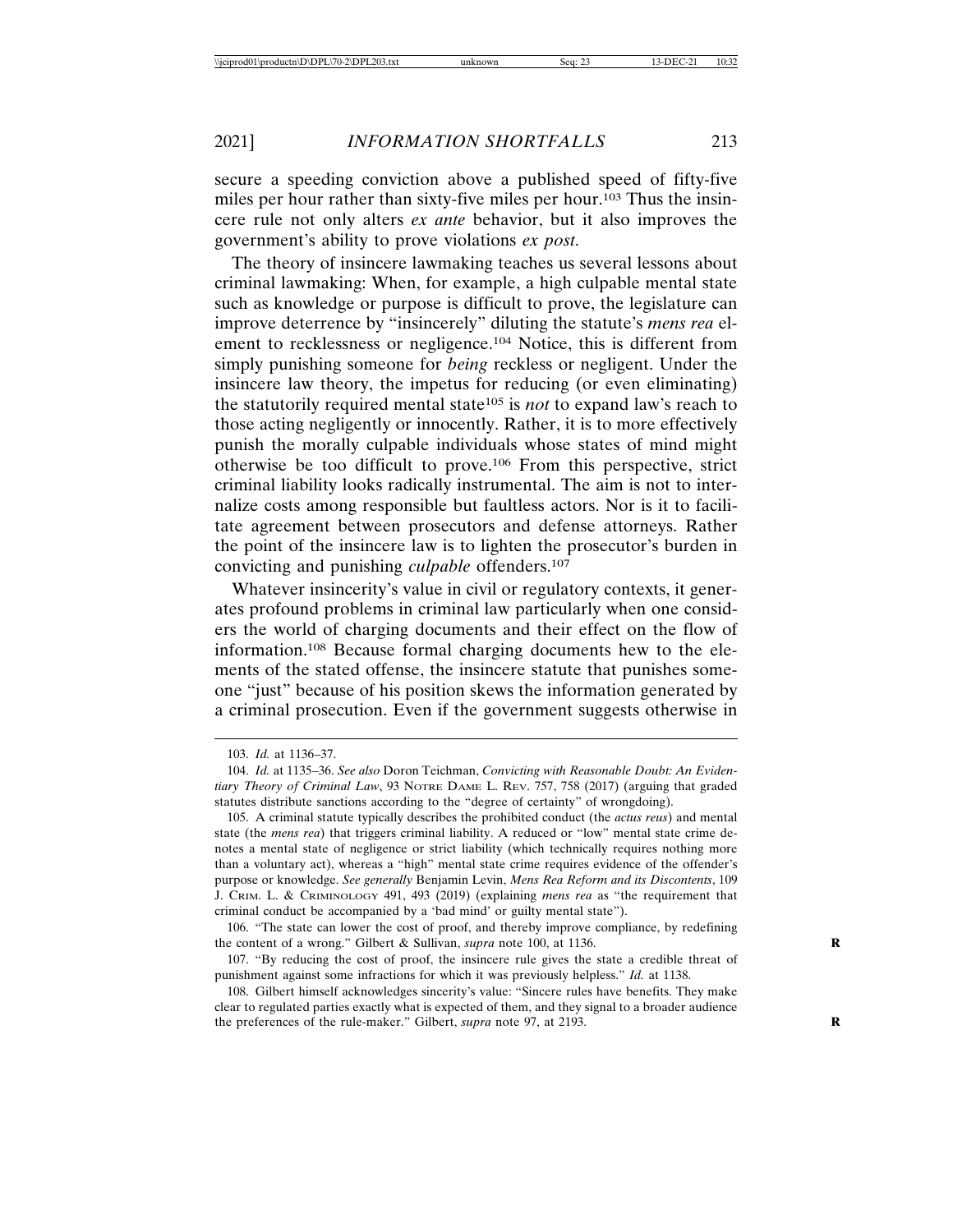its press releases or sentencing briefs, the insincere crime misleads the public. Within the four corners of the charging document, the government fails to convey the true circumstances of the offense (*i.e.*, that the corporate officer acted culpably). And because it excludes allegations of a culpable mental state, it presents an incomplete and misleading portrayal of both the government's view of the offense, and of the degree of risk or harm underlying that offense.109 Finally, because *some* citizens and government actors take the responsible corporate officer doctrine at face value, it enables charged offenders and their attorneys to plausibly deny culpable misconduct in subsequent media appearances and civil proceedings. These issues may not arise in all contexts, but in at least some, the insincere law threatens to sow confusion and undermine the public's ability to protect itself from pernicious harms and activities.110 We might be willing to put up with these tradeoffs in some instances, but it is shocking we would welcome them in contexts where preserving the public safety is the paramount concern.

#### III. CHARGING: WHERE INFORMATION GETS LOST

Parts I and II recounted the federal government's prosecution of three of Purdue's top executives under the responsible corporate officer doctrine. Part II analyzed prior cases and explored competing explanations for the proliferation of criminal strict liability. Although the superficial justification might be the government's desire to expand criminal law's purview, the more plausible explanation appears to arise out of the "landing spot" and "insincere rule" theories. Prosecutors rely on crimes featuring reduced mental states<sup>111</sup> to punish those who have in fact engaged in more culpable behavior. These easy-to-prove crimes additionally provide convenient landing spots through which prosecutors can strike deals with defendants and their counsel.

<sup>109.</sup> Gilbert also acknowledges some of insincerity's costs, in that he agrees they "send inaccurate signals . . . about the rule-makers' preferences." *Id.* at 2194. But insincere prosecutions do more than that. They send skewed signals not just about the rule or rule-maker, but also about the *enforcer's* preferences. And, as the Purdue case itself demonstrates, they may enable supervisory prosecutors (more likely political appointees) to suppress information gathered by investigators and line prosecutors (civil servants).

<sup>110.</sup> Although Gilbert and Sullivan cite several ways in which insincere laws can backfire (by for example, fueling overcompliance or overenforcement), they do not discuss the information effects of criminally charging a defendant under an insincere statute. For their discussion of insincerity's weaknesses, see Gilbert & Sullivan, *supra* note 100, at 1147–51. **R**

<sup>111.</sup> On the differences between high and low mental state offenses, see *supra* note 105 and **R** accompanying text.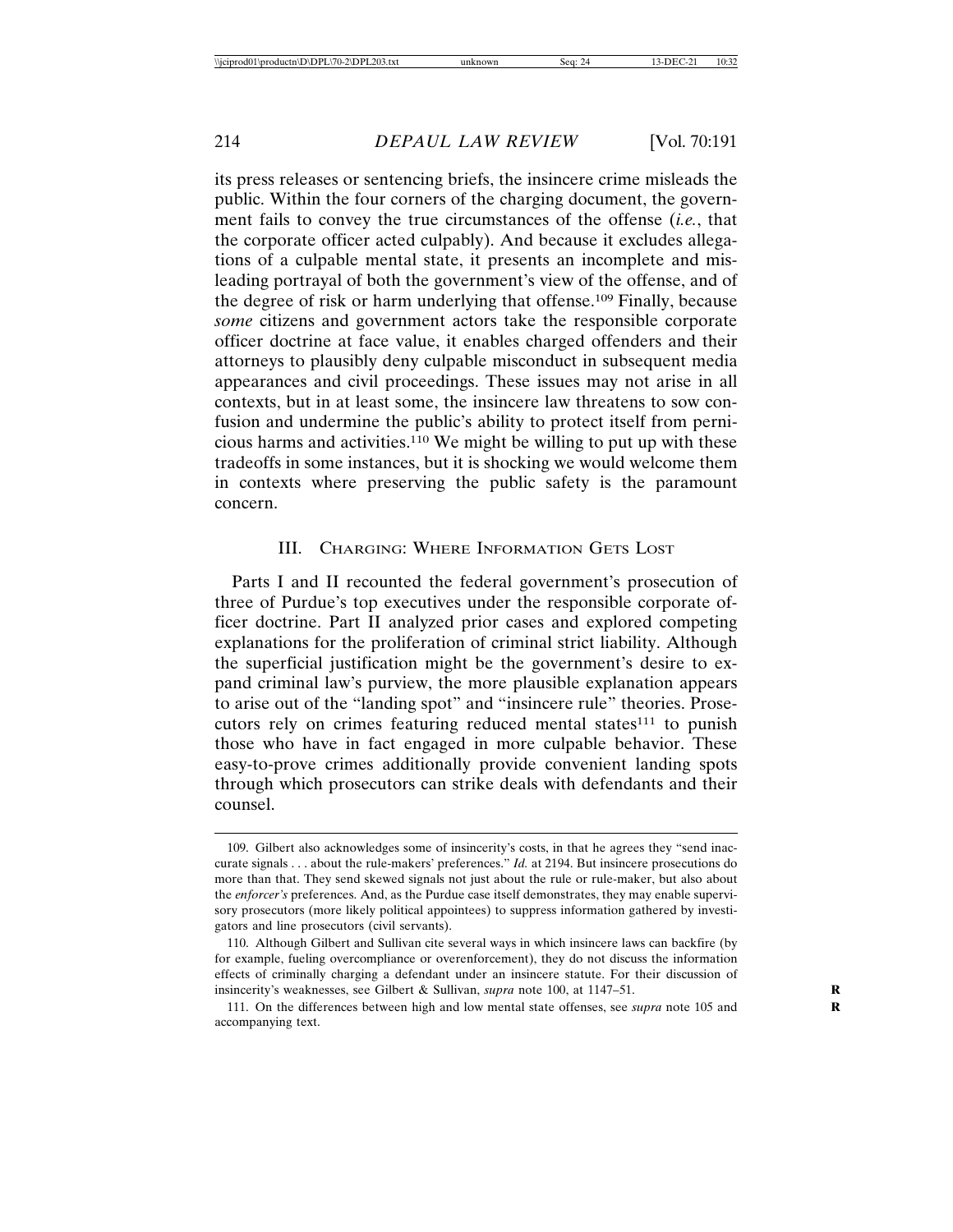Landing spots and insincere laws may be useful in some contexts, but they generate mixed signals. They confuse the public and weaken the public's oversight of its enforcement institutions. Moreover, criminal law's charging rules amplify these problems, encouraging the prosecutor to say *less* in the defendant's charging documents and to keep information that might otherwise inform the public firmly under wraps.

# *A. Charging and Grand Jury Secrecy Rules*<sup>112</sup>

When the government charges a defendant criminally, those charges theoretically can communicate three categories of information to multiple audiences.113 As discussed in the Introduction, the charges the government files should reveal pertinent *offense* information, and they can also reveal *strategic case* information and indirectly inform the public of information pertaining to the degree of *risk and potential harm* from certain activities.<sup>114</sup>

The charging document itself conveys information about who the offender is and the acts she is alleged to have committed. One might refer to this as *offense* information. The degree and specificity of offense information contained in the charging document hinge on two factors: the nature of the crime charged and whether the parties have reached agreement.

As both a practical and legal matter, federal prosecutors cannot mechanically disclose every aspect of their investigation in their charging documents or in the supplemental information they convey to the public. Rule 6(e) of the Federal Rules of Criminal Procedure prohibits federal prosecutors from indiscriminately revealing any "matter" before the grand jury.<sup>115</sup> Grand jury "matter" includes any materials

<sup>112.</sup> The account I lay out here assumes a simple criminal prosecution. In reality, white-collar prosecutions often take place against a backdrop of private lawsuits and regulatory enforcement proceedings. *See* Brandon L. Garrett, *The Public Interest in Corporate Settlements*, 58 B.C. L. REV. 1483, 1511 (2017) ("A wide range of federal administrative agencies settle the vast majority of their enforcement actions using civil consent decrees."). For additional discussion on concurrent proceedings and their effect on information flows, see Anthony O'Rourke, *Parallel Enforcement and Agency Interdependence*, 77 MD. L. REV. 985, 991 (2018) ("From a due process standpoint, parallel enforcement deepens information asymmetries between defendants and prosecutors, and can generate new asymmetries between defendants and civil enforcers.").

<sup>113.</sup> On criminal law's multiple audiences, see Meir Dan-Cohen, *Decision Rules and Conduct Rules: On Acoustic Separation in Criminal Law*, 97 HARV. L. REV. 625, 625 (1984).

<sup>114.</sup> For initial discussion of these concepts, see *supra* Introduction. There are, of course, other types of information we might want to communicate to the general public. For example, Stephanos Bibas has argued that improvements in aggregate statistical information can improve and empower the public's oversight of local prosecutors and their offices. *See* Bibas, *supra* note 95, at 989–90. **R**

<sup>115.</sup> *See* FED R. CRIM. P. 6(e).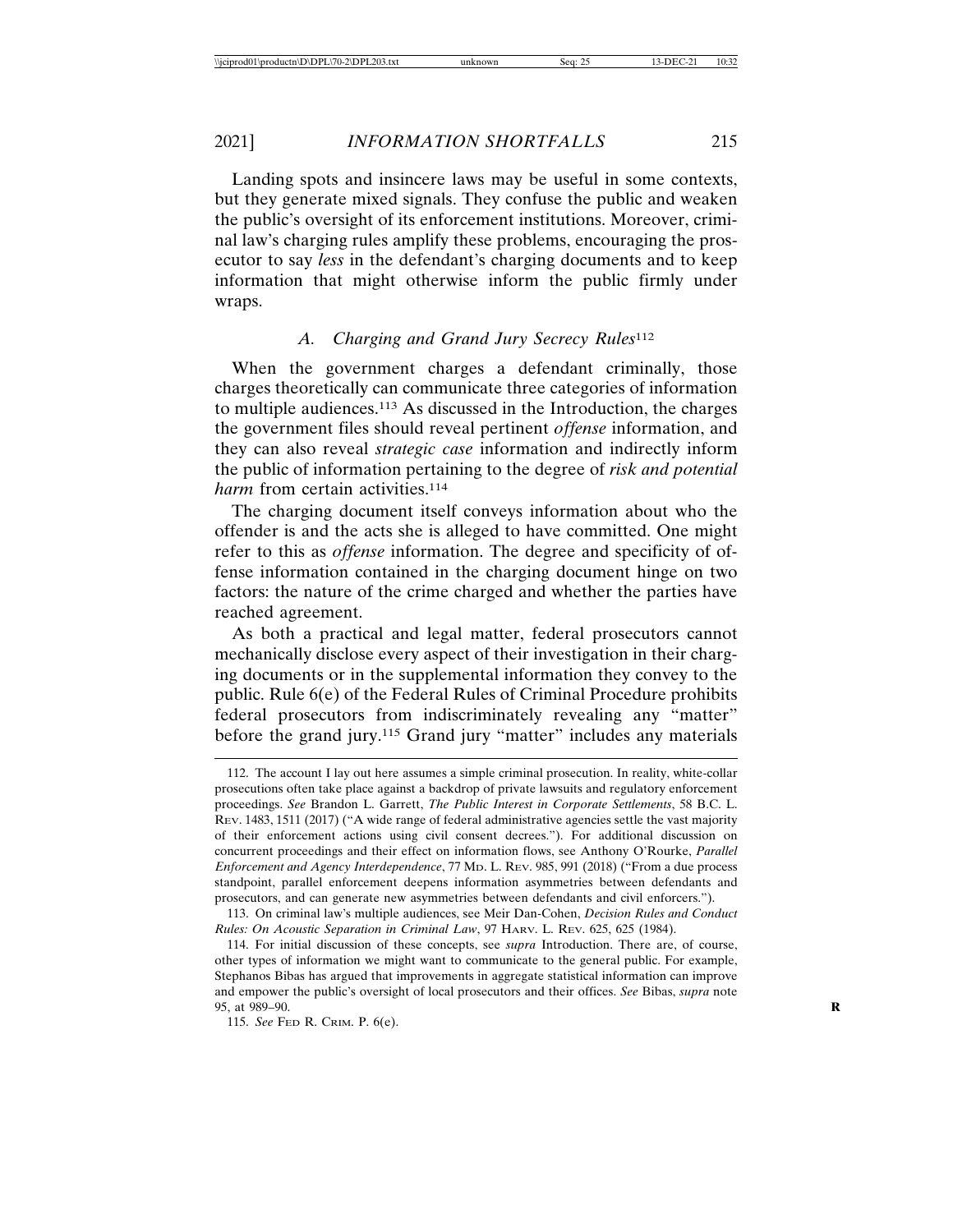prosecutors have presented to the grand jury, as well as additional materials prosecutors have obtained pursuant to a grand jury's subpoena power.116 Some of these materials may be unsealed or released to the public by court order once a case proceeds to trial; for the case that quickly settles, however, many of the materials designated "grand jury matter" will likely remain secret, except for the allegations included in the information and statement of facts included in or attached to a plea agreement.<sup>117</sup>

In many respects, the Federal Rules of Criminal Procedure encourage a degree of parsimony at the pleading stage. Rule 7(c) requires an information or indictment to be a "plain, concise, and definite written statement of the essential facts constituting the offense charged . . ."118 If a charging document contains prejudicial information, the defendant may ask the court to "strike surplusage from the indictment or information."119 On the other hand, if it fails to communicate the particulars of the offense, the court "may direct the government to file a bill of particulars."120 Defendants who seek additional information prior to trial may seek a bill of particulars; offenders who quickly negotiate a desirable guilty plea will seek just the opposite, namely a concise information that reveals as little embarrassing misconduct as possible.

The Department's Justice Manual further narrows the scope of the prosecutor's public revelations. For example, the Manual provides that the prosecutor should not "include in an information [or indictment] charges that he/she cannot reasonably expect to prove beyond a reasonable doubt by legally sufficient and admissible evidence at

<sup>116.</sup> Although prosecutors and government investigators are bound by the Rule's secrecy obligation, witnesses and their attorneys are not. *See* FED. R. CRIM. P. 6(e)(2). Although Rule 6(e)(2) neither binds witnesses nor their attorneys, prosecutors have other tools at their disposal to secure their silence. *See generally* R. Michael Cassidy, *Silencing Grand Jury Witnesses*, 91 IND. L.J. 823, 824 (2016).

<sup>117. &</sup>quot;The Federal Rules of Criminal Procedure bar prosecutors from disclosing matters before a grand jury except in certain enumerated circumstances." O'Rourke, *supra* note 112, at 1033. Rule 6(e)(3)(E)(i) permits the court to authorize disclosure of any grand jury material "preliminarily to or in connection with a judicial proceeding[.]" FED. R. CRIM. P.  $6(e)(3)(E)(i)$ . The Rule also contains provisions that allow for the sharing of material with state prosecutors or other sovereigns whose laws may have been violated, or whose help is necessary to assist the government in enforcing federal criminal law. FED. R. CRIM. P.  $6(e)(3)(E)(iv)$ . Civil regulators may also receive materials, but only in those instances where they have demonstrated particularized need.

<sup>118.</sup> FED. R. CRIM. P.  $7(c)$ . To be constitutionally sufficient, the indictment or information must apprise the defendant of the crime alleged and be specific enough to protect him from double jeopardy. *See* Russell v. United States, 369 U.S. 749, 765–66 (1962).

<sup>119.</sup> FED. R. CRIM. P. 7(d).

<sup>120.</sup> FED. R. CRIM. P. 7(f).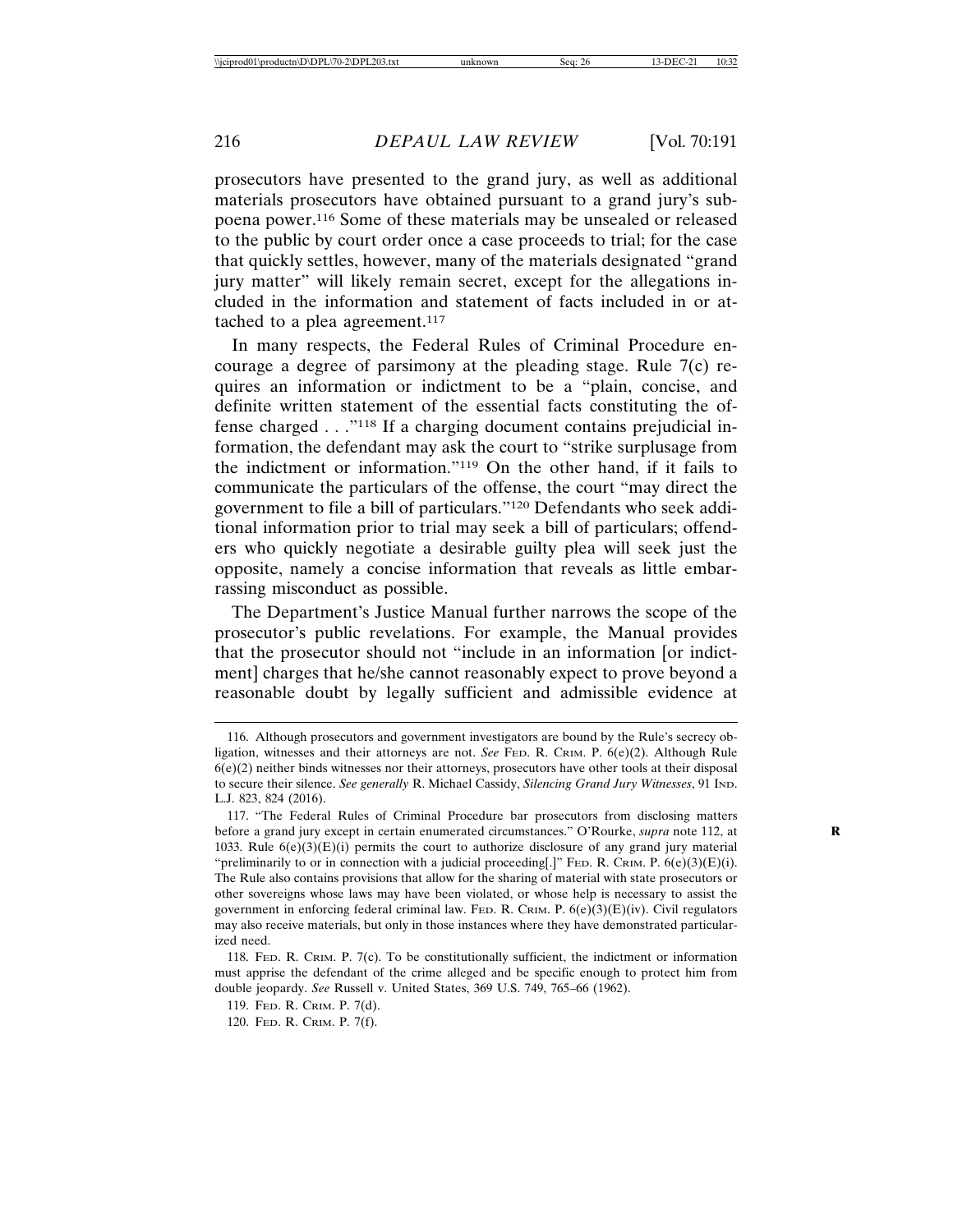trial."121 Nor should she name uncharged third parties in the charging documents.122 These rules reflect a series of norms that are both intertwined with grand jury secrecy and which enjoy a long and venerable history.123 To protect the grand jury's wide authority to investigate crime, the process clothes it in secrecy.124 That secrecy is necessary, among other reasons, to secure the integrity of ongoing investigations and proceedings; encourage witnesses to come forward by protecting them from intimidation; prevent the subornation of perjury among witnesses compelled to testify; and protect against prosecutorial abuse and the unfounded destruction of an individual target's reputation.125

Apart from these legal constraints, there are numerous policy reasons for saying so little. Aside from protecting witnesses and ongoing investigations, prosecutors rightly wish to avoid creating a "how to" manual for criminal offenders. The information they publicly reveal can unintentionally direct wrongdoing in one or another direction. As Professor Buell has observed, Machiavellian corporate managers "might also use the government's disclosures . . . as a roadmap for unlawful activities designed to evade legal sanction."126 Thus, the legal constraints and prudential considerations often point in the same direction: when a defendant is willing to take a plea, saying less is a much safer proposition than saying more, and the Rules of Federal Criminal Procedure affirm this inclination.

The flip side of this equation is the long-term consequence of painting an incomplete and sometimes outright misleading portrait of corporate wrongdoing and its enforcement. In hindsight, no reasonable person would conclude that the public was sufficiently educated by the 2007 prosecution of Purdue Frederick and its three responsible officers. The Purdue Information, by design, left blurry multiple as-

124. It is because of this secrecy that courts have been willing to affirm the government's demand for information. *See, e.g.*, Trump v. Vance, 140 S. Ct. 2412, 2427 (2020) ("[The] longstanding rules of grand jury secrecy aim to prevent the very stigma the President anticipates.").

125. *See generally* United States v. Sells Eng'g, Inc., 463 U.S. 418, 423 (1983) (explaining that one of the grand jury's core functions is "protecting citizens against unfounded criminal prosecutions").

126. Buell, *supra* note 24, at 852. **R**

<sup>121.</sup> JUSTICE MANUAL, *supra* note 21, § 9.27-300 cmt.

<sup>122.</sup> *Id.* § 9-16.500 cmt.

<sup>123. . &</sup>quot;'We consistently have recognized that the proper functioning of our grand jury system depends upon the secrecy of grand jury proceedings' . . . '[I]f preindictment proceedings were made public, many prospective witnesses would be hesitant to come forward voluntarily, knowing that those against whom they testify would be aware of that testimony. Moreover, witnesses who appeared before the grand jury would be less likely to testify fully and frankly, as they would be open to retribution.'" Rehberg v. Paulk, 566 U.S. 356, 374 (2012) (internal citations omitted).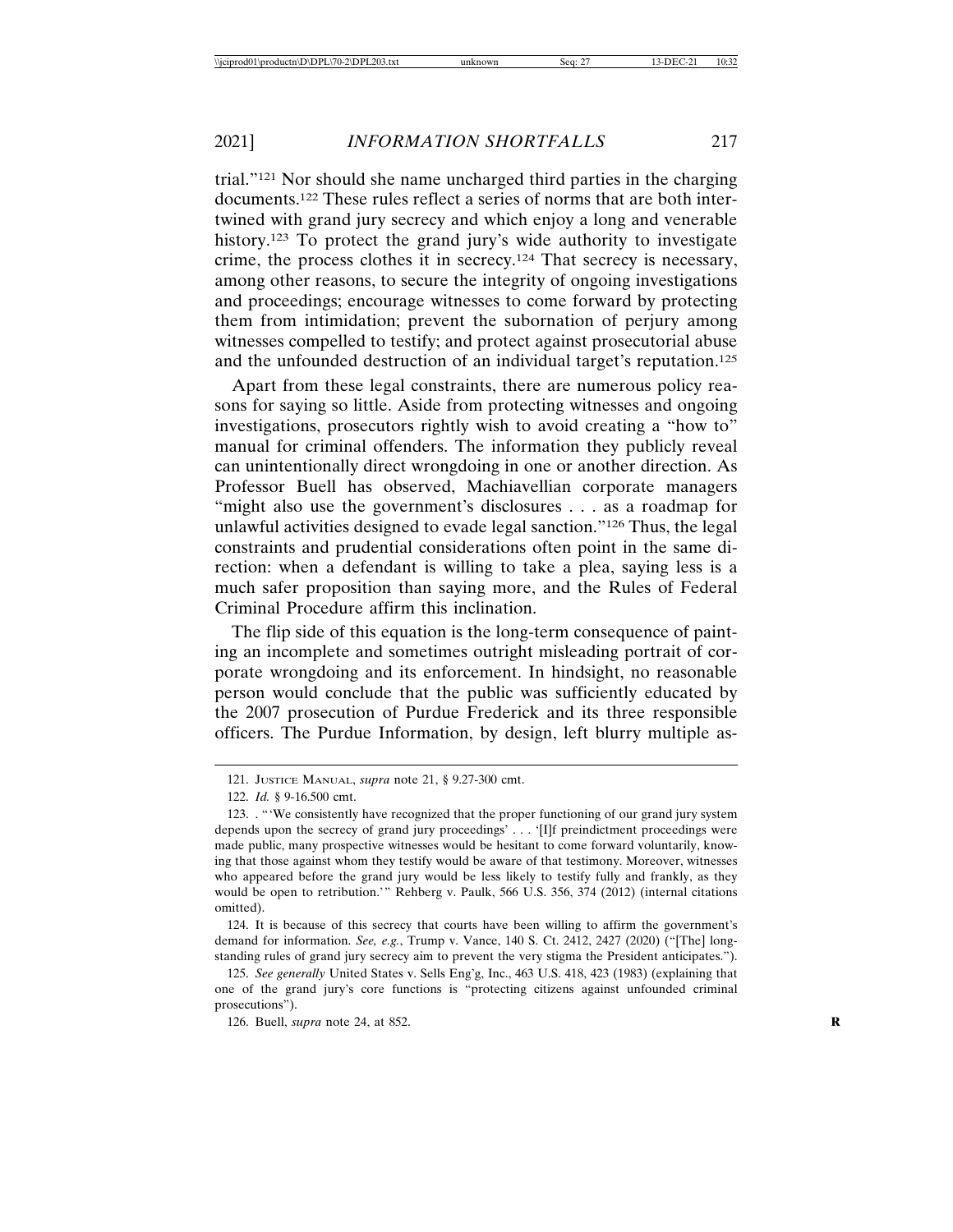pects of the "who, what, when, why and how" of the offense.127 Moreover, the charging documents strongly implied that the *only* reason the three executives were charged was because they happened to be in charge during the relevant window of misbehavior.128 According to later news reports regarding the preferences of career prosecutors who investigated the case, *that* inference may well have understated the executives' actual involvement and culpability.129 Thus, the 2007 Information and its related guilty pleas reinforced a troubling information asymmetry: the parties, including the prosecutors, the pleading defendants and their attorneys, knew far more about the offense and its underlying conditions than the general public. And as we now know, this information asymmetry almost certainly contributed to a course of behavior that ultimately rendered society *worse* off.130

#### *B. Procedural Postures and Information Gaps*

The procedural posture of a case—when and how it pleads, whether the prosecutor seeks an indictment or instead files an information after reaching an agreement with a defendant—greatly affects information flows as well. Consider three different outcomes, each of which releases different amounts of *offense* information, *case* information and *harm and risk* information to the public.

- Option 1: Prosecutor charges the defendant in an indictment with the most serious charges she can prove beyond a reasonable doubt. The charge(s) are alleged in great detail, leading most observers to refer to the charging document as a "speaking indictment."131 The defendant responds by vigorously challenging the prosecution and by filing motions and defending herself, up through and including a public trial.
- Option 2: Prosecutor charges the defendant in an indictment with the most serious charge she can prove beyond a reasonable doubt and the charges are described in detail. Several months or

<sup>127.</sup> *See supra* Part I.

<sup>128.</sup> *Id.*

<sup>129.</sup> *See supra* notes 40, 49 and accompanying text (citing news accounts of an internal prosecutor's memo which reportedly recommended felony charges).

<sup>130.</sup> For more on the behavior that occurred following the 2007 settlement, see *supra* note 32 and accompanying text.

<sup>131.</sup> A speaking indictment is one in which the charging instrument reveals more information than is necessary to place the defendant on notice of the crime with which he has been charged. In other words, it exceeds the "plain [and] concise . . . statement" of essential facts required by Rule 7(c). FED. R. CRIM. P. 7(c)(1). For discussion and criticism of speaking indictments, see Anthony S. Barkow & Beth George, *Prosecuting Political Defendants*, 44 GA. L. REV. 953, 1017 (2010) (observing in regard to speaking indictments that "the potential exists for abusive use of such allegations to send messages about the case to the public and the media").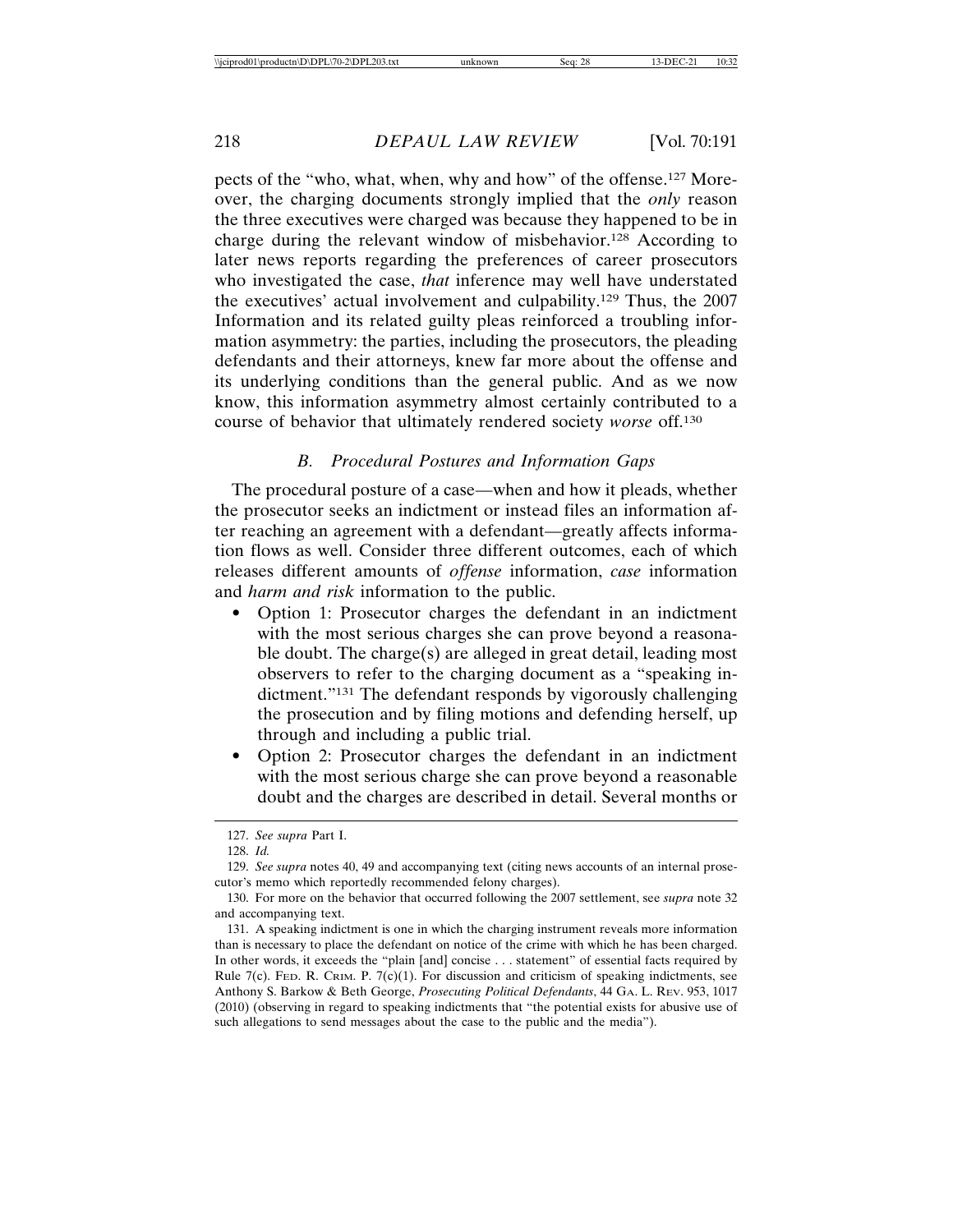years after the case has been filed, the prosecutor and defense quietly reach a deal whereby the defendant pleads to a lesser charge or to one of the less serious charges outlined in the indictment.132

• Option 3: Prosecutor negotiates a deal with the criminal target before any charges have been filed. After reaching an agreement, the prosecutor files an information setting forth a concise statement of the offense.

One need not be an expert in criminal adjudication to know that Option 1 provides the most information to the general public. A speaking indictment, followed by a robust adversarial process, promotes the dissemination of high-quality information regarding the alleged offense conduct, the government's stance, and its overall strategy in regard to the case. Simply put, hard-fought trials teach us something. The volume of information expands when the parties confront each other publicly and on the record.133

Now consider Option 2, the option that frequently features a "charge high, settle-for-less" dynamic, or what some derogatorily call prosecutorial overcharging.134 Even here, the public receives a relatively robust description of alleged offense conduct, insofar as more serious charges theoretically require more a fulsome description of the facts comprising a given offense. If a defendant has been charged with the specific intent to defraud, for example, the government will need to allege facts indicating the defendant possessed that requisite state of mind. If the prosecutor withholds those facts, the defendant might file a motion to dismiss or seek a bill of particulars. Moreover, to the extent the government wishes to pressure the defendant into pleading guilty, it may decide either to charge the defendant in multiple counts or to include more accusatory detail in its indictment than is legally necessary. And to the extent the defendant challenges these details in court, either through filings that challenge the government's investigative process or the sufficiency of its legal claims, these challenges may shed additional light on the offense conduct, the government's investi-

<sup>132.</sup> This noisy charge/quiet settlement dynamic mirrors many civil suits, in which "so many lawsuits [begin] with allegations of grievous social harm but [end] with the legal equivalent of 'never mind[.]'" Scott A. Moss, *Illuminating Secrecy: A New Economic Analysis of Confidential Settlements*, 105 MICH. L. REV. 867, 870 (2007).

<sup>133.</sup> This is true in the civil context as well. *See* Shapira, *supra* note 24, at 1239 ("[T]rials produce more high-quality, publicly available information than disputes that settle early or are resolved in less public ways."). Shapira's observation explains why, in some instances, it might make more sense for a government enforcer to proceed civilly rather than pursuing criminal charges.

<sup>134.</sup> Wright & Miller, *supra* note 16, at 33 (defining overcharging as "the filing of charges with **R** the expectation that defendants will trade excess charges for a guilty plea").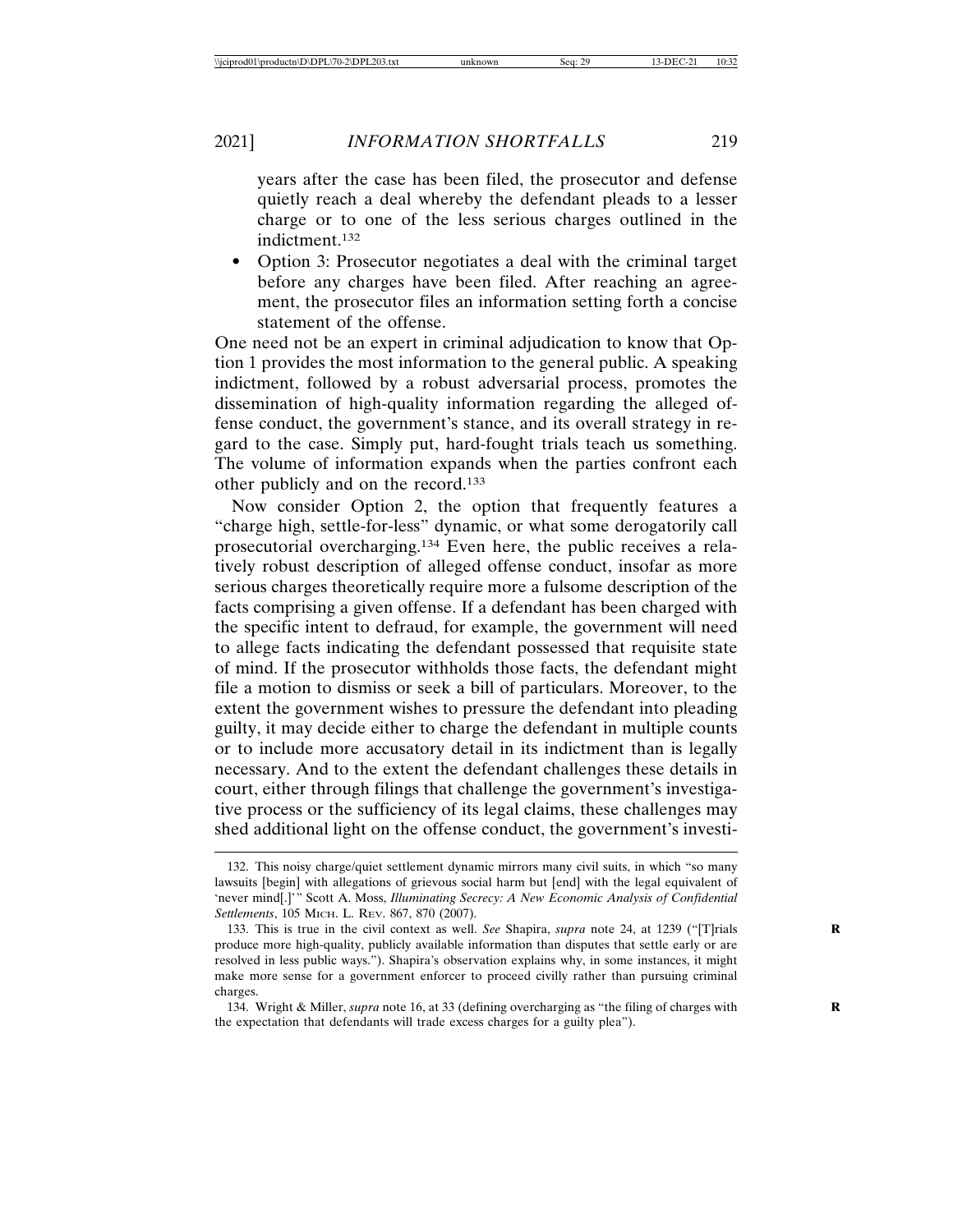gation and strategic stance, and whatever underlying harm or risk might be involved.135 In other words, insofar as "charging high" induces a fight, that fight ultimately conveys information to third party observers.

Still, Option 2 produces less information than Option 1. Once the defendant pleads guilty, the public loses the information-producing benefits of a trial and depends instead on whichever facts the defendant admits to in service of a guilty plea. And if the negotiated resolution leads to a charge that features a weaker and less informative mental state (*e.g.*, negligence instead of purposeful behavior), the facts the judge elicits during the plea proceeding will, by necessity, be a fraction of the information that would have been disclosed in the course of a vigorously fought trial. To put it another way, the scope and precision of the defendant's admission is shaped by the charges the parties select and agree upon. If the defendant pleads guilty to a crime whose *mens rea* element requires only a showing of negligence, he need not admit facts demonstrating he acted purposely, and he has little incentive to disclose those facts during his plea colloquy. By the same token, if he pleads guilty solely to a substantive crime, he needs not admit his membership in a conspiracy, much less identify his coconspirators during that plea colloquy. The greater the divergence between the offense information collected in the prosecutor's file and the formal offense to which the offender agrees to plead guilty, the wider the information gap grows.<sup>136</sup>

Finally, consider Option 3, the case in which the government reaches agreement before it formally alleges *anything*. If it has opened a grand jury investigation, much of that investigation will remain secret and the evidence the government obtained and reviewed will remain inaccessible to the public. If the crime is a strict liability crime, the public will learn nothing about what the defendants knew or did not know, unless that information somehow finds its way into an agreed upon statement of facts or a witness leaks information to a journalist. Most importantly, the public will have no idea whether the defendant's negotiated disposition represents the parties' sincere and joint perspective of what occurred, or whether the disposition is sim-

<sup>135.</sup> Even if the intended audience is initially unsure which side to believe, the back and forth process itself conveys valuable information. In a related vein, corporations strategically convey information when they file protective civil suits in response to public criticism. *See* Kishanthi Parella, *Public Relations Litigation*, 72 VAND. L. REV. 1285, 1300 (2019).

<sup>136.</sup> To put it another way, the resolution of a criminal case can often behave like a confidential settlement term, inducing the defendant to plead while also suppressing information that might be of great value to the public. On confidential settlement terms and their potential externality effects on third parties, see Moss, *supra* note 132, at 872 n.26 (citing authorities).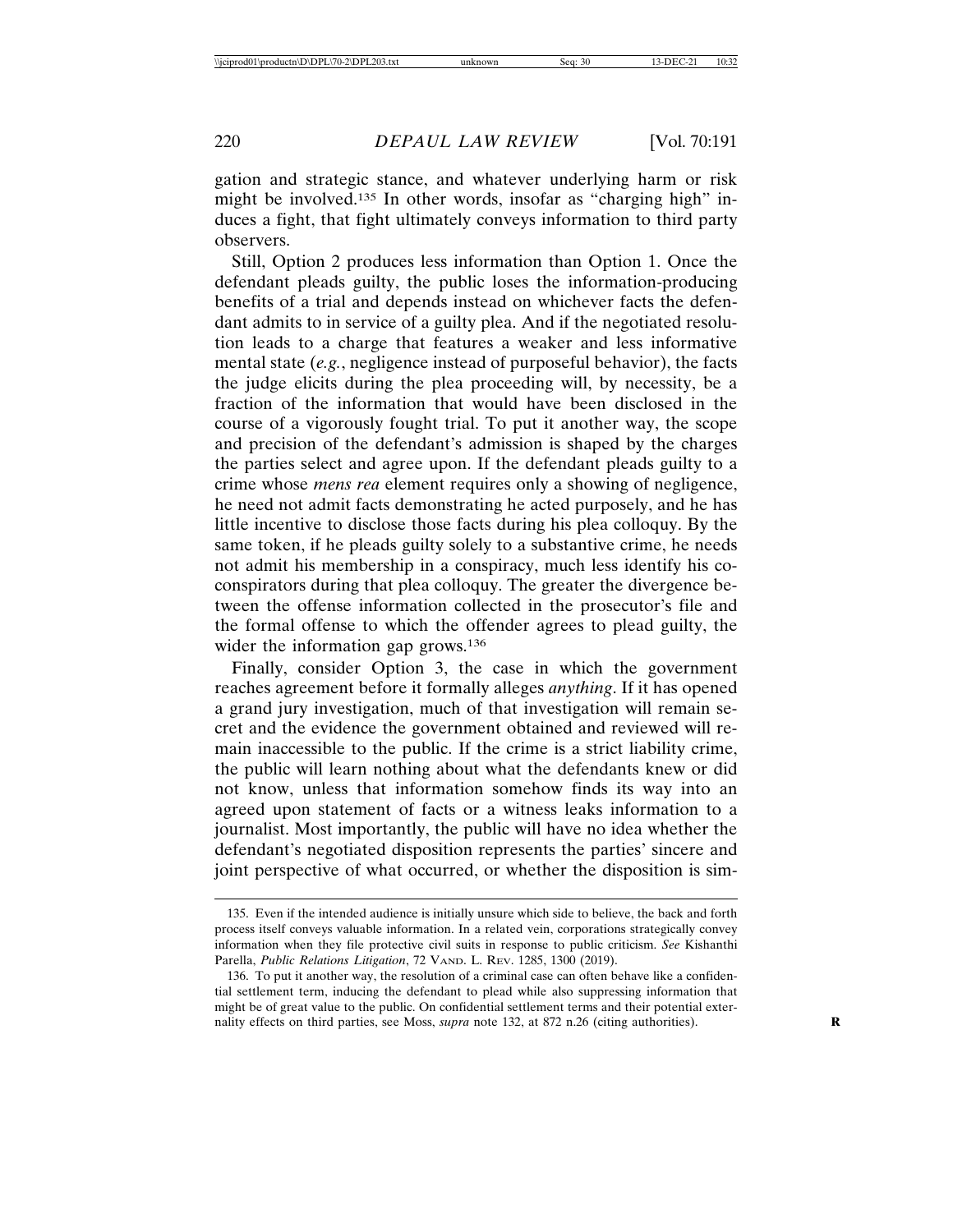ply a convenient landing spot. For crimes whose prosecutorial value stems primarily from conveying information to the public, this may be the worst of all outcomes.

## *C. Sizing Up the Tradeoffs: The Difference Between Criminal and Civil Litigation*

One response to the foregoing might be to say criminal law's information tradeoffs, although unfortunate, are hardly unique. Those who study civil litigation are well-versed in the ways in which corporate defendants have subverted civil litigation's information-generation function by shunting disputes into confidential arbitration channels and demanding confidentiality agreements of settling plaintiffs.137 What makes criminal law so different, one might ask?

The topic is too big to take on here, but the disparate baselines across criminal and civil contexts are worth highlighting.138 First, whereas civil litigation's secrecy arises through contract or mutual agreement, *criminal* secrecy is often the product of a hard and fast legal rule.139 Where the prosecutor and government investigators are concerned, nearly *everything* before the grand jury is secret, barring an applicable exception or court order.140 The law itself encourages prosecutors to say far *less* in their initial charging documents than civil

138. For an excellent treatment of some of the notable similarities between class action counsel and prosecutors and the implications of these similarities, see generally Russell M. Gold, *"Clientless" Lawyers*, 92 WASH. L. REV. 87 (2017) and Russell M. Gold, *"Clientless" Prosecutors*, 51 GA. L. REV. 693 (2017).

139. Ion Meyn, *Discovery and Darkness: The Information Deficit in Criminal Disputes*, 79 BROOK. L. REV. 1091, 1091-92 (2014) (explaining the way in which criminal defendants are effectively precluded from engaging in formal investigation, unlike defendants in civil suits). Concededly, there are exceptions to this default. Criminal *trials* are of course public, as is the evidence they produce. *See* Richmond Newspapers, Inc. v. Virginia, 448 U.S. 555, 563 (1980). Nevertheless, given the infrequency of criminal trials, it difficult to see this exception as anything but further support for the claim that secrecy—and not disclosure—is more often the norm in criminal practice.

140. A litigant seeking access to grand jury transcripts ordinarily cannot obtain them unless the litigant establishes a compelling need necessary to avoid an injustice that sufficiently overrides the rule's secrecy default; even then, courts will proceed cautiously, lifting the veil of secrecy only to satisfy a narrowly constructed request. *See* Douglas Oil Co. of Cal. v. Petrol Stops N.W., 441 U.S. 211, 221–22 (1979) (quoting United States v. Procter & Gamble Co., 356 U.S. 677, 682 (1958)).

<sup>137.</sup> *See generally* Moss, *supra* note 132; Kevin E. Davis & Helen Hershkoff, *Contracting for Procedure*, 53 WM. & MARY L. REV. 507, 542–43 (2011) ("Contractual provisions . . . tend to limit the flow of information to actors who would be entitled to receive that information under publicly sponsored rules of civil procedure."); Elizabeth Chamblee Burch, *CAFA's Impact on Litigation As a Public Good*, 29 CARDOZO L. REV. 2517, 2549 (2008) ("More often than not, aggregate settlement agreements include confidentiality provisions . . . [that] withhold information from the public that could be essential to informed decision-making, such as drugs' potential health effects.").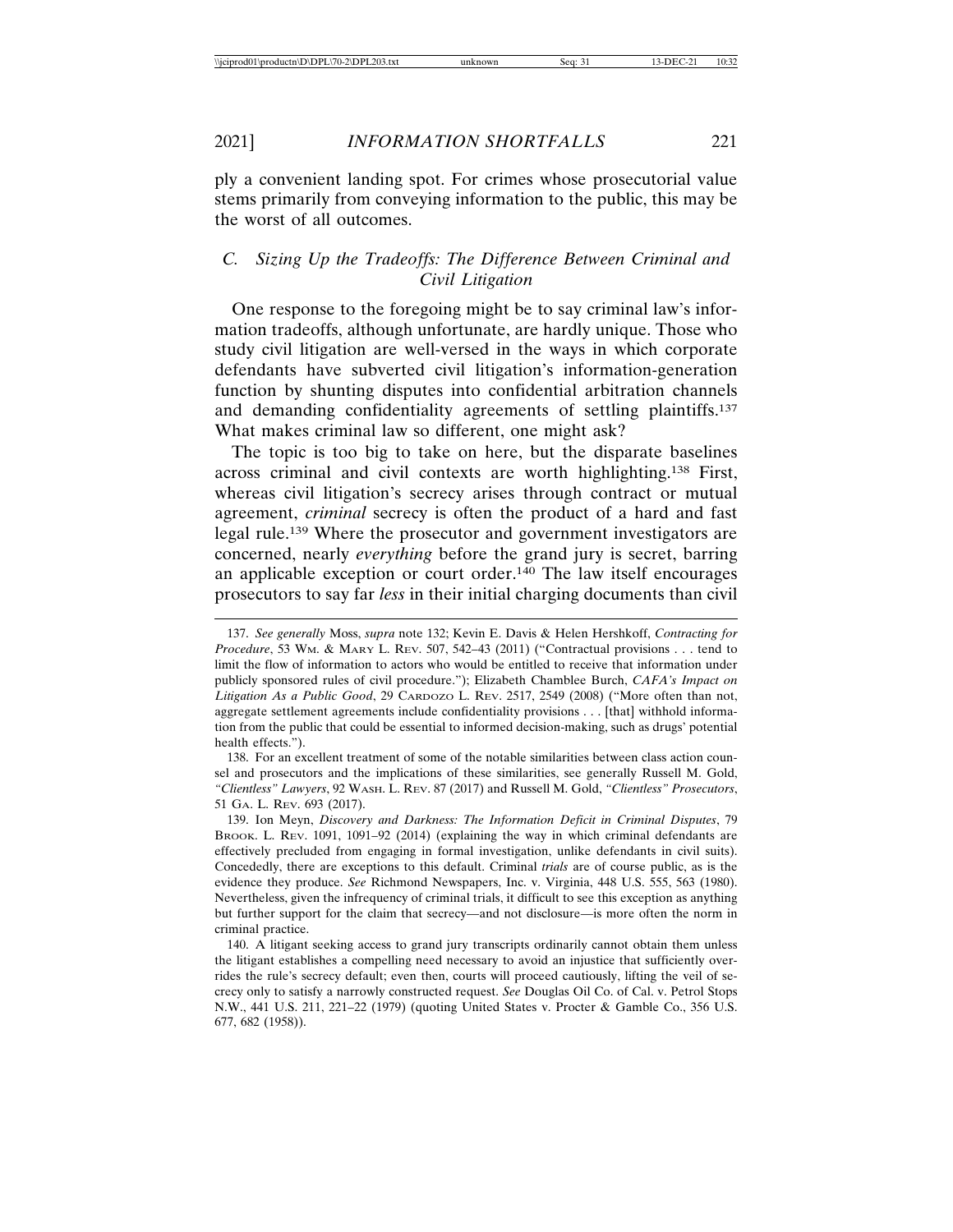plaintiffs' attorneys are encouraged to say in regard to their filed complaints.141 Civil plaintiffs who allege too little must worry that their bare bones complaint will be dismissed at an early stage of the case.142 The criminal prosecutor, by contrast, is urged to be reticent, so as to avoid undue pressure on the defendant or embarrassment to an uncharged witnesses.

Finally, because federal criminal practice promotes and embraces secrecy, it plays a less salient role in criminal plea negotiations. In the civil context, the parties are well aware that they are contracting around a "secrecy premium".143 By contrast, in the criminal context, the tradeoff is framed as one between certainty and punitiveness. The prosecutor gives up the opportunity to seek a more serious charge (and presumably, a harsher punishment) in exchange for the certainty of a conviction. *That* tradeoff is both salient and well-understood.144 What is far less salient is the third-party information costs that arise out of a given guilty plea. For every criminal resolution it enters, the government agrees to keep certain information private. The less there is to prove, the less there is also to say in public charging documents. And whereas the prosecutor may intuitively grasp the expressive and deterrent costs that inhere in reduced punishment, she is far less likely to comprehend the subtler information costs that arise out of negotiated guilty pleas, much less the externalities these costs impose on a decentralized and ill-informed group of victims.

#### IV. POTENTIAL REMEDIES

It is beyond debate that settlements (civil or criminal) remove valuable information from the public domain. And it certainly is no secret that criminal plea bargaining is in need of reform.145 The Purdue case highlights the additional roles charging documents and strict liability crimes play in undermining the government's production of informa-

<sup>141.</sup> *See supra* notes 118–20. **R**

<sup>142.</sup> *See* Scott Dodson, *New Pleading, New Discovery*, 109 MICH. L. REV. 53, 53–54 (2010) (explaining the effect of decisions in *Twombly* and *Iqbal* on the ability of pleadings to survive motions to dismiss for failure to state a claim upon which relief can be granted).

<sup>143.</sup> *See, e.g.*, Lahav & Burch, *supra* note 14; Resnik, *supra* note 14; Fiss, *supra* note 14; Hoffman & Lampmann, *supra* note 14; Gordon, *supra* note 14; Levmore & Fagan, *supra* note 14.

<sup>144. &</sup>quot;Plea bargaining involves exchanging a calculated risk of conviction at trial for a sure but less severe conviction and sentence after plea." Bibas, *supra* note 96, at 2531. *See also* Robert E. Scott & William J. Stuntz, *Plea Bargaining as Contract*, 101 YALE L.J. 1909, 1909 (1992) (describing standard tradeoff).

<sup>145.</sup> *See, e.g.*, Andrea Kupfer Schneider & Cynthia Alkon, *Bargaining in the Dark: The Need for Transparency and Data in Plea Bargaining*, 22 NEW CRIM. L. REV. 434 (2019); Bibas, *supra* note 19, at 1156-59; Máximo Langer, *Rethinking Plea Bargaining: The Practice and Reform of Prosecutorial Adjudication in American Criminal Procedure*, 33 AM. J. CRIM. L. 223, 227 (2006).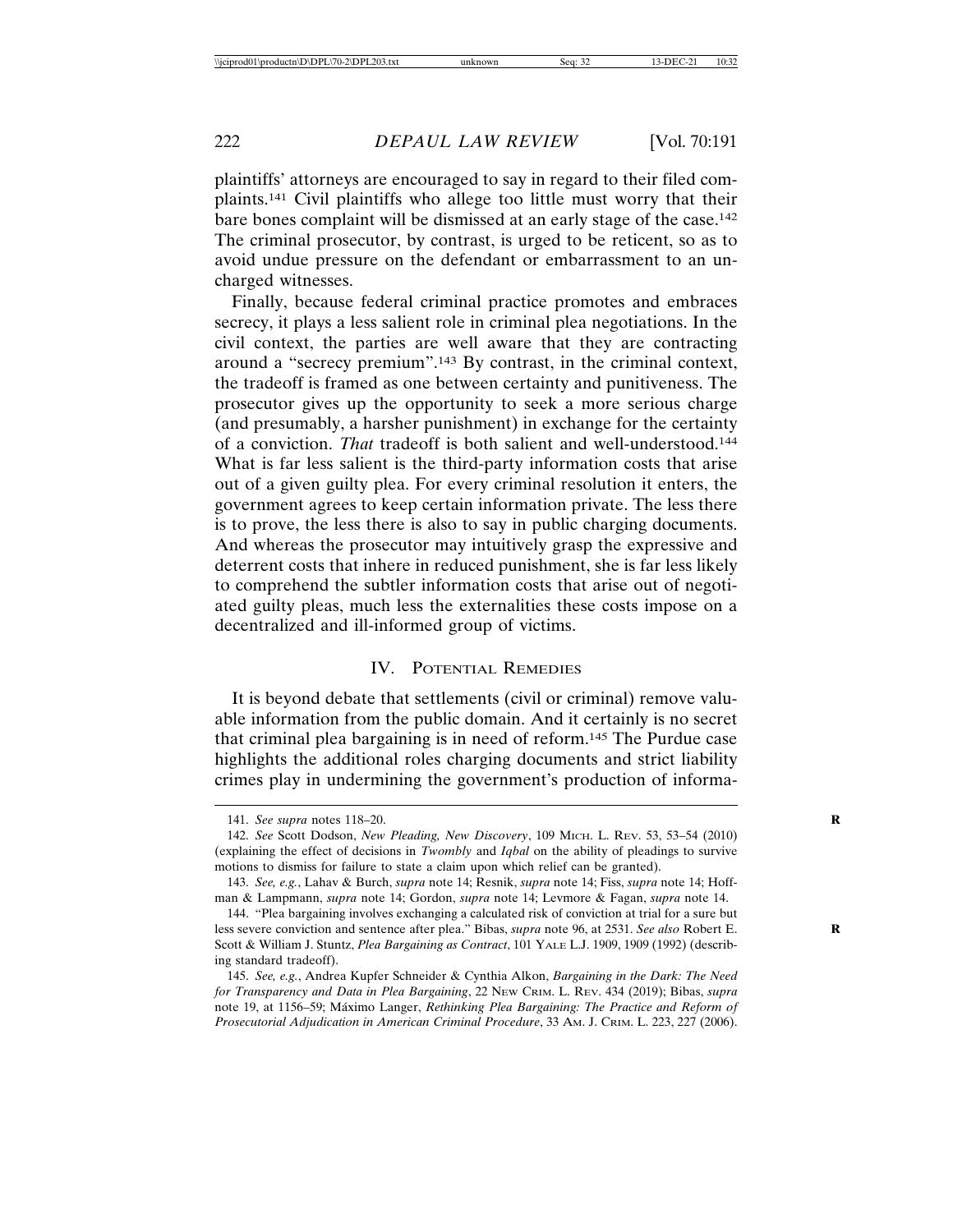tion. Legal limitations on what can and cannot be alleged in criminal charging documents, paired with crimes that function primarily as landing spots or insincere laws, generate dangerous deficits in knowledge. The public does not learn the specific details underlying an offense, and as a result, is in no position to exercise oversight over government prosecutors or the regulators we rely on to hold business entities and their executives in check. All of these harms reflect plea bargaining's drawbacks generally, but they pose remarkable dangers for a category of offenses that have been created and justified in the name of protecting *public welfare*.

Accordingly, it is useful to consider how we might ameliorate the information costs that arise in the prosecution of public welfare offenses. The following three options best reflect the concerns voiced throughout this Essay even though two of them are almost certainly non-starters.

#### *A. Radical Transparency*

One way to address the information deficits described in Parts II and III would be to radically increase criminal law's transparency for this singular category of cases, particularly in regard to charging decisions, grand jury investigations, and plea bargaining.

For example, instead of merely mandating "open file" discovery (the type of discovery process in which the prosecutor opens the contents of her "file" to the defense attorney), we might move to a "public open file" discovery system for public welfare cases. This would enable the public to view nearly everything in the prosecutor's files, from a Federal Bureau of Investigation (FBI) agent's interview memos to a prosecutor's charging discussions with her supervisors. In fact, were we in the mood for radical reform, we might roll back portions of Rule 6(e) of the Federal Rules of Criminal Procedure for public welfare cases, thereby removing the bar on releasing certain "grand jury matters" to the general public after cases have settled and investigations have concluded. The names of grand jurors and witnesses, as well as the grand jury deliberations themselves could still be kept secret, but transcripts, physical evidence, and documents would no longer be shrouded in secrecy.

I have no delusions that these suggestions would prevail, but it is an interesting thought experiment to imagine a federal criminal process that was radically more transparent and therefore more amenable to informed public inquiry. If these reforms were circumscribed and limited to misdemeanor strict liability offenses, they might cause some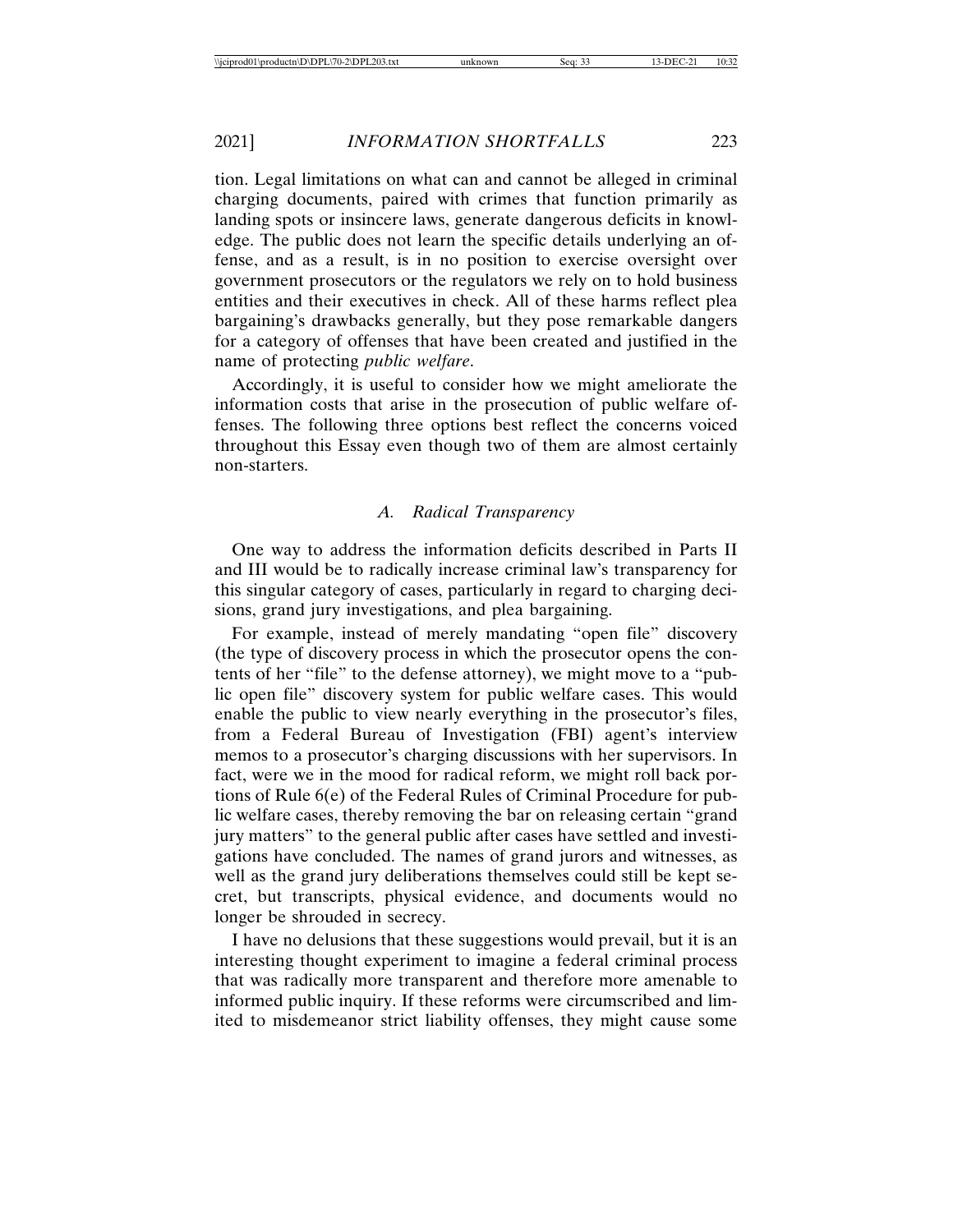prosecutors to shy away from charging them. But as I explain below, that might be more of a feature rather than a bug.

# *B. Incorporating Information Costs Into Prosecutorial Decision-Making*

The second suggestion is more easily implemented and takes account of the ways in which public welfare offenses often straddle criminal and civil law systems. For the category of offenses where criminal punishment and civil litigation provide equally plausible responses, enforcers should explicitly consider the information-based costs of proceeding by way of a negotiated criminal disposition. If the information costs appear too high, prosecutors should consider shifting their enforcement power—and their resources—in the direction of federal or state civil enforcement agencies. In other words, if a civil response would result in the production and transmission of more high-quality information, the criminal prosecutor should yield to the civil enforcer.

For example, it would not be too difficult for a future Department of Justice to implement a policy within its Justice Manual, directing prosecutors on filing strict liability misdemeanor charges in certain types of cases to write a memo seeking approval and sign-off from the United States Attorney and to lay out the information costs of committing to such a course of action. The Justice Manual's guidance could go further, advising that if a proposed criminal misdemeanor settlement communicates *less* information to the public than a civil lawsuit or regulatory enforcement proceeding otherwise would, the government should strongly consider declining criminal charges and shift its remaining resources to civil enforcers.

The problem with this proposal is that it would not bind prosecutors to any course of action. They would write internal memos and seek multiple levels of approval, but there would be no guarantee that those memos or approvals would induce behavior that made the public better off. Nor would it ensure that civil enforcers were committed to ensuring the adequate production of valuable information.146 Nevertheless, the mere fact that a prosecutor and her supervisors might be forced to grapple with information trade-offs and to document those discussions in writing would be valuable insofar as it reminded the Department of criminal law's information-production function.

<sup>146.</sup> For more on the information costs that have accrued within DOJ *civil* settlements, see Jacob Elberg, *Health Care Fraud Means Never Having to Say You're Sorry*, 96 WASH. L. REV. (forthcoming 2021).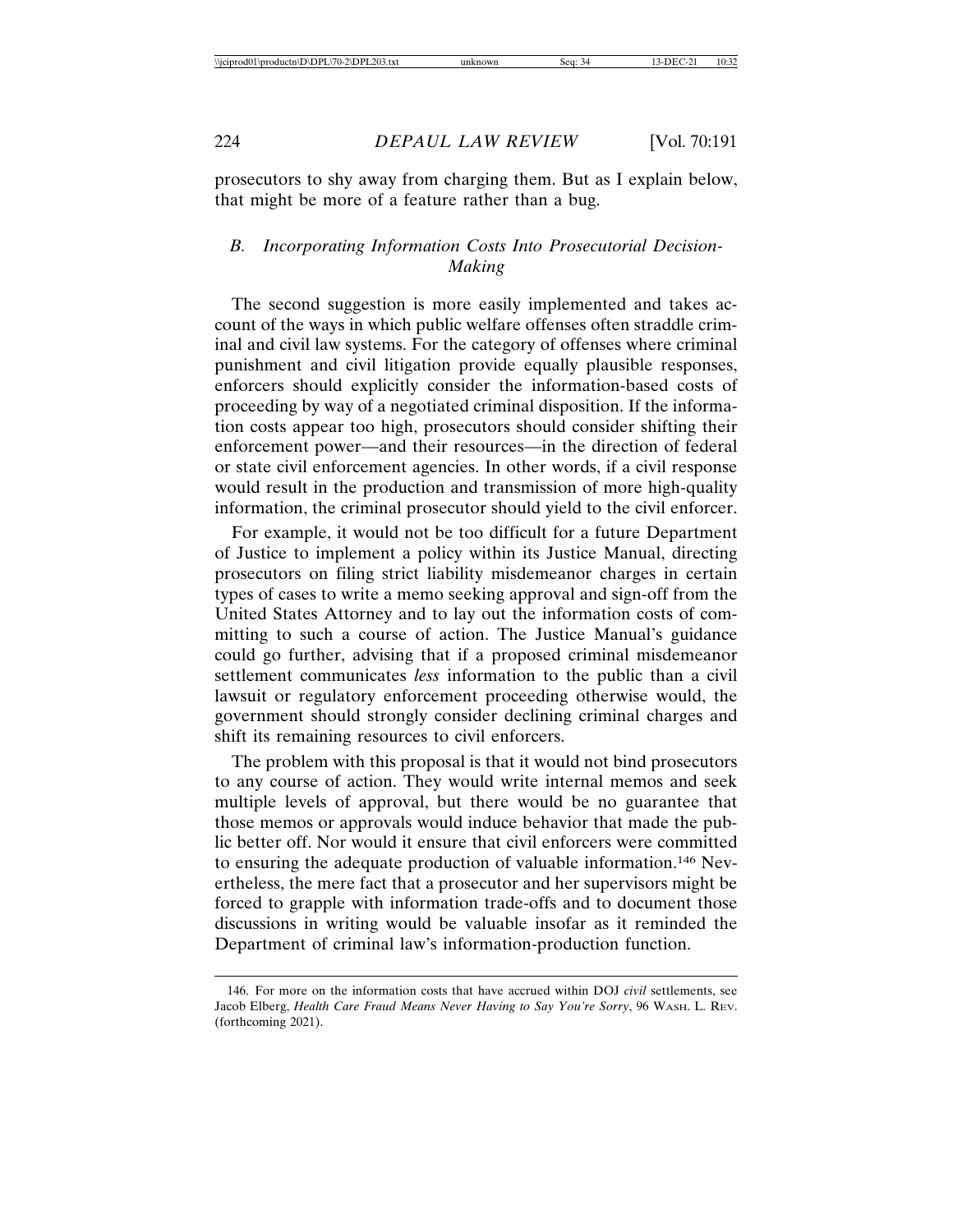#### *C. Eliminating the Responsible Corporate Officer Doctrine*

Elimination is admittedly the most radical of the three possibilities discussed here and will almost certainly be dismissed out of hand by most readers.147 Nevertheless, it *is* worth asking what utility we gain from a strict-liability misdemeanor offense that transmits muted, if not outright inaccurate, signals.148 What did the public learn from the prosecutions of Purdue's three executive officers? Could the government have obtained the same fine under a civil lawsuit that disclosed substantially more information but rendered the same degree of incapacitation? More broadly, might we be better off if we removed or at least limited the number of insincere laws within our criminal codes? Would the disappearance of particularly convenient landing spots force prosecutors to say, one way or another, whether they intend to pursue serious charges against serious offenders? More importantly, might we then place greater emphasis on (and develop greater support for) our civil enforcement mechanisms?149

Even if one is loath to eliminate the RCO, the analysis described in this Essay demonstrates good reasons hitting the pause button on its expansion. Over the years, commentators have agitated for broader criminal liability for high-level corporate executives.150 Several of these arguments take account of the real difficulties prosecutors encounter in proving intentional misconduct.151 Other proposals appear to be fueled by cultural and political concerns with runaway executive

<sup>147.</sup> Indeed, some may view this proposal as benefitting corporate executives. My intention, however, is exactly the opposite. The insincere rules and landing spots described in this Essay benefit corporate executives as much they benefit line prosecutors.

<sup>148.</sup> The concerns I raise here are distinct from the overcriminalization arguments some have lodged in recent years. See Levin, *supra* note 105, at 498–504 (summarizing conventional arguments against overcriminalization and strict criminal liability).

<sup>149.</sup> *Cf.* Samuel W. Buell, *The Responsibility Gap in Corporate Crime*, 12 CRIM. L. & PHIL. 471, 483 (2018) (observing that the earlier recitations of the doctrine "have a closer analogue in civil actions of the modern regulatory state, such as Securities and Exchange Commission enforcement proceedings, than in present-day criminal prosecutions").

<sup>150.</sup> *See, e.g.*, Nelson, *supra* note 62, at 1502–03 (describing ways in which high-level executives elude responsibility); Rena Steinzor, *White-Collar Reset: The DOJ's Yates Memo and Its Potential to Protect Health, Safety, and the Environment*, 7 WAKE FOREST J. L. & POL'Y 39, 42 (2017).

<sup>151. &</sup>quot;The strongest rationale for the doctrine does not lie in the *activity* sought to be regulated, but in the elusiveness of the *defendant* sought to be prosecuted." Amiad Kushner, *Applying the Responsible Corporate Officer Doctrine Outside the Public Welfare Context*, 93 J. CRIM. L. & CRIMINOLOGY 681, 683 (2003) (emphasis in original). *See also* Levin, *supra* note 105, at **R** 524–25 (citing arguments against reforms that would heighten *mens rea* requirements and effectively shield corporate executives from accountability).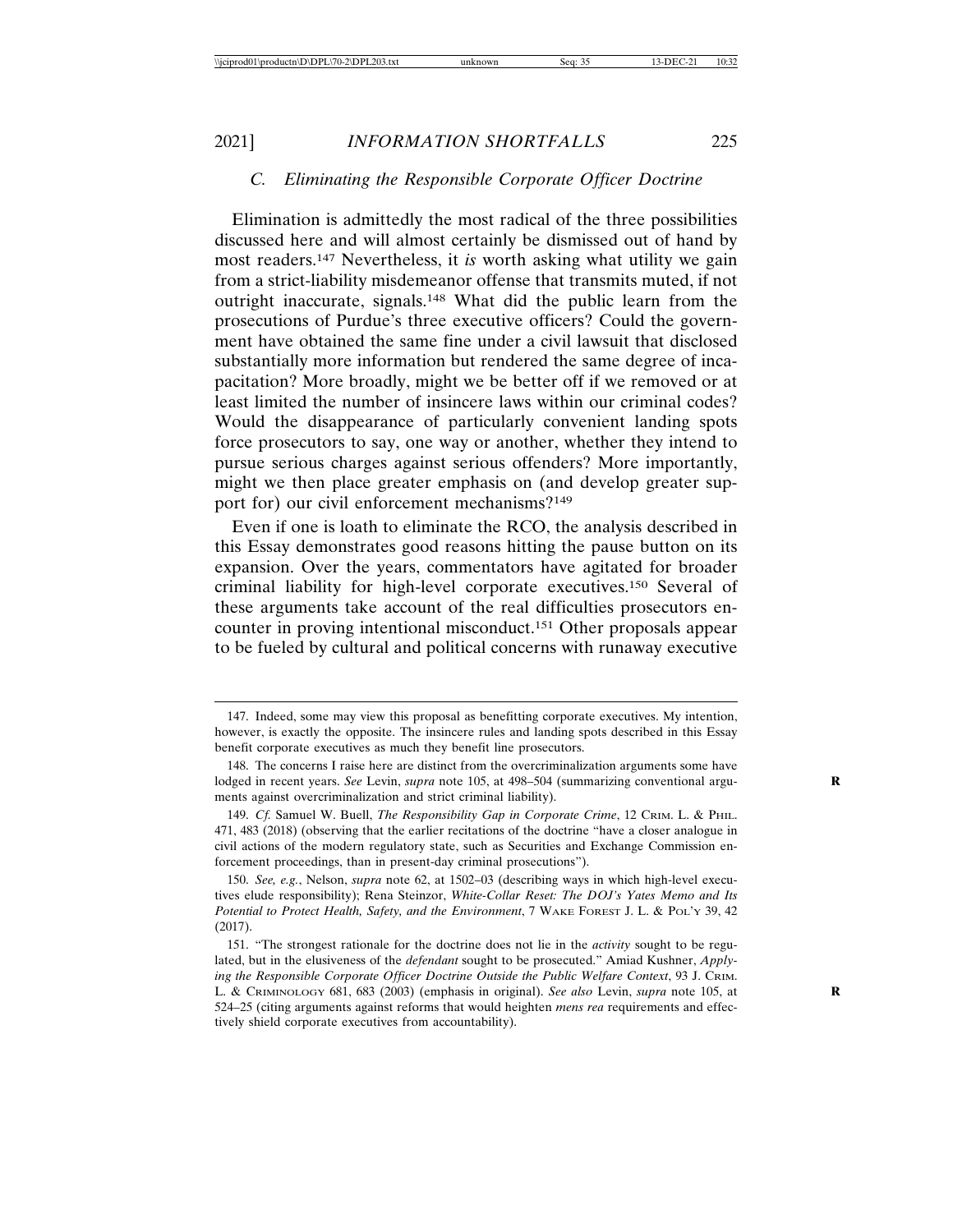compensation and growing social inequality.152 Whatever the impetus, consensus has formed in some quarters that society would be better off if Congress expanded executive criminal liability and did so by eliminating apparently insuperable mental state requirements. Whether the basis for this "new" liability is vicarious strict liability or some watered-down theory of negligence is largely irrelevant; the idea is to expand criminal law's reach and to ensure that a sufficient number of executives find themselves in hot water the next time a scandal occurs.153

Criminal philosophers have long warned against the panic-driven use of criminal law to punish offenders whose individual culpability has been unproven.<sup>154</sup> When we punish people solely because of their position, we deprive criminal law of its moral message. This much has already been articulated, and on multiple occasions.155 But the RCO doctrine threatens even greater, and more intractable consequences if untethered from its current constraints. Instead of expanding liability to those who failed to prevent wrongdoing, it risks becoming a convenient mechanism for prosecutors to nominally punish those actually engaged in conventional forms of wrongdoing. Moreover, because of criminal law's structural preference for secrecy, the strict liability resolution ironically bars the public from learning whether an executive has been punished because of her position or because her culpable misconduct.156 Writ large, once can see how the expansion of RCOstyle liability may do more far more harm than good. Employed as a substitute for conventional felony offenses, the skews signals and

<sup>152.</sup> *See* Zachary Henderson, *Harnessing Law and Economics to Disincentivize Corporate Misbehavior*, 105 CORNELL L. REV. ONLINE 141, 143 (2020); Levin, *supra* note 105, at 526–27 **R** (citing strict liability's redistributive justification).

<sup>153.</sup> Levin, *supra* note 105, at 547–48 (describing and critiquing this "levelling up" instinct). **R**

<sup>154. &</sup>quot;The [responsible corporate officer] doctrine is very difficult to justify if one believes that retributive desert is at least a necessary condition of criminal punishment." Kenneth W. Simons, *Can Strict Criminal Liability for Responsible Corporate Officers be Justified by the Duty to Use Extraordinary Care?*, 12 CRIM. L. & PHIL. 439, 454 (2018). *See also* Buell, *supra* note 149, at **R** 485–88 (arguing that a more extensive theory of executive officer liability would require rulemakers to devise a theory of "reckless or negligent management" that is too generalized to define in a way that accords with familiar notions of fault and corporate risk-taking).

<sup>155.</sup> *See generally* Paul H. Robinson & John M. Darley, *The Utility of Desert*, 91 NW. U. L. REV. 453, 458 (1997) (arguing that criminal law's credibility and effectiveness "is undermined by a distribution of liability that deviates from community perceptions of just desert").

<sup>156.</sup> To that end, RCO prosecutions fail to promote the healthy norm-building messages Professors Robinson and Darley envision for the criminal justice system. For example, writing of pollution, Robinson and Darley contend that "[t]he publicity surrounding an adjudication can teach all people about the consequences of certain kinds of polluting and, therefore, that it ought to be avoided." *Id.* at 474. If the polluter is punished in a manner that reflects his culpability, Robinson and Darley's assertion withstands inquiry. If the polluter instead enters a guilty plea that deprives the public of relevant information the this norm-building exercise falls short.